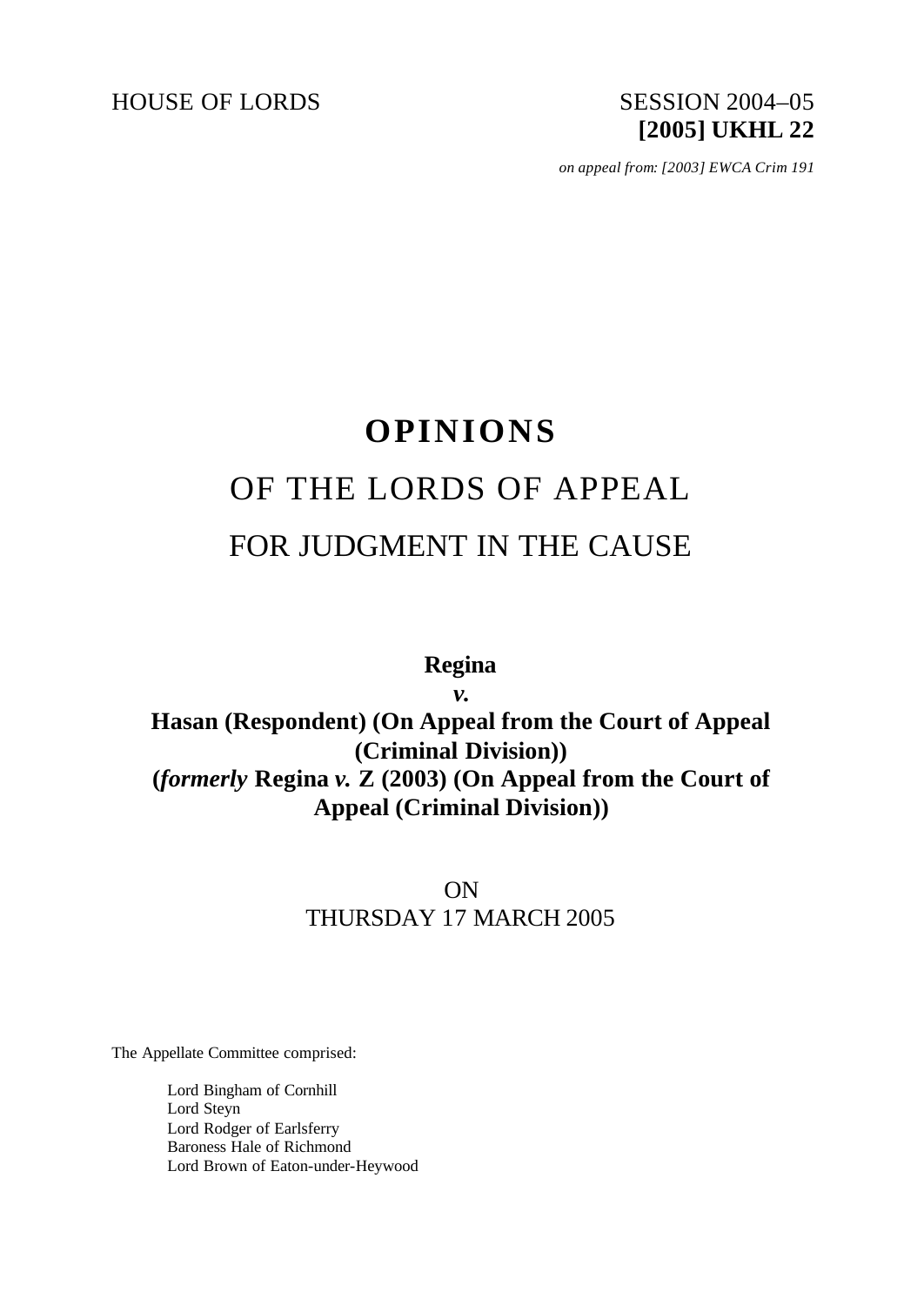#### **HOUSE OF LORDS**

#### **OPINIONS OF THE LORDS OF APPEAL FOR JUDGMENT IN THE CAUSE**

#### **Regina** *v.* **Hasan (Respondent) (On Appeal from the Court of Appeal (Criminal Division)) (***formerly* **Regina** *v.* **Z (2003) (On Appeal from the Court of Appeal (Criminal Division))**

**[2005] UKHL 22**

#### **LORD BINGHAM OF CORNHILL**

My Lords,

1. This appeal by the Crown against the decision of the Criminal Division of the Court of Appeal (Rix LJ, Crane J and Judge Maddison: [2003] EWCA Crim 191, [2003] 1 WLR 1489, *sub nom R v Z*) raises two questions. The first concerns the meaning of "confession" for the purposes of section 76(1) of the Police and Criminal Evidence Act 1984. The second concerns the defence of duress.

#### *Anonymity*

2. At trial in the Central Criminal Court, the name of the defendant Aytach Hasan ("the defendant") and the names of the main participants in the proceedings were given in open court. But two of those participants (Frank Sullivan and Claire Taeger) were then awaiting trial and the trial judge, His Honour Judge Paget QC, properly made an order under section 4(2) of the Contempt of Court Act 1981 prohibiting the publication of their names or any information concerning them or their forthcoming trial. This trial has now taken place and the order has been discharged. In the Court of Appeal the names of the defendant, then the appellant, and the main participants were anonymised and the case was reported as *R v Z*. An order was made under section 11 of the 1981 Act prohibiting any publication, save in a complete report of the judgment or in a legal journal, of the fact that the defendant had spoken to a police officer about Sullivan and Taeger and of that officer's report of the conversation. Having invited submissions from the parties, I am of the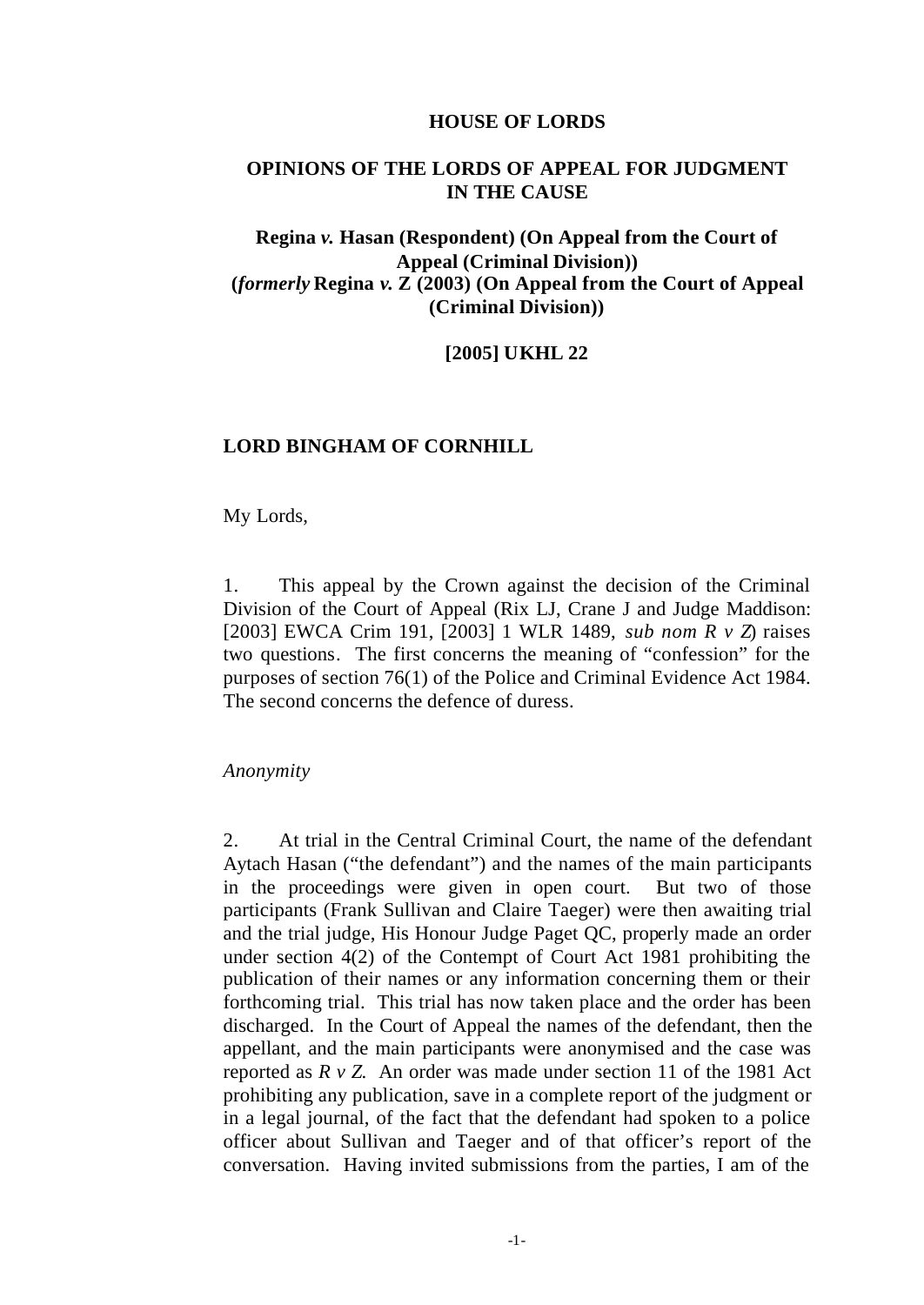clear opinion that the Court of Appeal had no power under section 11 to restrain publication of evidence given in open court and referred to openly in the judge's summing up. In this opinion the names of the main participants will accordingly be used.

#### *The facts*

3. In brief summary, the relevant facts are these. The defendant had worked as a driver and minder for Claire Taeger, who ran an escort agency and was involved in prostitution. In about July or August 1999, according to the defendant, Sullivan became Taeger's boyfriend and also her minder in connection with her prostitution business. He had, the defendant said, the reputation of being a violent man and a drug dealer.

4. The prosecution alleged that on 29 August 1999 a man living in Croydon telephoned Taeger's agency asking for the services of a prostitute. The defendant went to the address with a prostitute. But the client had changed his mind and claimed that he had not made a telephone call. The defendant insisted that a £50 cancellation fee be paid, and forced his way into the house, producing a knife and demanding payment. The client went upstairs and opened a safe, whereupon the defendant took some £4000 from it and ran from the house. This incident founded the first count of aggravated burglary in the indictment later preferred against the defendant. But his account of the incident was quite different. He said that he had been given the £50 fee without any threat and had taken nothing from the safe. But he said that after this incident he had reported the existence of the safe and its contents to Taeger in the presence of Sullivan.

5. According to the defendant, his work for Taeger fell off with the arrival of Sullivan, who urged Taeger to get rid of him. There was a row in October or November 1999 and he stopped working for Taeger. But she lived in a flat which the defendant let to her, and she owed him outstanding rent. As security for this, he said, Sullivan made a red Rover car available to him, which he parked outside this flat. The next day it was gone, and he assumed that Taeger had a key and had taken it.

6. According to the defendant's evidence at trial, he saw Sullivan shortly before Christmas 1999. Sullivan said he was short of cash as he was doing a big cocaine deal. He wanted the key to the Rover, which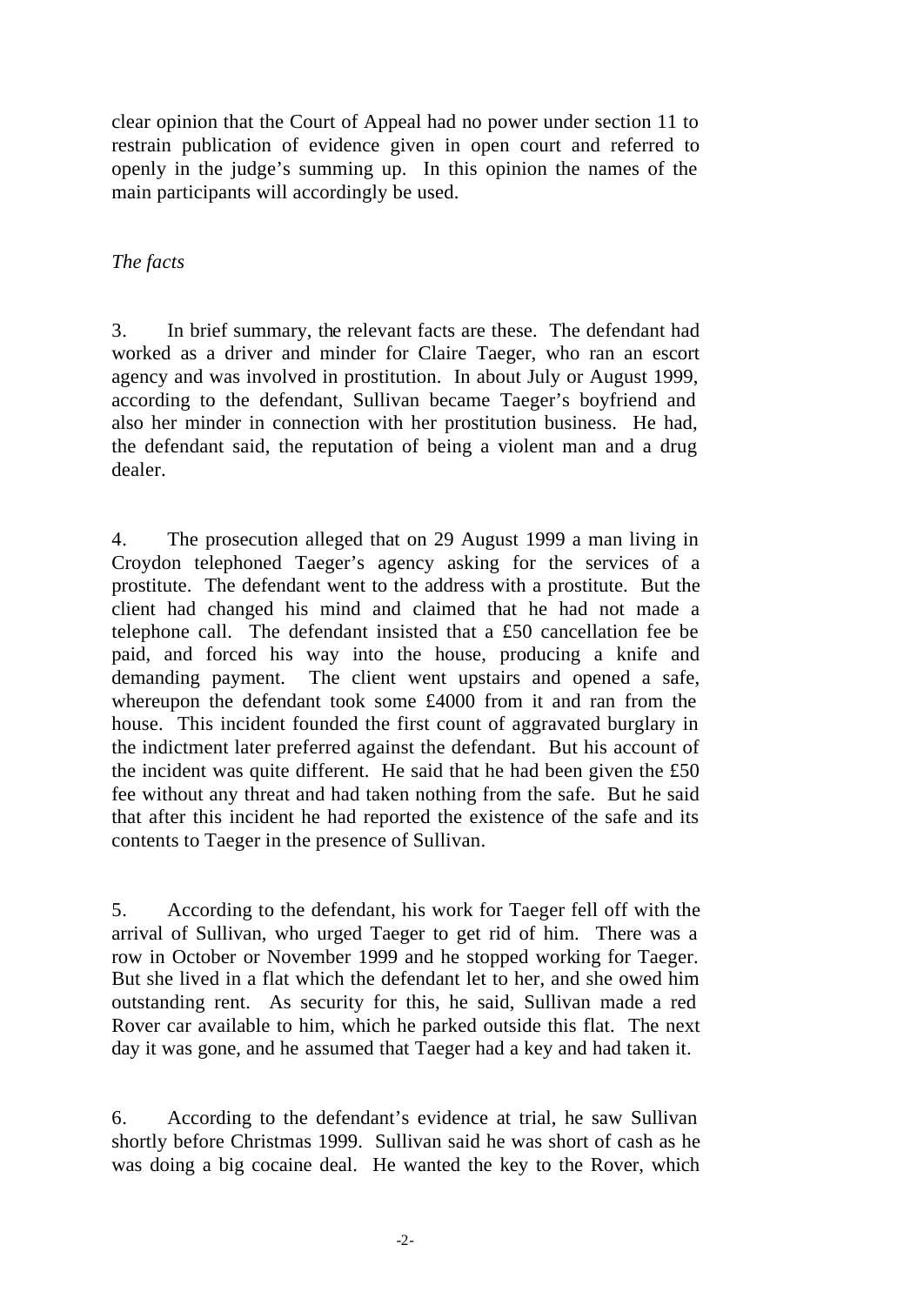the defendant said he would look for. Just after Christmas 1999, the defendant said, Sullivan visited him again. He again spoke of a cocaine deal, giving the defendant to believe he had killed two dealers. He also spoke of killing another man by injecting him with a heroin overdose. He offered to show the defendant the body of a man, Bryan Davies, in the boot of the Rover.

7. The second count of aggravated burglary in the indictment against the defendant related to an incident on 23 January 2000, involvi ng the same house and the same victim as the earlier incident. The defendant admitted at trial that he had forced his way into the house on this occasion, armed with a knife, and had attempted to steal the contents of the safe, but claimed that he had acted under duress exerted by Sullivan, who had fortified his reputation for violence by talking of three murders he had recently committed. On the day in question, the defendant claimed, he had been ambushed outside his home by Sullivan and an unknown black man whom he described as a "lunatic yardie". Sullivan demanded that the defendant get the money from the safe mentioned on the earlier occasion, and told the defendant that the black man would go with him to see that this was done. Sullivan said that, if the defendant did not do it, he and his family would be harmed. The defendant claimed that he had no chance to escape and go to the police. The black man drove the defendant to the house and gave him a knife, saying that he himself had a gun. The defendant then broke into the house and tried unsuccessfully to open and then to remove the safe. The black man was in the vicinity throughout, and drove him away when the attempt failed.

8. Bryan Davies had died of a heroin overdose on 16 December 1999. On 14 April 2000 his body was discovered in the boot of the Rover, and the police believed that he had been injected with a fatal dose. Sullivan and Taeger were arrested and when interviewed said that the defendant had had the Rover in December 1999. They were awaiting trial at the time of the defendant's trial.

9. On 5 June 2000 the defendant was arrested and interviewed in relation to the two burglaries. He denied any involvement in either. The victims of the second burglary then identified him on an identification parade. He was charged and produced a note which began "I rely on duress". He gave no detailed particulars.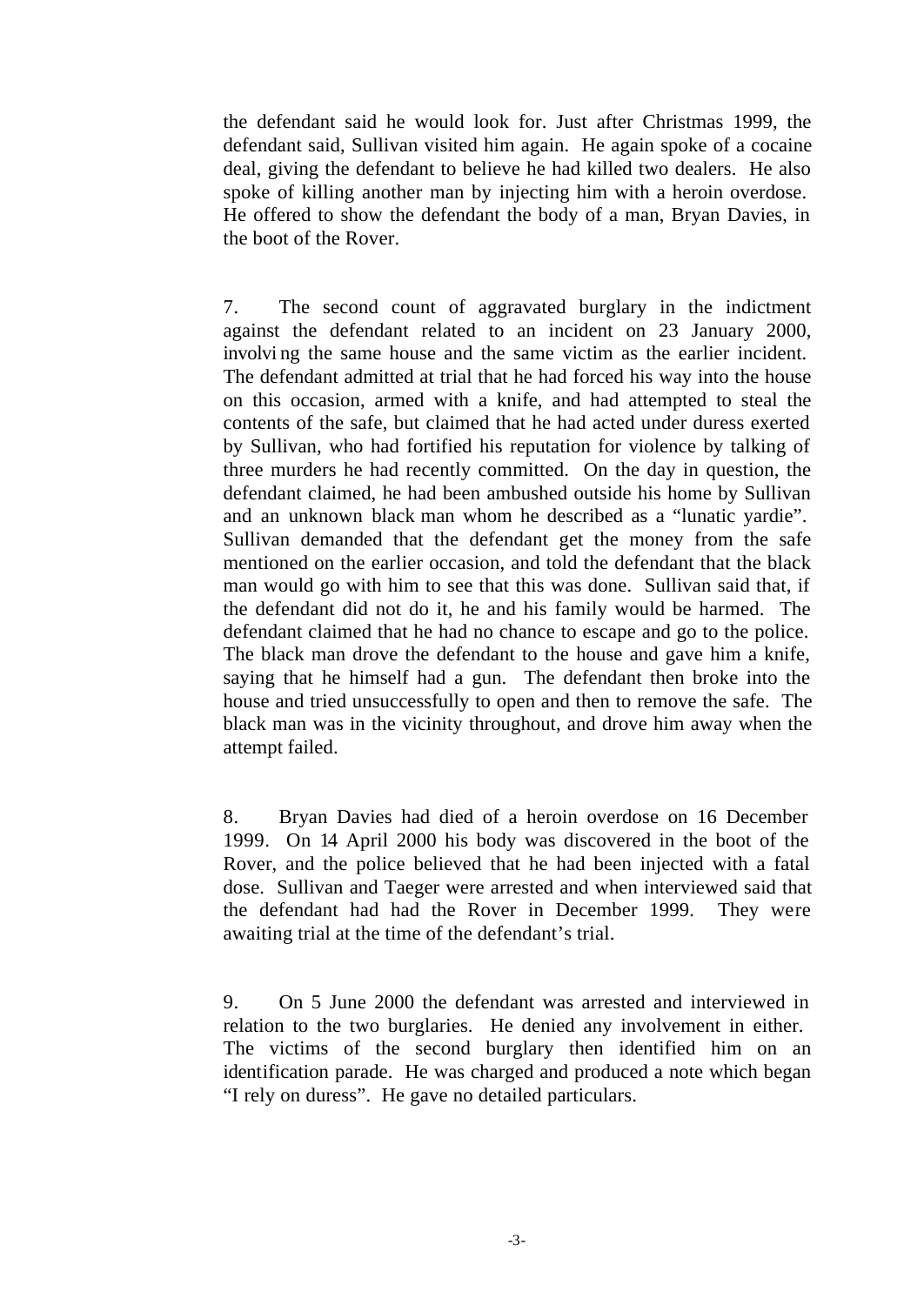10. On 26 June 2000 the defendant was interviewed, in the presence of his solicitor, by police investigating the death of Bryan Davies. He made a witness statement, describing his relationship with Sullivan and Taeger and explaining how the Rover had come to be outside his flat, where Taeger lived, before Christmas 1999. He then had an off-therecord conversation with the police, which my noble and learned friend Lord Steyn has described in paras 45 and 46 of his opinion.

11. By a defence statement dated 4 August 2000 the defendant gave further details of his defence of duress, claiming that he had been coerced into committing the second burglary by Sullivan.

12. The defendant's trial on two counts of aggravated burglary began on 30 January 2001 and ended on 9 February. The jury acquitted him on the first count but convicted him on the second. He was sentenced to 9 years' imprisonment.

13. Lord Steyn has recounted the course of the trial and summarised the trial judge's ruling on the confession issue under section 76 of PACE, and has quoted the judgment of the Court of Appeal on this question: see paras 47-49 and 60 of his opinion. I am in complete agreement with his reasoning, and I share his conclusion. I shall therefore confine this opinion to the issue of duress.

14. On that issue the judge put four questions to the jury:

"Question 1: Was the defendant driven or forced to act as he did by threats which, rightly or wrongly, he genuinely believed that if he did not burgle [the] house, his family would be seriously harmed or killed? If you are sure that he was not forced by threats to act as he did, the defence fails and he is guilty. But if you are not sure go on to question 2. Would a reasonable person of the defendant's age and background have been driven or forced to act as the defendant did? If you are sure that a reasonable person would not have been forced to act as the defendant did, then the defence fails and he is guilty. If you are not sure, then go on to question 3. Could the defendant have avoided acting as he did without harm coming to his family? If you are sure he could, the defence fails and he is guilty. If you are not sure go on to question 4. Did the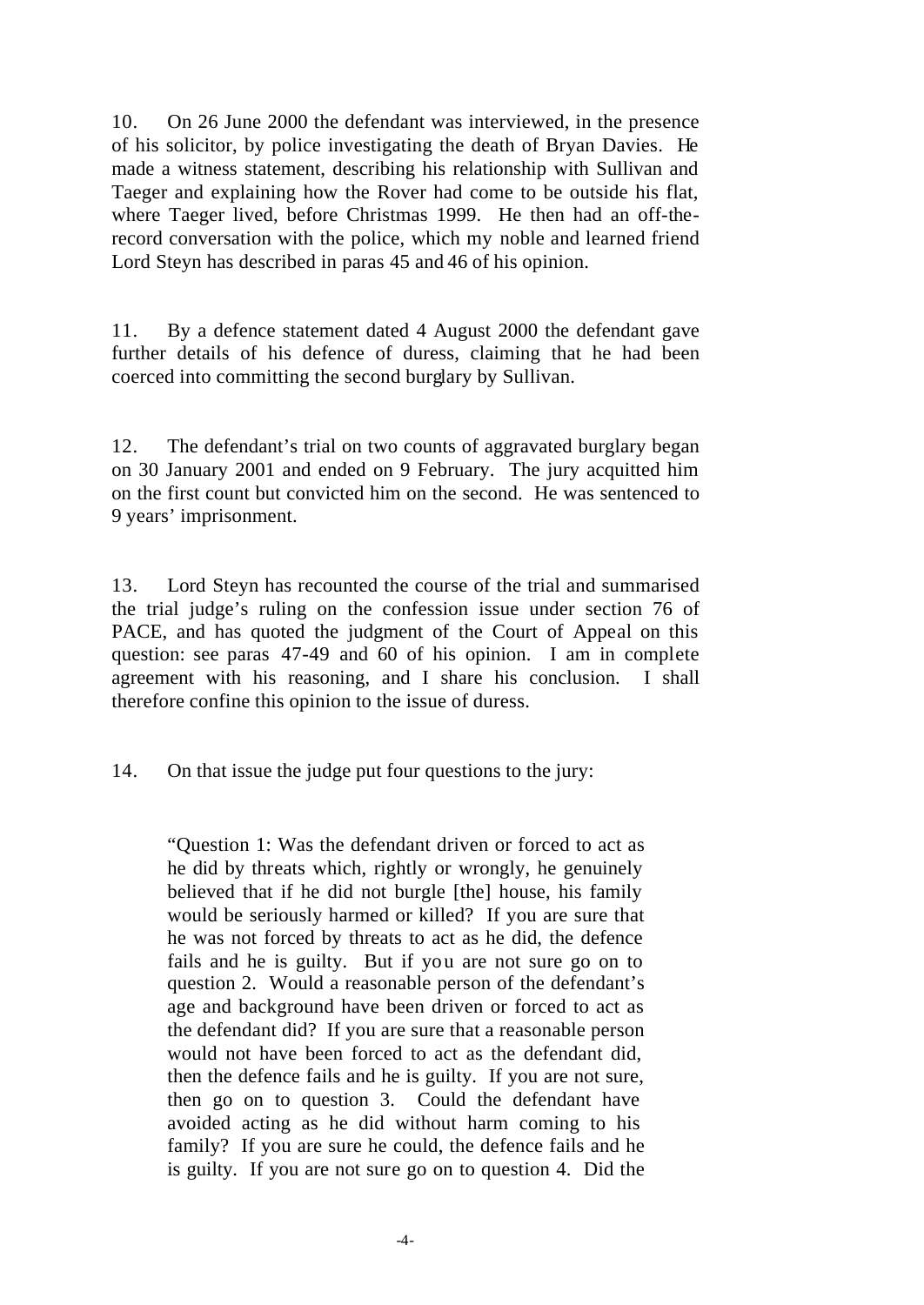defendant voluntarily put himself in the position in which he knew he was likely to be subjected to threats? If you are sure he did, the defence fails and he is guilty. If you are not sure, he is not guilty. Those four questions are really tests."

The first of these questions repeated in substance a question the judge had already framed for the consideration of the jury. In his earlier direction he had explained the second question somewhat more fully:

"The second question is: Would a reasonable person, of the defendant's age and background, have been forced and driven to act as the defendant did? That question is necessary because everybody has to be judged by the same standards. The reactions of a reasonable person may or may not be the same as the reactions of any particular defendant. You represent society and you set the standards of what is reasonable. In judging what a reasonable person would do, you are not expected to imagine a saint and that is why I say a reasonable person of the defendant's age and background. What, in your judgment, as judges of the facts, would such a person have done in the circumstances? Would he have felt compelled to act as he did?

If you are sure that a reasonable person would not have been forced to act as the defendant did, again, the defence fails and the defendant would be guilty. But if you are not sure if a reasonable person might have been forced to act as the defendant did, then you go on to the third question."

He had earlier directed the jury on the third question as follows:

"The third question is: Could the defendant have avoided acting as he did without harm coming to his family? In fact, as we know, having broken in, he left empty handed. No harm apparently has resulted. I will remind you of the evidence in due course but Mr Sullivan, according to the defendant, accepted that position.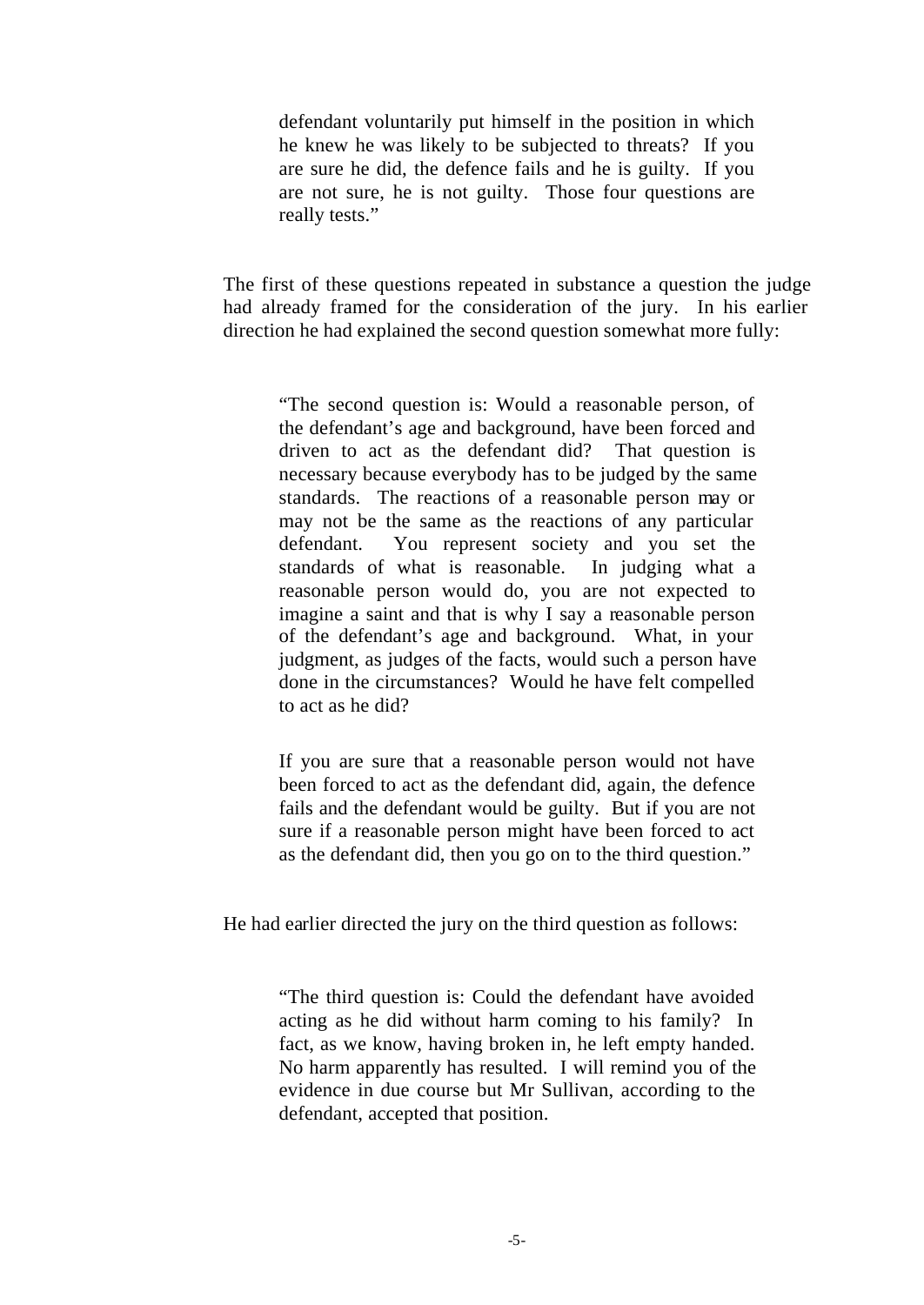If he had left as soon as the alarm went off and as soon as [the victim] started telephoning the police, would it have been any different? Could he have pretended that he could not find the house? You will remember some of the questions that he was asked on this topic by [prosecuting counsel]. Could he have pretended to the minder – if there was a minder  $-$  that there was no answer when he rang? All those are matters for you to consider. If you are sure that he could have avoided acting as he did without harm coming to his family, again the defence fails and he is guilty. But if you are not sure that he could have avoided acting as he did without harm coming to his family, then there is one final question."

Then the judge had turned to the fourth question:

"Question 4: Did the defendant voluntarily put himself in the position, in which he knew he was likely to be subjected to threats? You look to judge that in all the circumstances. If he had stopped associating with Frank Sullivan after the August 1999 incident, would he have ever found himself in this predicament?

It is for you to decide. It is right to say he says he did stop associating but Sullivan kept finding him. It may not be wholly straightforward. It is for you to consider and it is a relevant consideration because if someone voluntarily associates with the sort of people who he knows are likely to put pressure on him, then he cannot really complain, if he finds himself under pressure. If you are sure that he did voluntarily put himself in such a position, the defence fails and he was guilty. If you are not sure and you have not been sure about all of the other questions, then you would find him not guilty."

15. On his appeal to the Court of Appeal the defendant criticised the judge's directions on the third and fourth questions. With regard to the third question Rix LJ, giving the judgment of the court, said (in para 49 of the judgment):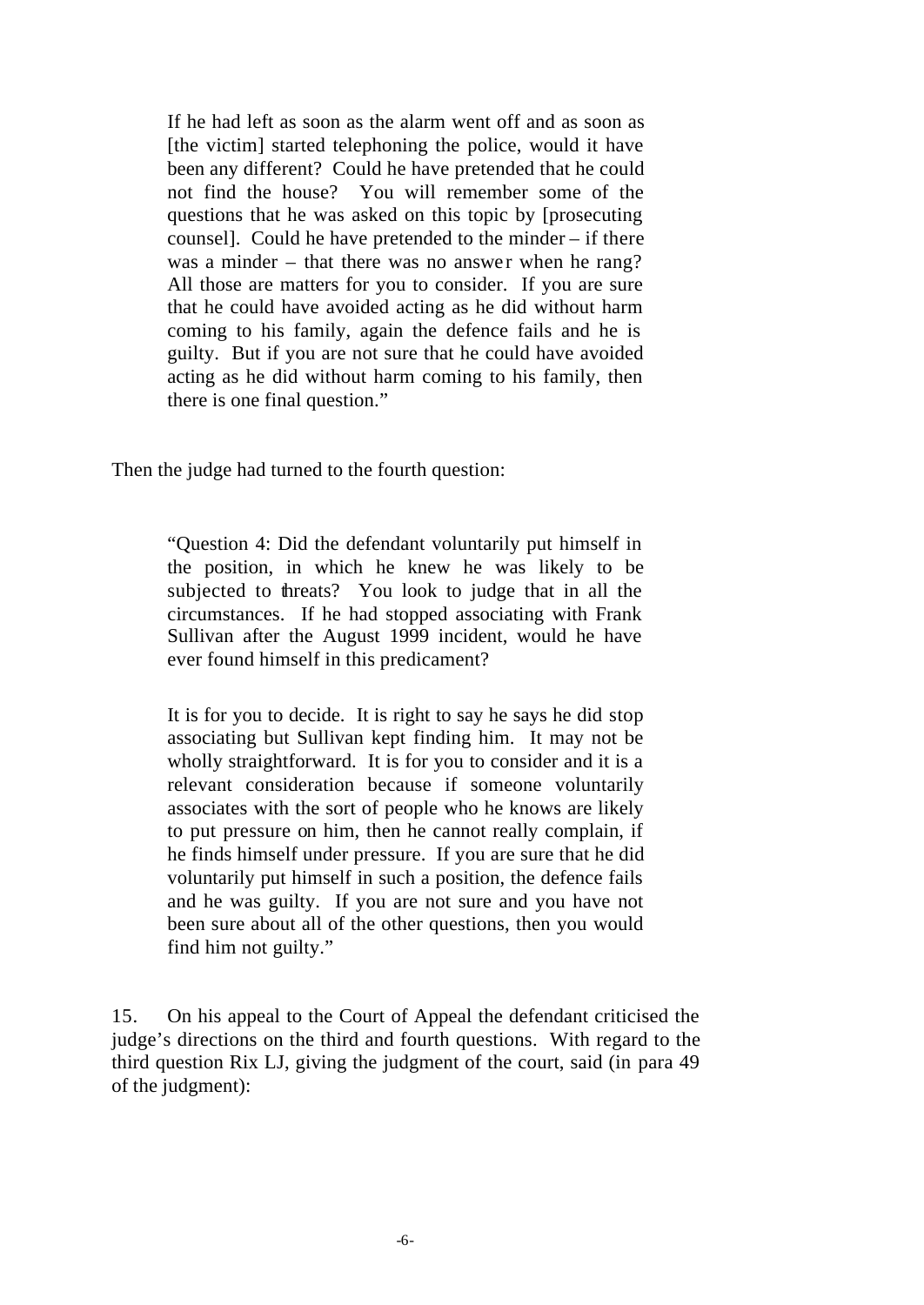"We think that the direction on this third question was a misdirection. There never was any suggestion that the appellant could have avoided the effect of the threat against him, assuming one had ever been made, by going to the police or simply refusing to carry out the robbery. On analysis the issues raised under this third question collapse into the issues raised under questions one and two. We therefore think that there is a danger that the jury may have been confused by being asked an additional question on matters already covered by the first two questions."

Having considered a number of authorities, the Court of Appeal also concluded (paras 72-77) that there was a misdirection in the judge's formulation of question 4

"and that he should have directed the jury to consider whether the [defendant] knew that he was likely to be subjected to threats to commit a crime of the type [with] which he was charged."

16. Having upheld the defendant's ground of appeal on the confession issue, and found two misdirections on the duress issue, the court considered the defendant's conviction on the second count to be unsafe and quashed it. In this appeal to the House, the Crown seek to establish that the judge's directions on the third and fourth questions involved no misdirection, and they suggest that his direction on the first question was favourable to the defendant. It is necessary to consider the law on duress in a little detail.

#### *Duress*

17. The common sense starting point of the common law is that adults of sound mind are ordinarily to be held responsible for the crimes which they commit. To this general principle there has, since the 14th century, been a recognised but limited exception in favour of those who commit crimes because they are forced or compelled to do so against their will by the threats of another. Such persons are said, in the language of the criminal law, to act as they do because they are subject to duress.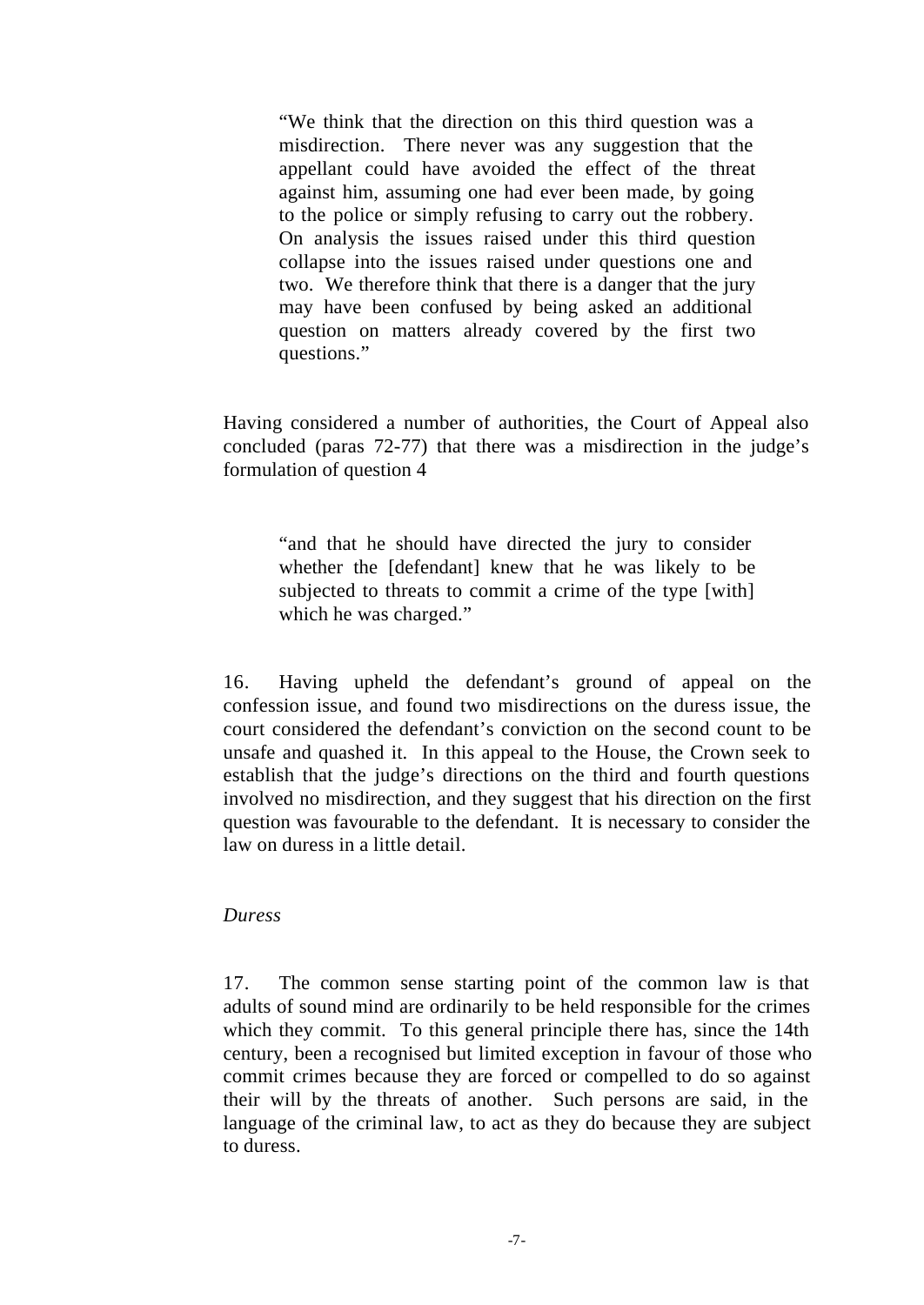18. Where duress is established, it does not ordinarily operate to negative any legal ingredient of the crime which the defendant has committed. Nor is it now regarded as justifying the conduct of the defendant, as has in the past been suggested: *Attorney-General v Whelan* [1934] IR 518, 526; Glanville Williams, *Criminal Law, The General Part* (2nd ed, 1961), p 755. Duress is now properly to be regarded as a defence which, if established, excuses what would otherwise be criminal conduct: *Director of Public Prosecutions for Northern Ireland v Lynch* [1975] AC 653, 671, 680, 710-711; *Hibbert v The Queen* (1995) 99 CCC (3d) 193, paras 21, 38, 47, per Lamer CJC.

19. Duress affords a defence which, if raised and not disproved, exonerates the defendant altogether. It does not, like the defence of provocation to a charge of murder, serve merely to reduce the seriousness of the crime which the defendant has committed. And the victim of a crime committed under duress is not, like a person against whom a defendant uses force to defend himself, a person who has threatened the defendant or been perceived by the defendant as doing so. The victim of a crime committed under duress may be assumed to be morally innocent, having shown no hostility or aggression towards the defendant. The only criminal defences which have any close affinity with duress are necessity, where the force or compulsion is exerted not by human threats but by extraneous circumstances, and, perhaps, marital coercion under section 47 of the Criminal Justice Act 1925.

20. Where the evidence in the proceedings is sufficient to raise an issue of duress, the burden is on the prosecution to establish to the criminal standard that the defendant did not commit the crime with which he is charged under duress: *R v Lynch*, above, p 668. In its Report "Legislating the Criminal Code. Offences against the Person and General Principles" (1993, Law Com. No 218, Cm 2370, paras 33-34), the Law Commission recommended that a legal burden of proof, on the balance of probabilities, be placed on a defendant to establish a defence of duress. It was not suggested in argument that this was a change which should be made, and there must be real doubt whether it is a change which the House in its judicial capacity could properly make even if persuaded of the merits of doing so. Imposition of a reverse legal burden on the defendant would in any event require very careful consideration. But it must be accepted, as the Law Commission pointed out in para 33 of this Report, that the defence of duress is peculiarly difficult for the prosecution to investigate and disprove beyond reasonable doubt. As Professor Sir John Smith QC observed in his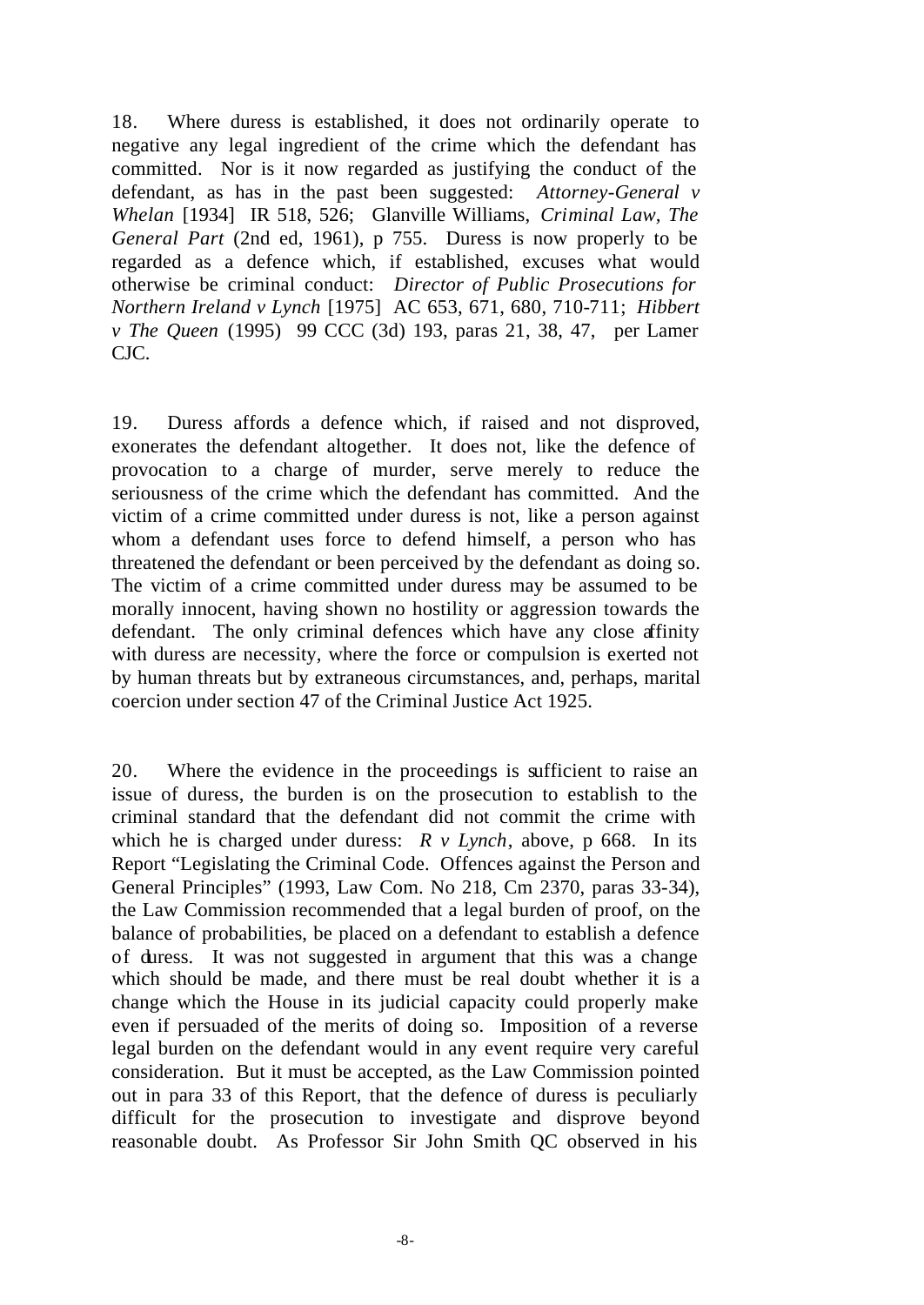"duress is a unique defence in that it is so much more likely than any other to depend on assertions which are peculiarly difficult for the prosecution to investigate or subsequently to disprove."

The prosecution's difficulty is of course the greater when, as is all too often the case, little detail of the alleged compulsion is vouchsafed by the defence until the trial is under way.

21. Having regard to these features of duress, I find it unsurprising that the law in this and other jurisdictions should have been developed so as to confine the defence of duress within narrowly defined limits. Most of these are not in issue in this appeal, but it seems to me important that the issues the House is asked to resolve should be approached with understanding of how the defence has developed, and to that end I shall briefly identify the most important limitations:

(1) Duress does not afford a defence to charges of murder (*R v Howe* [1987] AC 417), attempted murder (*R v Gotts* [1992] 2 AC 412) and, perhaps, some forms of treason (Smith & Hogan, *Criminal Law*, 10th ed., 2002, p 254). The Law Commission has in the past (eg. in "Criminal Law. Report on Defences of General Application" (Law Com No 83, Cm 556, 1977, paras 2.44-2.46)) recommended that the defence should be available as a defence to all offences, including murder, and the logic of this argument is irresistible. But their recommendation has not been adopted, no doubt because it is felt that in the case of the gravest crimes no threat to the defendant, however extreme, should excuse commission of the crime. It is noteworthy that under some other criminal codes the defence is not available to a much wider range of offences: see, for example, section 20(1) of the Tasmanian Criminal Code, section 40(2) of the Criminal Code Act of the Northern Territory of Australia, section 31(4) of the Criminal Code Act Compilation Act 1913 of Western Australia, section 17 of the Canadian Criminal Code and section 24 of the Crimes Act 1961 of New Zealand.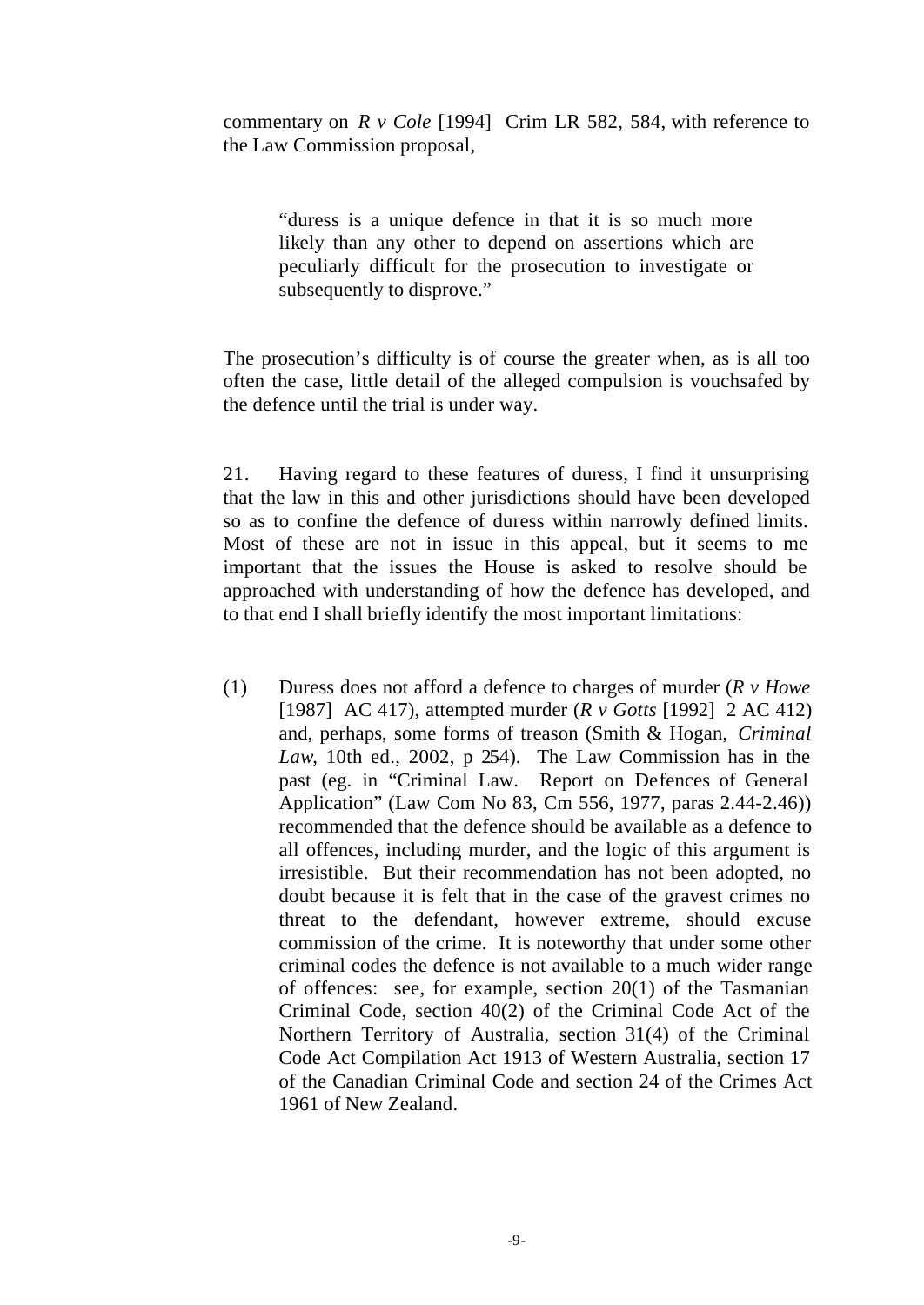(2) To found a plea of duress the threat relied on must be to cause death or serious injury. In *Alexander MacGrowther's Case* (1746) Fost. 13, 14, 168 ER 8, Lee CJ held:

> "The only force that doth excuse, is a force upon the person, and present fear of death."

But the Criminal Law Commissioners in their Seventh Report of 1843 (p 31, article 6) understood the defence to apply where there was a just and well-grounded fear of death or grievous bodily harm, and it is now accepted that threats of death or serious injury will suffice: *R v Lynch*, above, p 679; *R v Abdul-Hussain* (Court of Appeal (Criminal Division), 17 December 1998, unreported).

- (3) The threat must be directed against the defendant or his immediate family or someone close to him: Smith & Hogan, above, p 258. In the light of recent Court of Appeal decisions such as *R v Conway* [1989] QB 290 and *R v Wright* [2000] Crim LR 510, the current (April 2003) specimen direction of the Judicial Studies Board suggests that the threat must be directed, if not to the defendant or a member of his immediate family, to a person for whose safety the defendant would reasonably regard himself as responsible. The correctness of such a direction was not, and on the facts could not be, in issue on this appeal, but it appears to me, if strictly applied, to be consistent with the rationale of the duress exception.
- (4) The relevant tests pertaining to duress have been largely stated objectively, with reference to the reasonableness of the defendant's perceptions and conduct and not, as is usual in many other areas of the criminal law, with primary reference to his subjective perceptions. It is necessary to return to this aspect, but in passing one may note the general observation of Lord Morris of Borth-y-Gest in *R v Lynch*, above at p 670:

"….. it is proper that any rational system of law should take fully into account the standards of honest and reasonable men. By those standards it is fair that actions and reactions may be tested."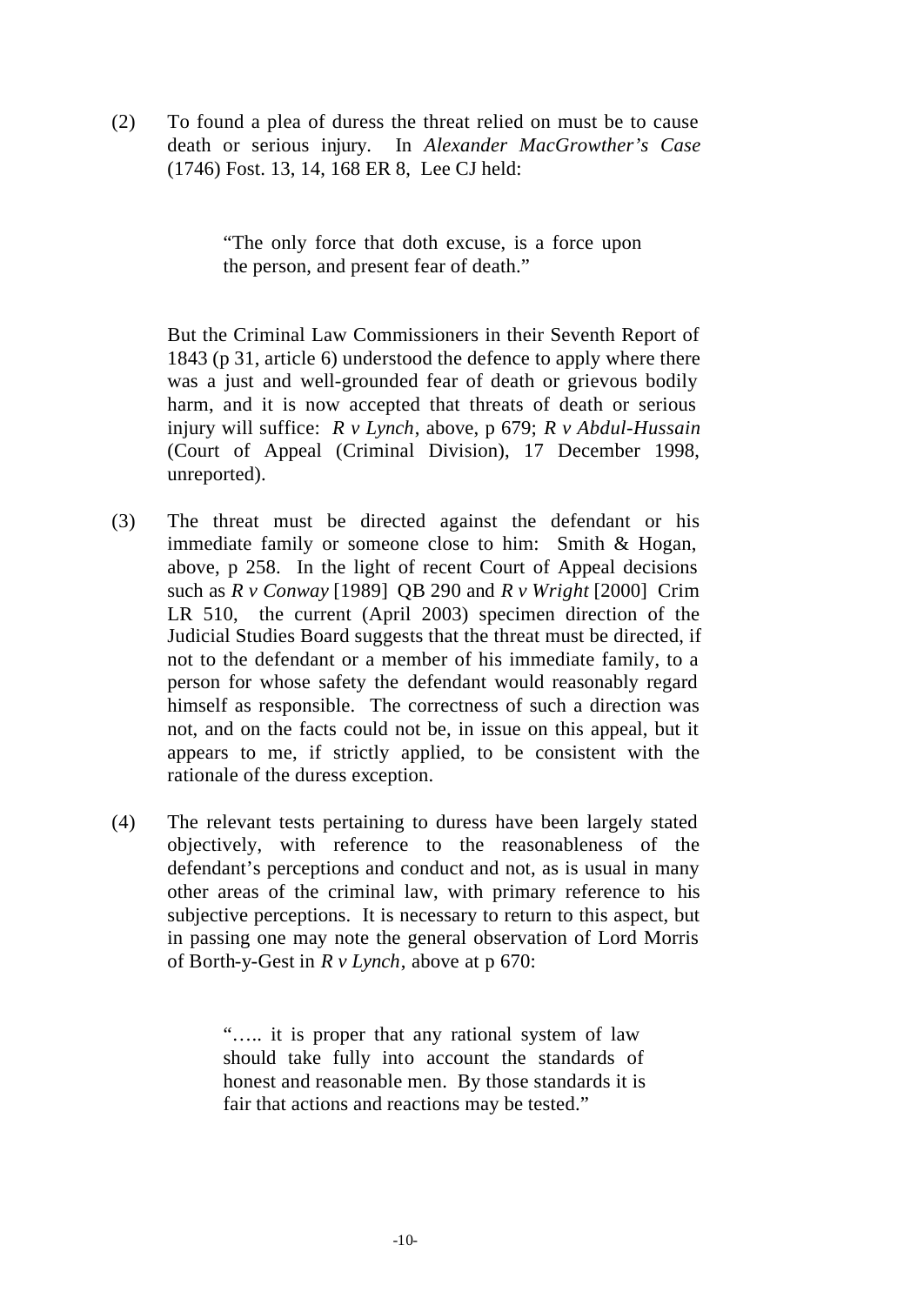- (5) The defence of duress is available only where the criminal conduct which it is sought to excuse has been directly caused by the threats which are relied upon.
- (6) The defendant may excuse his criminal conduct on grounds of duress only if, placed as he was, there was no evasive action he could reasonably have been expected to take. It is necessary to return to this aspect also, but this is an important limitation of the duress defence and in recent years it has, as I shall suggest, been unduly weakened.
- (7) The defendant may not rely on duress to which he has voluntarily laid himself open. The scope of this limitation raises the most significant issue on this part of this appeal, and I must return to it.

22. For many years it was possible to regard the defence of duress as something of an antiquarian curiosity, with little practical application. Sir James Stephen, with his immense experience, never knew or heard of the defence being advanced, save in the case of married women, and could find only two reported cases: *A History of the Criminal Law of England* (1883), vol II, p 106. Edwards, drawing attention to the absence of satisfactory modern authority, inferred that the defence must be very rare: "Compulsion, Coercion and Criminal Responsibility" (1951) 14 MLR 297. Professor Hart described duress as a defence of which little is heard: *Punishment and Responsibility* (1960), p 16. This has changed. As Dennis correctly observed in "Duress, Murder and Criminal Responsibility" (1980) 96 LQR 208,

"In recent years duress has become a popular plea in answer to a criminal charge."

This is borne out by the steady flow of cases reaching the appellate courts over the past 30 years or so, and by the daily experience of prosecutors. As already acknowledged, the House is not invited in this appeal to recast the law on duress. It can only address, piecemeal, the issues which fall for decision. That duress is now regularly relied on as a complete defence to serious criminal charges does not alter the essential task which the House must undertake, but does give it additional practical importance. I must acknowledge that the features of duress to which I have referred in paras 18 to 20 above incline me, where policy choices are to be made, towards tightening rather than relaxing the conditions to be met before duress may be successfully relied on. In doing so, I bear in mind in particular two observations of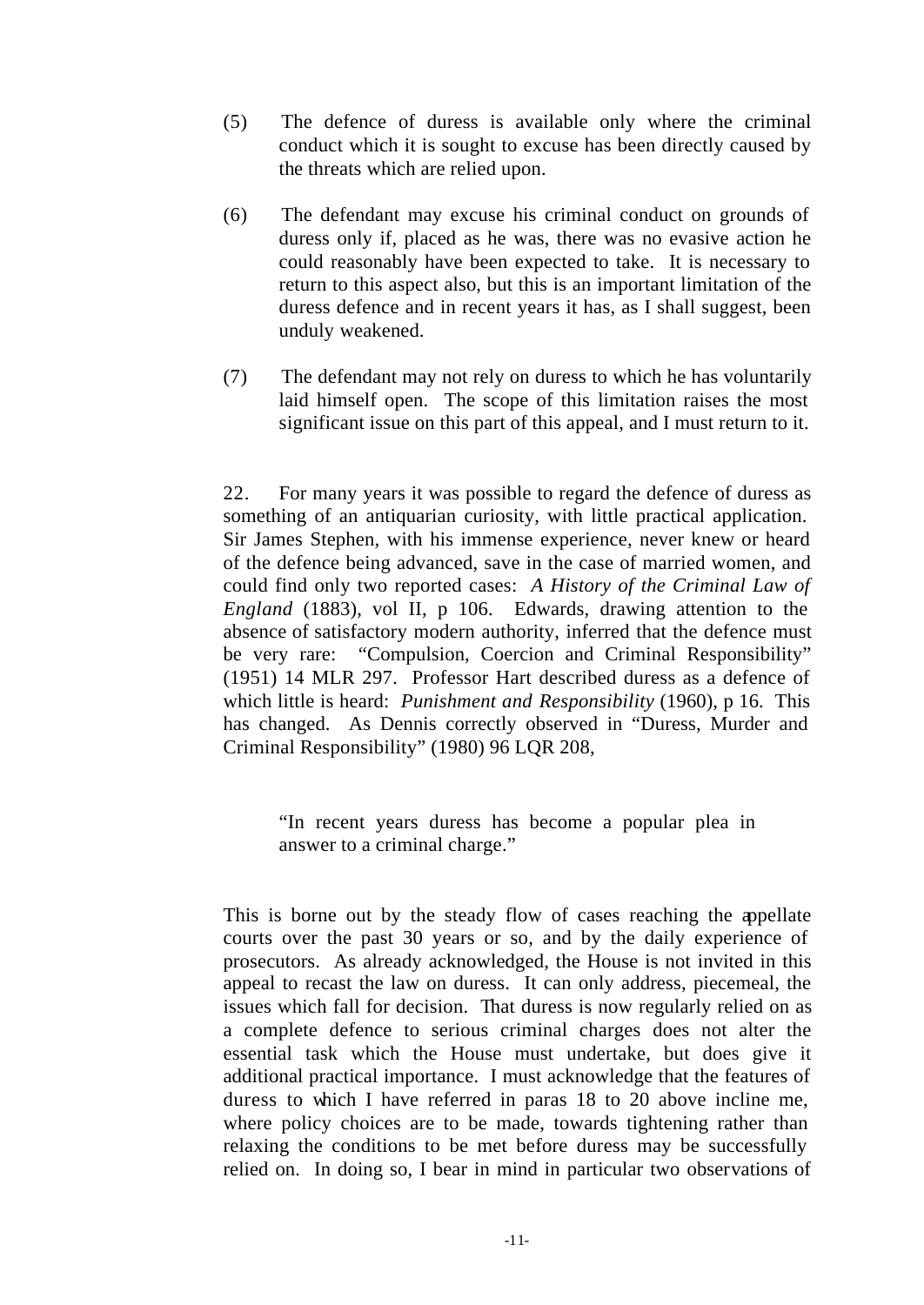Lord Simon of Glaisdale in *R v Lynch* above (dissenting on the main ruling, which was reversed in *R v Howe*, above):

"….. your Lordships should hesitate long lest you may be inscribing a charter for terrorists, gang-leaders and kidnappers." (p 688).

"A sane system of criminal justice does not permit a subject to set up a countervailing system of sanctions or by terrorism to confer criminal immunity on his gang."(p 696).

In *Perka v The Queen* [1984] 2 SCR 232, 250, Dickson J held that

"If the defence of necessity is to form a valid and consistent part of our criminal law it must, as has been universally recognised, be strictly controlled and scrupulously limited to situations that correspond to its underlying rationale."

I agree. I also agree with the observation of the Supreme Court of Canada in *R v Ruzic* (2001) 153 CCC (3d) 1, para 59, although in that case the presence and immediacy requirements in section 17 of the Canadian Criminal Code were struck down as unconstitutional:

"Verification of a spurious claim of duress may prove difficult. Hence, courts should be alive to the need to apply reasonable, but strict standards for the application of the defence."

If it appears at trial that a defendant acted in response to a degree of coercion but in circumstances where the strict requirements of duress were not satisfied, it is always open to the judge to adjust his sentence to reflect his assessment of the defendant's true culpability. This is what the trial judge did in *R v Hudson and Taylor*, below, where he ordered the conditional discharge of the defendants.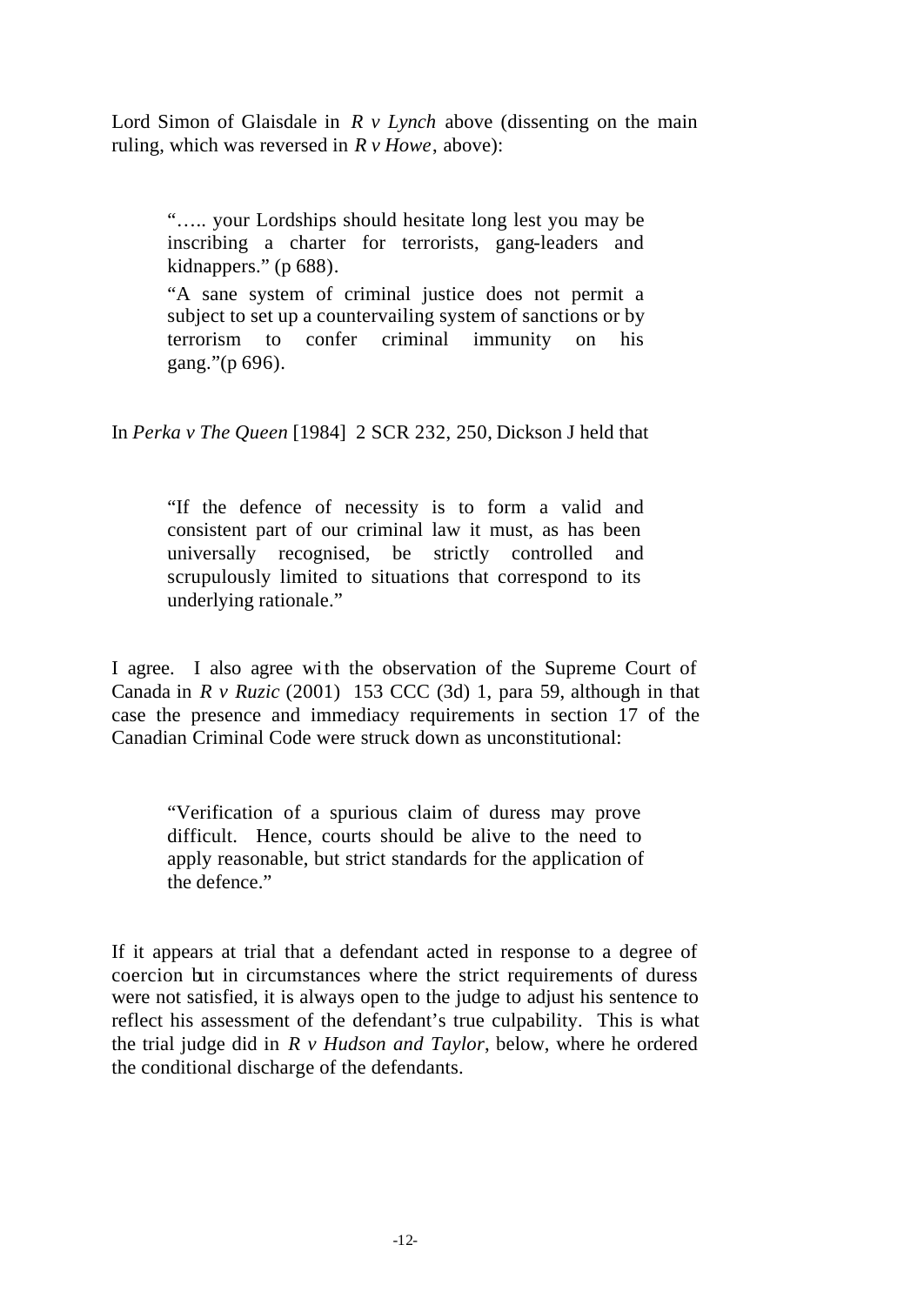23. The appellant did not challenge the judge's direction to the jury on questions 1 and 2. Save in one respect those directions substantially followed the formulation propounded by the Court of Appeal (Criminal Division) (Lord Lane CJ, Taylor and McCullough JJ) in *R v Graham* [1982] 1 WLR 294, 300, approved by the House of Lords in *R v Howe* above, at pp 436, 438, 446, 458-459. It is evident that the judge, very properly, based himself on the JSB's specimen direction as promulgated in August 2000. That specimen direction included the words, adopted by the judge, "he genuinely believed". But the words used in *R v Graham* and approved in *R v Howe* were "he reasonably believed". It is of course essential that the defendant should genuinely, ie. actually, believe in the efficacy of the threat by which he claims to have been compelled. But there is no warrant for relaxing the requirement that the belief must be reasonable as well as genuine. There can of course be no complaint of this departure from authority, which was favourable to the defendant.

#### *The judge's direction to the jury on question 3*

24. As recorded in para 15 above, the Court of Appeal held that the judge had misdirected the jury on question 3 because, it was held, there was no suggestion that the defendant could have taken evasive action. This may, or may not, on the facts, be so, and this suggested misdirection does not feature in the question on duress certified for the opinion of the House. It is true, as the Court of Appeal recognised in its judgment, that there may be an area of overlap between questions 2 and 3: a reasonable person of a defendant's age and background would not have been forced and driven to act as the defendant did if there was any evasive action reasonably open to him to take in order to avoid committing the crime. But the third question put by the judge, and regularly put in such cases, whether or not correctly put on the facts of this case, in my opinion focuses attention on a cardinal feature of the defence of duress, and I would wish to warn against any general notion that question 3 "collapses" into or is subsumed under questions 1 and 2.

25. In the draft Criminal Code prepared by the Criminal Law Commissioners in 1879, section 23, a defence was provided in the case of "Compulsion by threats of immediate death or grievous bodily harm from a person actually present at the commission of the offence". The requirement of immediacy is reflected in the criminal codes of several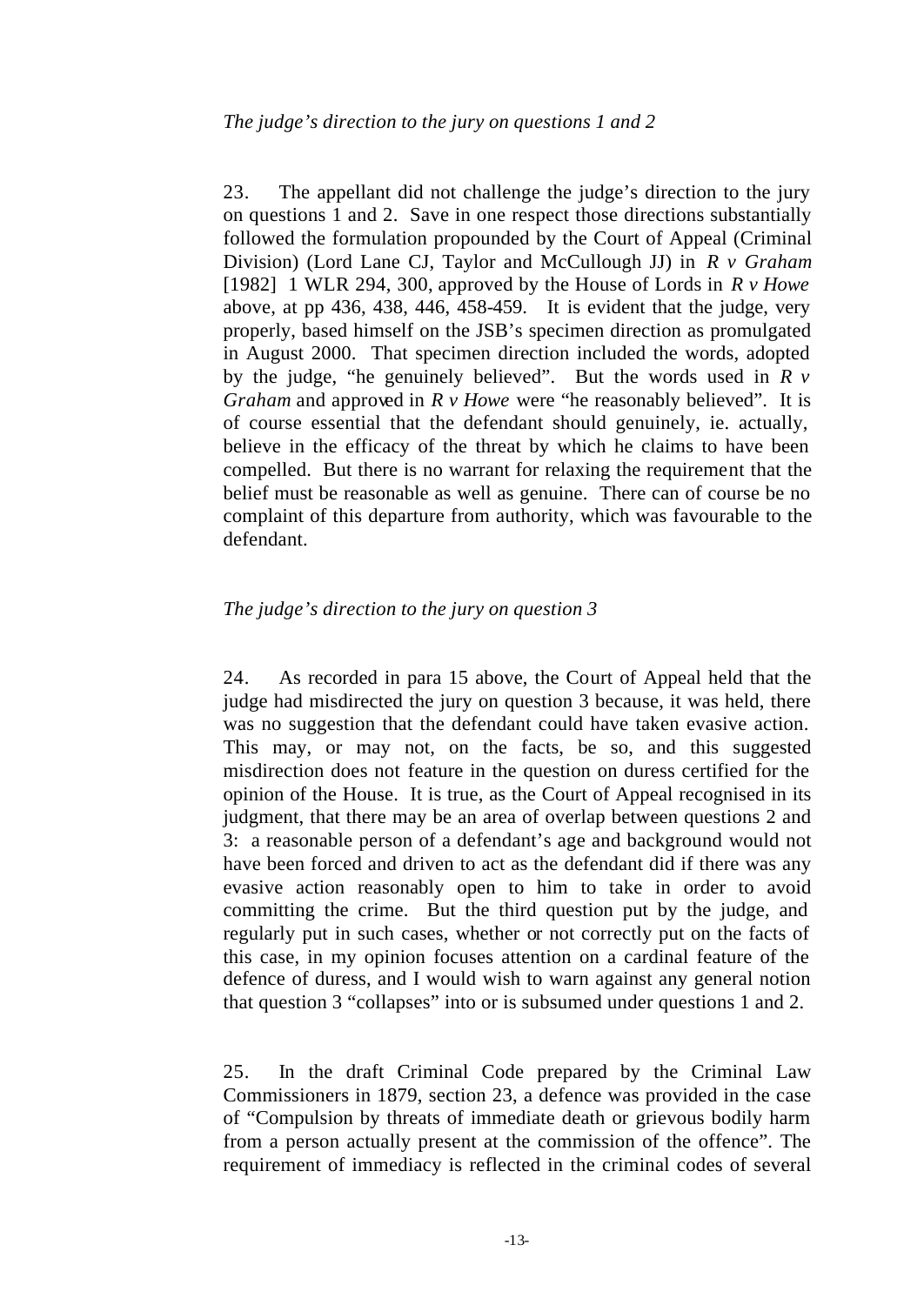other jurisdictions. Section 67(1) of the Queensland Criminal Code refers to "immediate death or grievous bodily harm threatened by someone else able to carry out the threat". Section 20(1) of the Tasmanian Code refers to "compulsion by threats of immediate death or grievous bodily harm, from a person actually present at the commission of the offence". Section 31(4) of the Western Australian Code, section 17 of the Canadian Code and section 24(1) of the New Zealand Code use very much the same language. In Scotland where, as in England and Wales, the defence of coercion has recently enjoyed something of a vogue after a long period of dormancy, the law is clear that a threat, to found the defence, must be of immediate and not future death or serious injury: *Hume's Commentaries*, vol i, p 53; *Thomson v HM Advocate* 1983 JC 69, 72-73, 75, 80; *Cochrane v H M Advocate* 2001 SCCR 655, 656, 659-661. In *Perka v The Queen* [1984] 2 SCR 232, 251, 259, a decision directed to the analogous defence of necessity, Dickson J identified the necessary conditions as including "urgent situations of clear and imminent peril" in which "compliance with the law [would be] demonstrably impossible". In *Hibbert v The Queen* (1995) 99 CCC (3d) 193, para 49, Lamer CJC quoted with approval the reference by Horder ("Autonomy, Provocation and Duress" [1992] Crim LR 706, 709) to taking "the necessary evasive action".

26. The recent English authorities have tended to lay stress on the requirement that a defendant should not have been able, without reasonably fearing execution of the threat, to avoid compliance. Thus Lord Morris of Borth-y-Gest in *R v Lynch*, above, at p 670, emphasised that duress

"must never be allowed to be the easy answer of those who can devise no other explanation of their conduct nor of those who readily could have avoided the dominance of threats nor of those who allow themselves to be at the disposal and under the sway of some gangster-tyrant."

Lord Simon of Glaisdale gave as his first example of a situation in which a defence of duress should be available (p 687):

"A person, honestly and reasonably believing that a loaded pistol is at his back which will in all probability be used if he disobeys ....."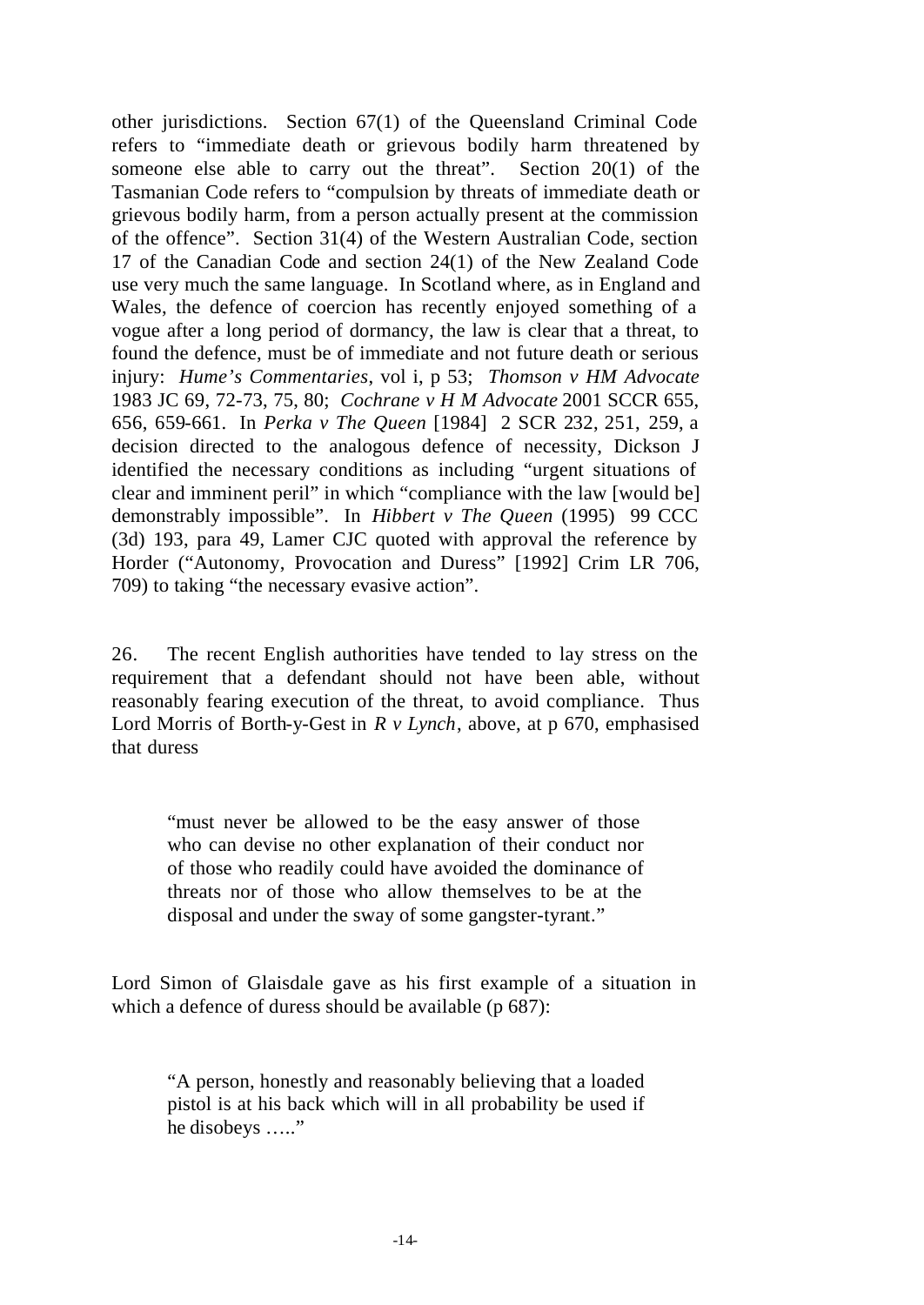#### In the view of Lord Edmund-Davies (p 708) there had been

"for some years an unquestionable tendency towards progressive latitude in relation to the plea of duress."

27. In making that observation Lord Edmund-Davies did not directly criticise the reasoning of the Court of Appeal in its then recent judgment in *R v Hudson and Taylor* [1971] 2 QB 202, but that was described by Professor Glanville Williams as "an indulgent decision" (*Textbook of Criminal Law*, 2nd ed, 1983, p 636), and it has in my opinion had the unfortunate effect of weakening the requirement that execution of a threat must be reasonably believed to be imminent and immediate if it is to support a plea of duress. The appellants were two teenage girls who had committed perjury at an earlier trial by failing to identify the defendant. When prosecuted for perjury they set up a plea of duress, on the basis that they had been warned by a group, including a man with a reputation for violence, that if they identified the defendant in court the group would get the girls and cut them up. They resolved to tell lies, and were strengthened in their resolve when they arrived at court and saw the author of the threat in the public gallery. The trial judge ruled that the threats were not sufficiently present and immediate to support the defence of duress but was held by the Court of Appeal to have erred, since although the threats could not be executed in the courtroom they could be carried out in the streets of Salford that same night. It was argued for the Crown that the appellants should have neutralised the threat by seeking police protection, but this argument was criticised as failing to distinguish between cases in which the police would be able to provide effective protection and those when they would not. The Court of Appeal placed reliance on the decision of the Privy Council in *Subramaniam v Public Prosecutor* [1956] 1 WLR 965. That case, however, involved a defendant who sought at trial to advance a defence of duress under a section of the Penal Code of the Federated Malay States which provided that, with certain exceptions,

"nothing is an offence which is done by a person who is compelled to do it by threats, which, at the time of doing it, reasonably cause the apprehension that instant death to that person will otherwise be the consequence ….."

The appeal was allowed because evidence relied on by the appellant to show that he had had a reasonable apprehension of instant death was wrongly excluded. It is hard to read that decision as authority for the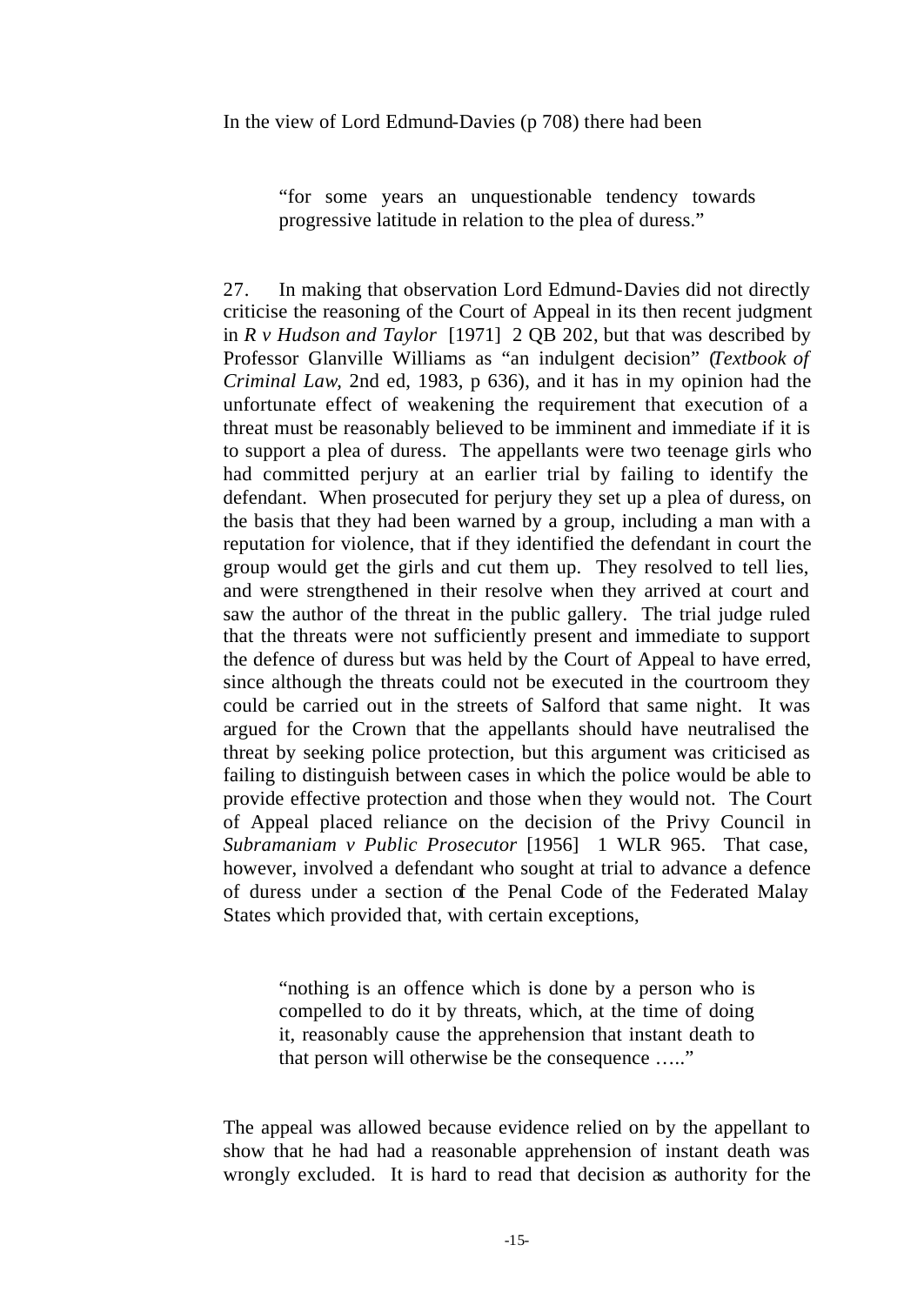Court of Appeal's conclusion. I can understand that the Court of Appeal in *R v Hudson and Taylor* had sympathy with the predicament of the young appellants but I cannot, consistently with principle, accept that a witness testifying in the Crown Court at Manchester has no opportunity to avoid complying with a threat incapable of execution then or there. When considering necessity in *R v Cole* [1994] Crim LR 582, 583, Simon Brown LJ, giving the judgment of the court, held that the peril relied on to support the plea of necessity lacked imminence and the degree of directness and immediacy required of the link between the suggested peril and the offence charged, but in *R v Abdul-Hussain*, above, the Court of Appeal declined to follow these observations to the extent that they were inconsistent with *R v Hudson and Taylor,* by which the court regarded itself as bound.

28. The judge's direction on question 3 was modelled on the JSB specimen direction current at the time, and is not in my opinion open to criticism. It should however be made clear to juries that if the retribution threatened against the defendant or his family or a person for whom he reasonably feels responsible is not such as he reasonably expects to follow immediately or almost immediately on his failure to comply with the threat, there may be little if any room for doubt that he could have taken evasive action, whether by going to the police or in some other way, to avoid committing the crime with which he is charged.

#### *The judge's direction to the jury on question 4*

29. The judge's direction to the jury on question 4 is quoted in para 14 above and, as recorded in para 15, the Court of Appeal ruled that this was a misdirection because the judge had not directed the jury to consider whether the defendant knew that he was likely to be subjected to threats to commit a crime of the type of which he was charged. It is this ruling which gives rise to the certified question on this part of the case, which is:

"Whether the defence of duress is excluded when as a result of the accused's voluntary association with others:

(i) he foresaw (or possibly should have foreseen) the risk of being subjected to any compulsion by threats of violence, or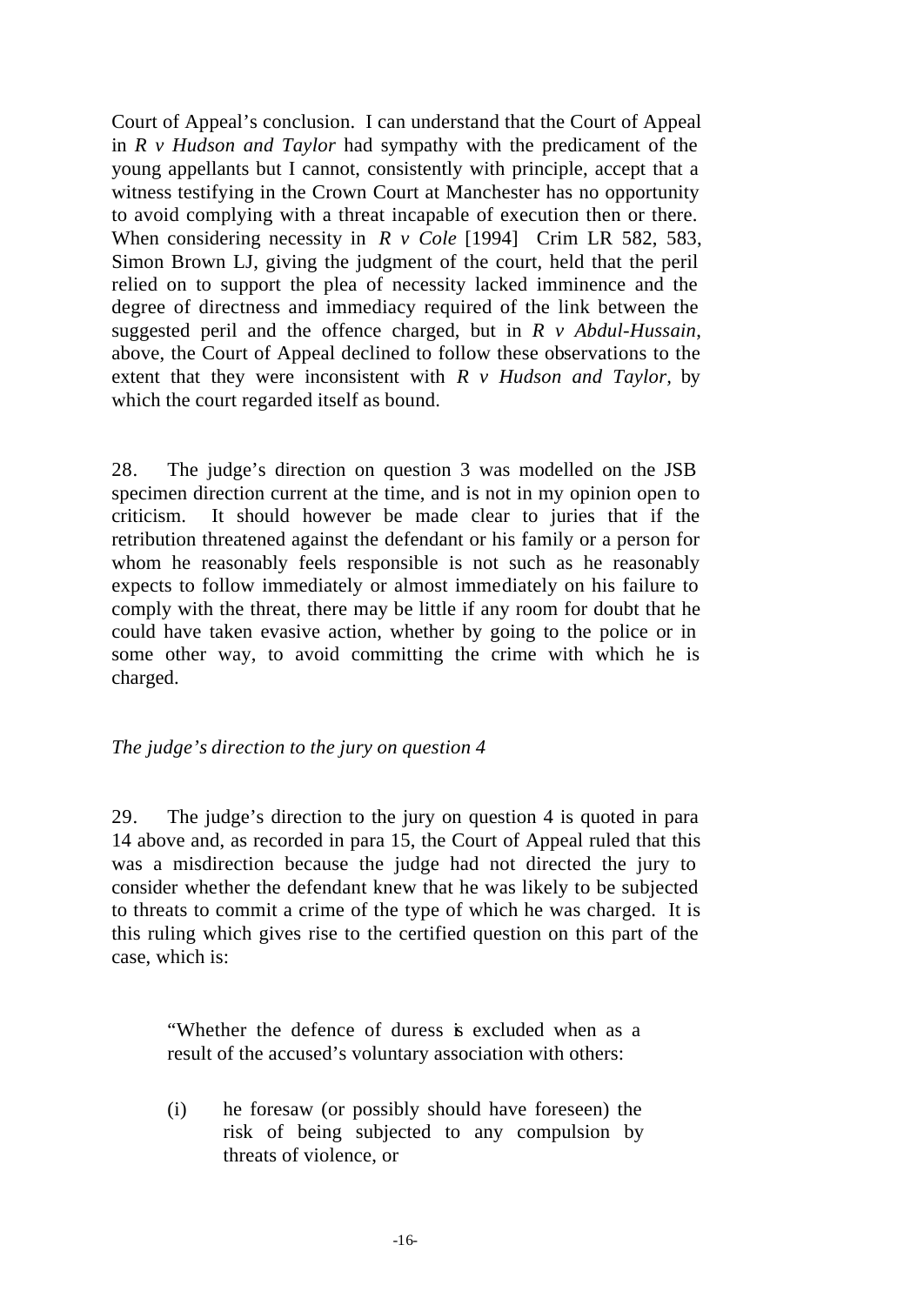- (ii) only when he foresaw (or should have foreseen) the risk of being subjected to compulsion to commit criminal offences, and, if the latter,
- (iii) only if the offences foreseen (or which should have been foreseen) were of the same type (or possibly of the same type and gravity) as that ultimately committed."

The Crown contend for answer (i) in its objective form. The defendant commends the third answer, omitting the first parenthesis.

30. In their definition of duress the Criminal Law Commissioners of 1879 included a proviso:

"Provided also, that he [the defendant] was not a party to any association or conspiracy the being party to which rendered him subject to such compulsion."

A qualification to very similar effect is to be found in the criminal codes of Queensland (section  $67(3)(b)$  and (c)), Tasmania (section  $20(1)$ ), the Northern Territory of Australia (section 41(2)), Western Australia (section 31(4)), the Commonwealth of Australia (section 10.2(3)), the Australian Capital Territory (section 40(3)), Canada (section 17), New Zealand (section 24(1)) and no doubt others. But its implications were not for many years examined in the British courts.

31. The issue might have been raised in *R v Lynch*, above, where the appellant claimed to have been press-ganged by the IRA, but the argument in that case was largely directed to the question whether the defence of duress was open to a defendant charged as a secondary party to murder. It was in *R v Fitzpatrick* [1977] NI 20, another IRA case, that the Court of Criminal Appeal in Northern Ireland had occasion to consider the matter in depth. The ratio of the decision is found in the judgment of the court delivered by Lowry LCJ at p 33:

"A person may become associated with a sinister group of men with criminal objectives and coercive methods of ensuring that their lawless enterprises are carried out and thereby voluntarily expose himself to illegal compulsion,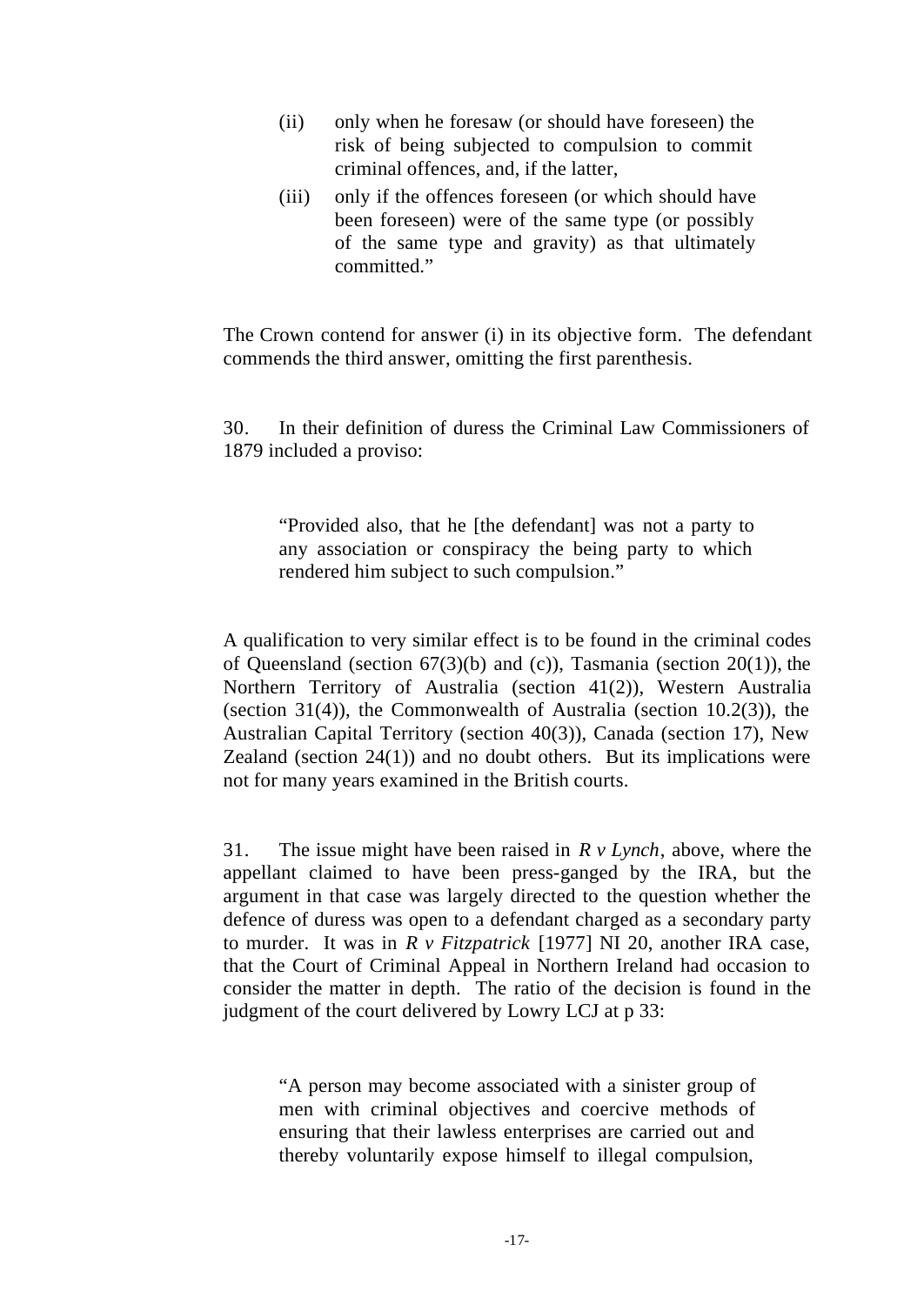whether or not the group is or becomes a proscribed organisation …..

….. if a person voluntarily exposes and submits himself, as the appellant did, to illegal compulsion, he cannot rely on the duress to which he has voluntarily exposed himself as an excuse either in respect of the crimes he commits against his will or in respect of his continued but unwilling association with those capable of exercising upon him the duress which he calls in aid."

32. That statement was no doubt drafted with the peculiar character of the IRA in mind. *R v Sharp* [1987] QB 853 arose from criminal activity of a more routine kind committed by a gang of robbers. The trial judge's direction which was challenged on appeal is fully quoted in *R v Shepherd* (1987) 86 Cr App R 47, 51, and was to this effect:

"….. but in my judgment the defence of duress is not available to an accused who voluntarily exposes and submits himself to illegal compulsion.

It is not merely a matter of joining in a criminal enterprise; it is a matter of joining in a criminal enterprise of such a nature that the defendant appreciated the nature of the enterprise itself and the attitudes of those in charge of it, so that when he was in fact subjected to compulsion he could fairly be said by a jury to have voluntarily exposed himself and submitted himself to such compulsion."

The Court of Appeal (Lord Lane CJ, Farquharson and Gatehouse JJ) upheld that direction in  $R v$  Sharp, expressing the principle at p 861:

"….. where a person has voluntarily, and with knowledge of its nature, joined a criminal organisation or gang which he knew might bring pressure on him to commit an offence and was an active member when he was put under such pressure, he cannot avail himself of the defence of duress."

In *R v Shepherd*, above, the criminal activity was of a less serious kind: the question which the jury should have been (but were not) directed to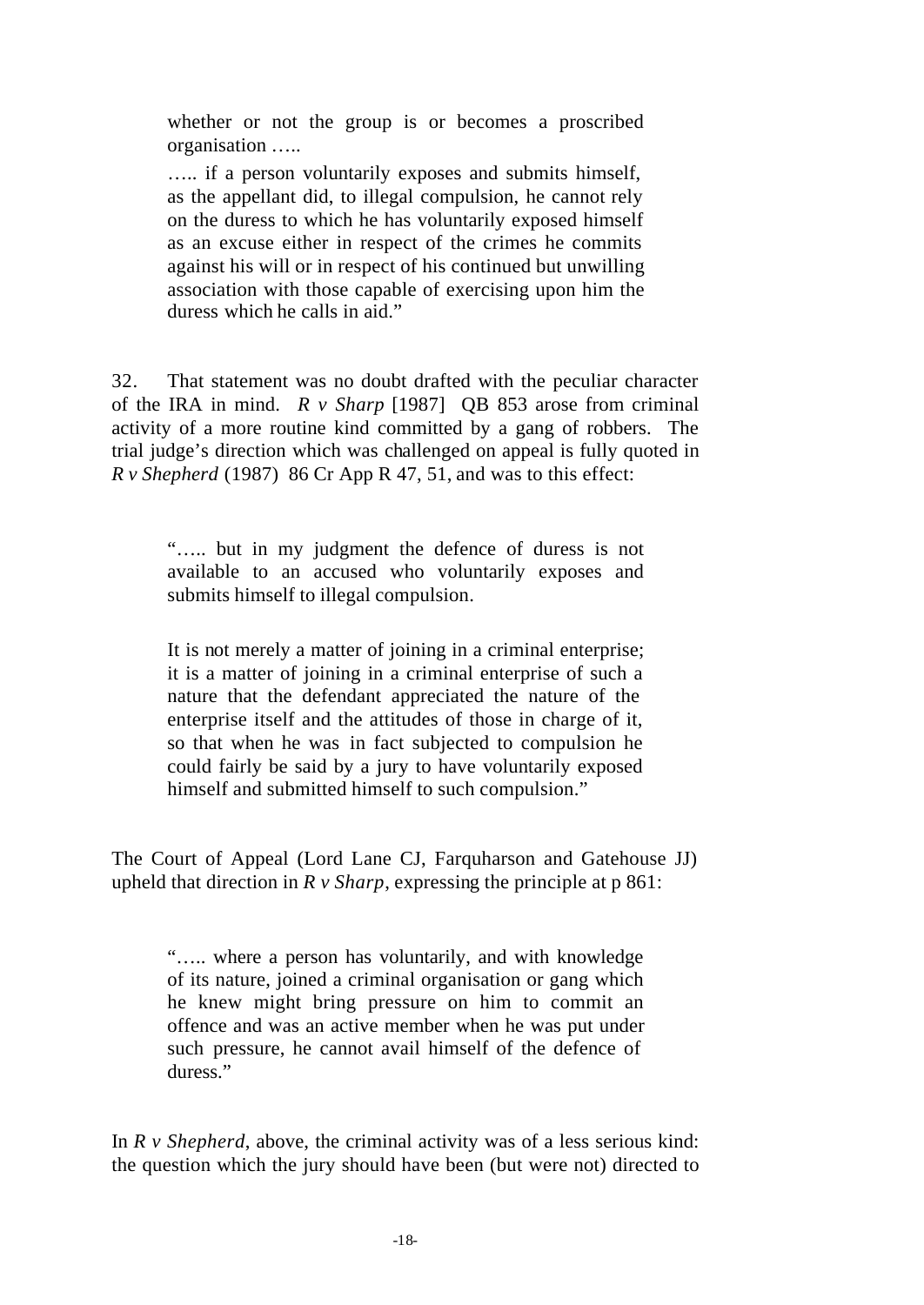consider (p 51) was "whether the appellant could be said to have taken the risk of P's violence simply by joining a shoplifting gang of which he [P] was a member".

33. *R v Ali* is summarised at [1995] Crim LR 303, but the ratio of the decision more clearly appears from the transcript of the judgment given by the Court of Appeal (Lord Taylor of Gosforth CJ, Alliott and Rix JJ) on 14 November 1994. The appellant claimed to have become involved in drug dealing and to have become indebted to his supplier, X, who (he said) had given him a gun and told him to obtain the money from a bank or building society the following day, failing which he would be killed. The appellant accordingly committed the robbery of which he was convicted. In directing the jury on the defence of duress advanced by the defendant the trial judge had said:

"The final question is this: did he, in obtaining heroin from Mr X and supplying it to others for gain, after he knew of Mr X's reputation for violence, voluntarily put himself in a position where he knew that he was likely to be forced by Mr X to commit a crime?"

It was argued by the appellant that the judge should have said "forced by Mr X to commit armed robbery", but this was rejected, and the court held that by "a crime" the jury could only have understood the judge to be referring to a crime other than drug dealing. The principle stated by the court on p 7 of the transcript was this:

"The crux of the matter, as it seems to us, is knowledge in the defendant of either a violent nature to the gang or the enterprise which he has joined, or a violent disposition in the person or persons involved with him in the criminal activity he voluntarily joined. In our judgment, if a defendant voluntarily participates in criminal offences with a man 'X', whom he knows to be of a violent disposition and likely to require him to perform other criminal acts, he cannot rely upon duress if 'X' does so."

(In this case, as in *R v Cole*, above, it would seem that the defence of duress should in any event have failed, for lack of immediacy, since the threat was not to be executed until the following day, and therefore the defendant had the opportunity to take evasive action).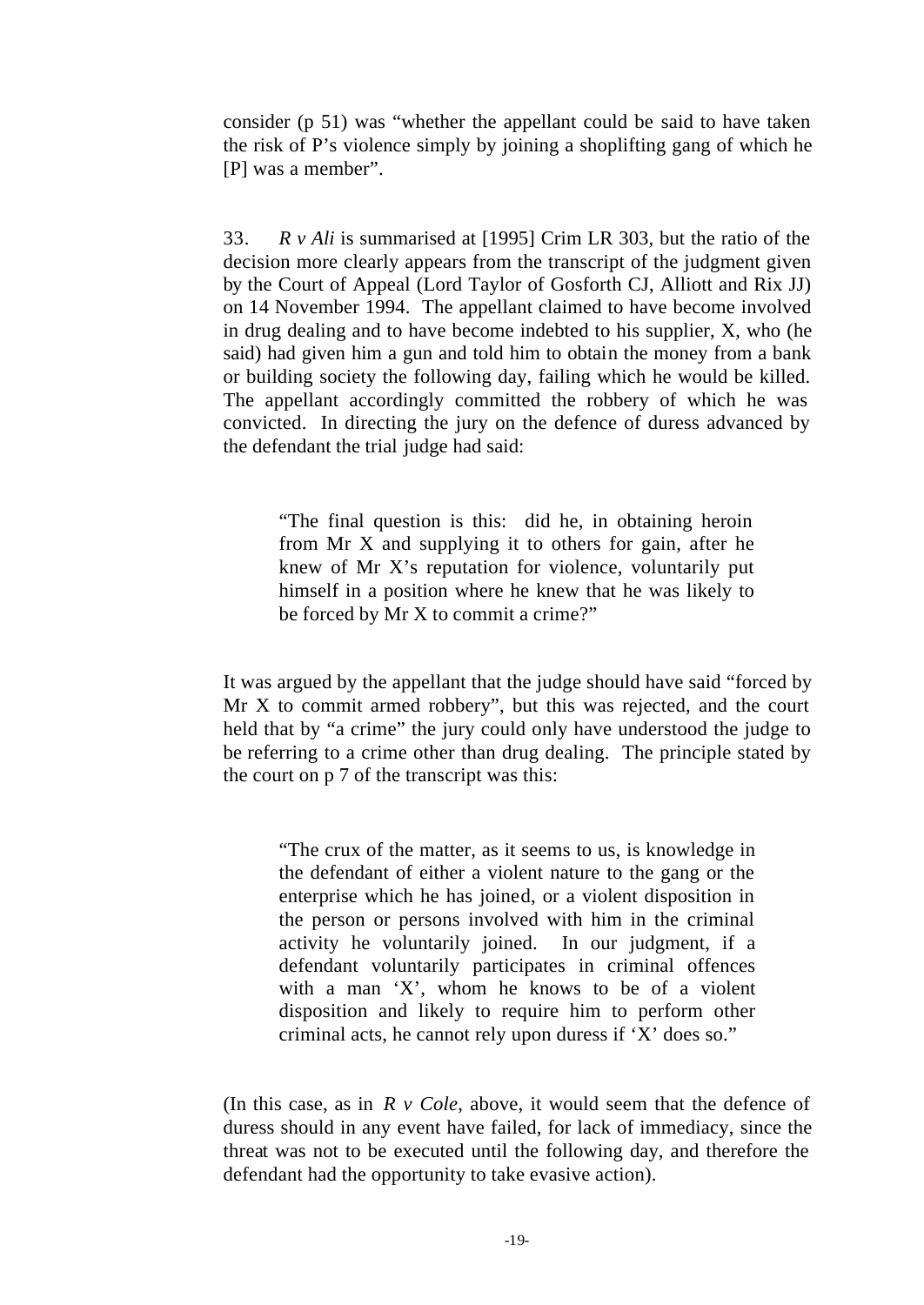34. In its Working Paper No 55 of 1974, the Law Commission in para 26 favoured

"a limitation upon the defence [of duress] which would exclude its availability where the defendant had joined an association or conspiracy which was of such a character that he was aware that he might be compelled to participate in offences of the type with which he is charged."

This reference to "offences of the type with which he is charged" was, in substance, repeated in the Law Commission's "Report on Defences of General Application" (Law Com No 83) of 1977, paras 2.38 and 2.46(8), in clause 1(5) of the draft bill appended to that report, in clause 45(4) of the draft bill appended to the Law Commission's Report on "Codification of the Criminal Law" (Law Com No 143) of 1985, as explained in para 13.19 of the Report, and in clause 42(5) of the Law Commission's draft "Criminal Code Bill" (Law Com No 177) published in 1989. But there was no warrant for this gloss in any reported British authority until the Court of Appeal (Roch LJ, Richards J and Judge Colston QC) gave judgment in *R v Baker and Ward* [1999] 2 Cr App R 335. The facts were very similar to these in *R v Ali*, above, save that the appellants claimed that they had been specifically instructed to rob the particular store which they were convicted of robbing. The trial judge had directed the jury (p 341):

"A person cannot rely on the defence of duress if he has voluntarily and with full knowledge of its nature joined a criminal group which he was aware might bring pressure on him of a violent kind or require him if necessary to commit offences to obtain money where he himself had defaulted to the criminal group in payment to the criminal group."

This was held to be a misdirection (p 344):

"What a defendant has to be aware of is the risk that the group might try to coerce him into committing criminal offences of the type for which he is being tried by the use of violence or threats of violence."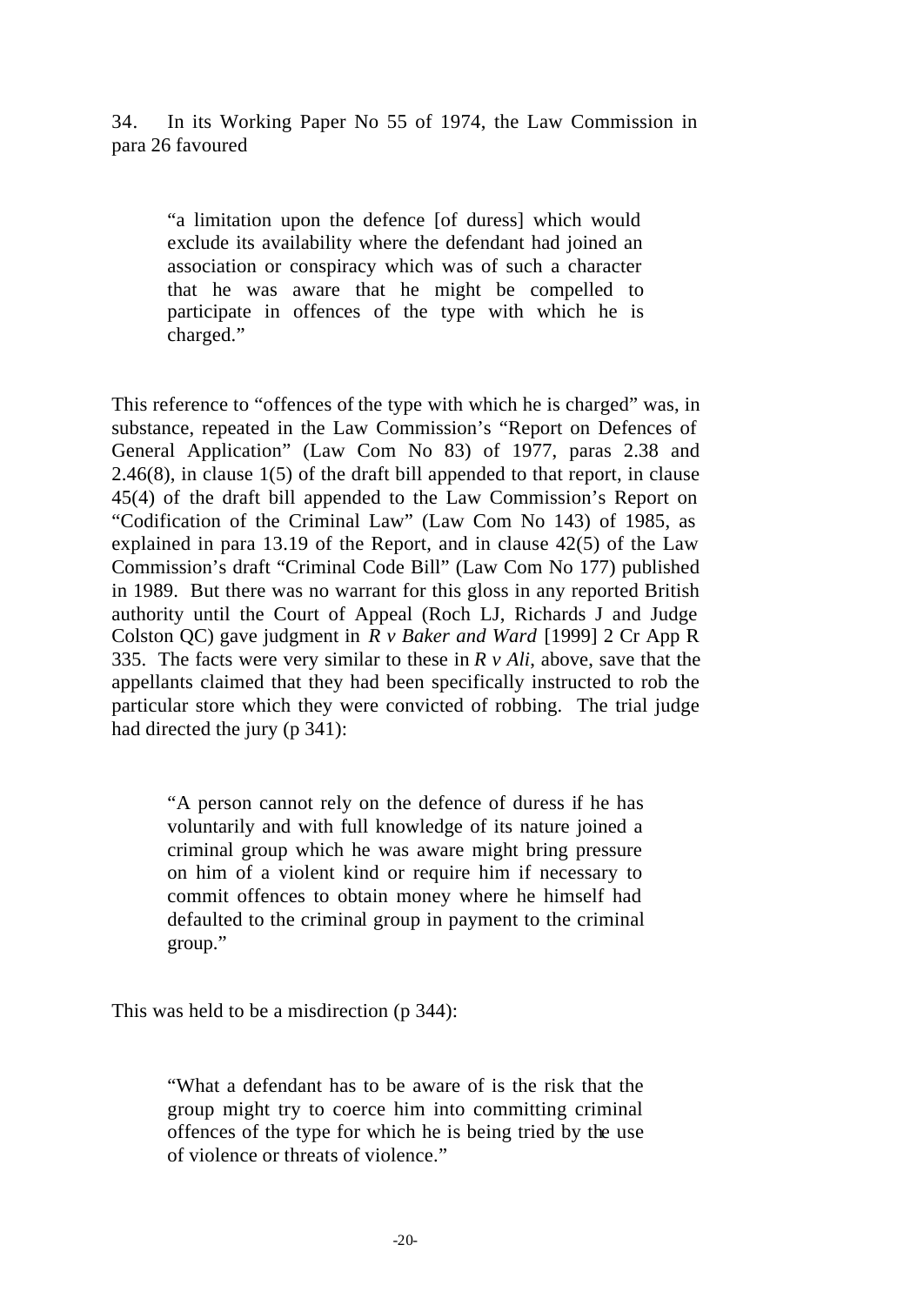At p 346 this ruling was repeated:

"The purpose of the pressure has to be to coerce the accused into committing a criminal offence of the type for which he is being tried."

The appeals were accordingly allowed and the convictions quashed.

35. Counsel for the defendant in the present case contends (as the Court of Appeal accepted) that this ruling was correct and that the trial judge in the present case misdirected the jury because he did not insist on the need for the defendant to foresee pressure to commit the offence of robbery of which he was convicted.

36. In *R v Heath* (Court of Appeal: Kennedy LJ, Turner and Smedley JJ, 7 October 1999, [2000] Crim LR 109) the appellant again claimed that he had become indebted to a drug supplier, and claimed that he had been compelled by threats of physical violence to collect the consignment of drugs which gave rise to his conviction. His defence of duress failed at trial, rightly as the Court of Appeal held. In its judgment, Kennedy LJ said:

"The appellant in evidence conceded that he had put himself in the position where he was likely to be subjected to threats. He was therefore, in our judgment, not entitled to rely on those same threats as duress to excuse him from liability for subsequent criminal conduct."

The court found it possible to distinguish *R v Baker and Ward,* observing:

"It is the awareness of the risk of compulsion which matters. Prior awareness of what criminal activity those exercising compulsion may offer as a possible alternative to violence is irrelevant."

The facts in *R v Harmer* (Court of Appeal: May LJ, Goldring and Gross JJ, 12 December 2001, [2002] Crim LR 401) were very similar to those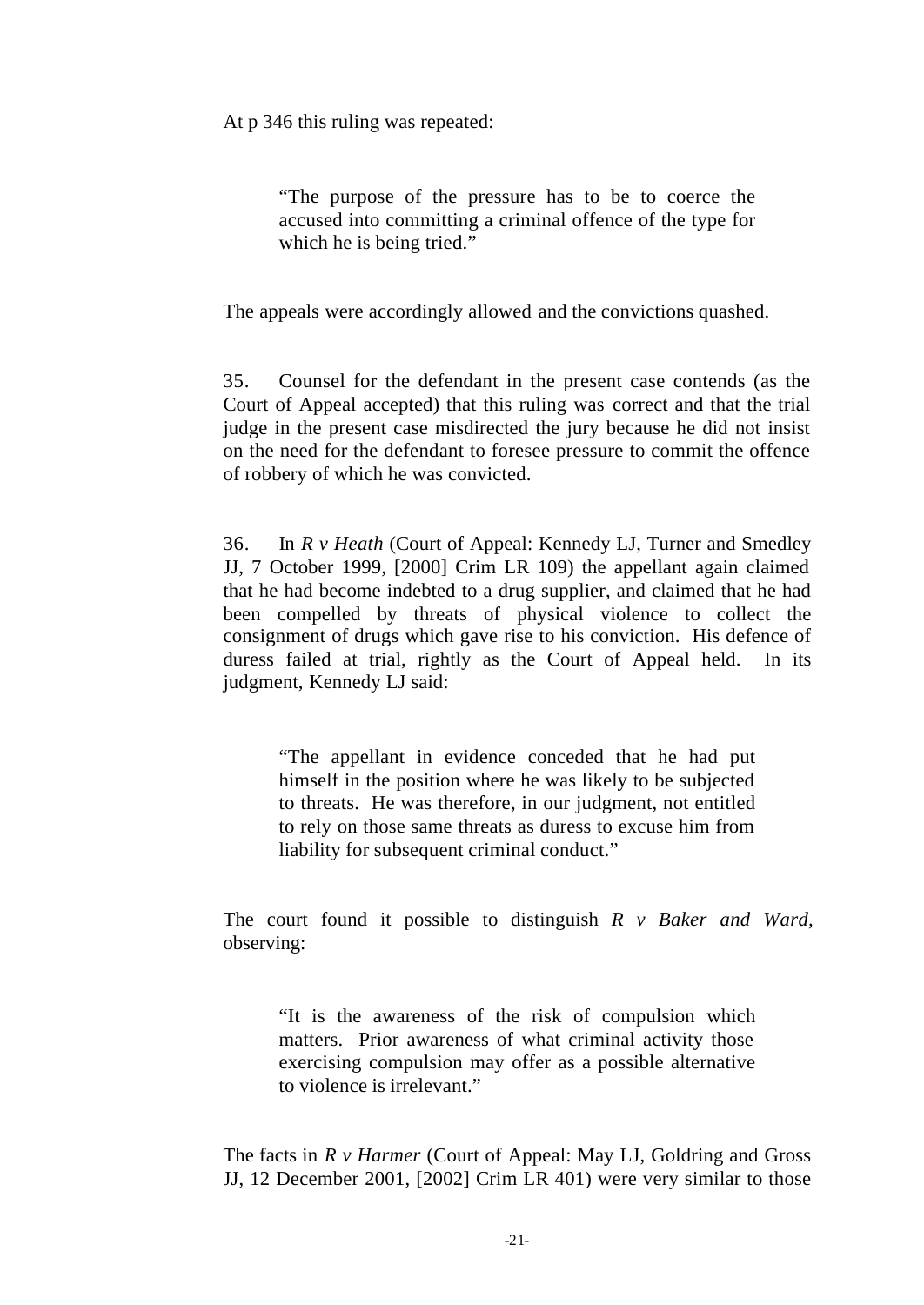in *R v Heath*, which the court followed. It does not appear from the court's judgment given by Goldring J whether *R v Baker and Ward* was directly cited, but it would seem that counsel for the appellant did not rely on it. He argued that the appellant did not foresee that he might be required to commit crimes for the supplier. But the court did not accept this argument:

"We cannot accept that where a man voluntarily exposes himself to unlawful violence, duress may run if he does not foresee that under the threat of such violence he may be required to commit crimes. There is no reason in principle why that should be so."

37. The principal issue between the Crown on one side and the appellant and the Court of Appeal on the other is whether *R v Baker and Ward* correctly stated the law. To resolve that issue one must remind oneself of the considerations outlined in paras 18–22 above. The defendant is seeking to be wholly exonerated from the consequences of a crime deliberately committed. The prosecution must negative his defence of duress, if raised by the evidence, beyo nd reasonable doubt. The defendant is, *ex hypothesi,* a person who has voluntarily surrendered his will to the domination of another. Nothing should turn on foresight of the manner in which, in the event, the dominant party chooses to exploit the defendant's subservience. There need not be foresight of coercion to commit crimes, although it is not easy to envisage circumstances in which a party might be coerced to act lawfully. In holding that there must be foresight of coercion to commit crimes of the kind with which the defendant is charged, *R v Baker and Ward* misstated the law.

38. There remains the question, which the Court of Appeal left open in para 75 of their judgment, whether the defendant's foresight must be judged by a subjective or an objective test: i.e. does the defendant lose the benefit of a defence based on duress only if he actually foresaw the risk of coercion or does he lose it if he ought reasonably to have foreseen the risk of coercion, whether he actually foresaw the risk or not? I do not think any decided case has addressed this question, and I am conscious that application of an objective reasonableness test to other ingredients of duress has attracted criticism: see, for example, Elliott*,* "*Necessity, Duress and Self-Defence"* [1989] Crim LR 611, 614- 615, and the commentary by Professor Ashworth on *R v Safi* [2003] Crim LR 721, 723. The practical importance of the distinction in this context may not be very great, since if a jury concluded that a person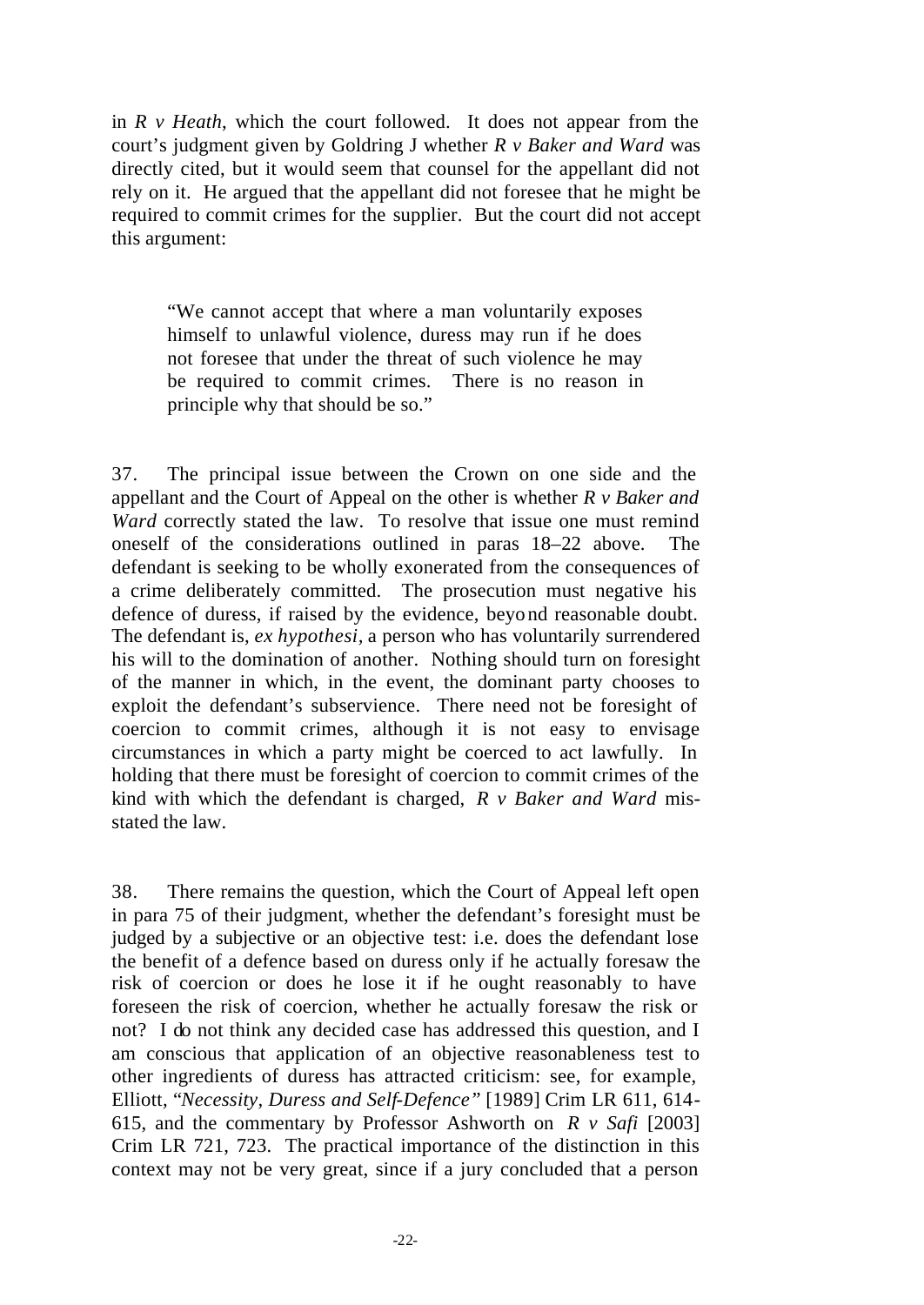voluntarily associating with known criminals ought reasonably to have foreseen the risk of future coercion they would not, I think, be very likely to accept that he did not in fact do so. But since there is a choice to be made, policy in my view points towards an objective test of what the defendant, placed as he was and knowing what he did, ought reasonably to have foreseen. I am not persuaded otherwise by analogies based on self-defence or provocation for reasons I have already given. The policy of the law must be to discourage association with known criminals, and it should be slow to excuse the criminal conduct of those who do so. If a person voluntarily becomes or remains associated with others engaged in criminal activity in a situation where he knows or ought reasonably to know that he may be the subject of compulsion by them or their associates, he cannot rely on the defence of duress to excuse any act which he is thereafter compelled to do by them. It is not necessary in this case to decide whether or to what extent that principle applies if an undercover agent penetrates a criminal gang for bona fide law enforcement purposes and is compelled by the gang to commit criminal acts.

39. I would answer this certified question by saying that the defence of duress is excluded when as a result of the accused's voluntary association with others engaged in criminal activity he foresaw or ought reasonably to have foreseen the risk of being subjected to any compulsion by threats of violence. I would answer the other certified question as proposed by Lord Steyn.

#### *Conclusion*

40. The judge's direction to the jury on question 4 involved no misdirection. It was based on the JSB specimen direction current at the time, save that it omitted the qualification made to reflect the erroneous ruling in *R v Baker and Ward.* The ruling was, on the law as I have stated it, too favourable to the defendant, but he cannot complain of that. It is desirable that the content, and perhaps even the order, of the current JSB directions should be reconsidered in the light of this opinion, but that is not a task which the House should undertake. I would accordingly answer the certified question as indicated, allow the Crown's appeal, set aside the Court of Appeal's order, restore the defendant's conviction and remit this matter to the Court of Appeal so that the defendant may surrender to his bail.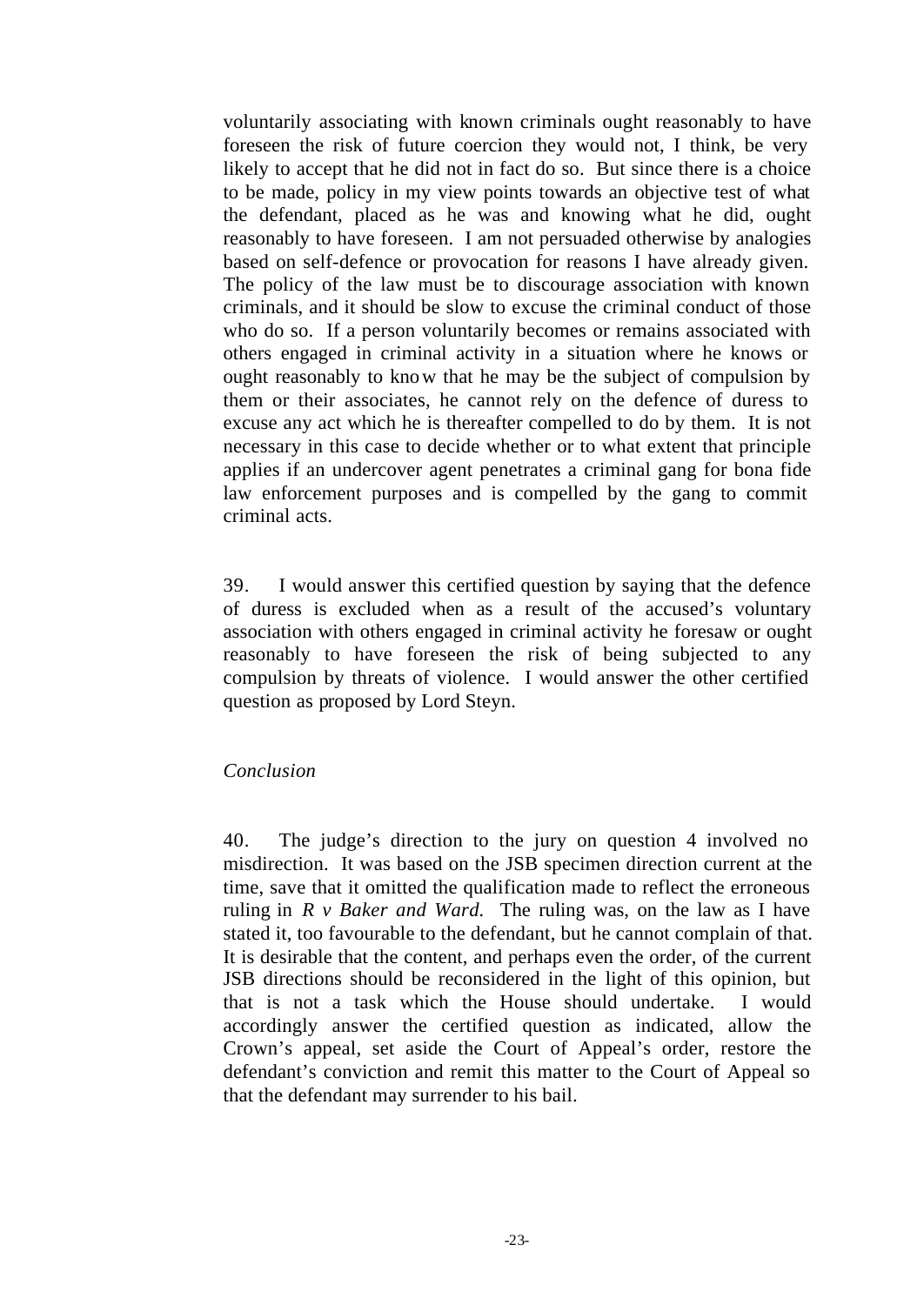#### **LORD STEYN**

My Lords,

#### *I. The Proceedings in the Central Criminal Court and in the Court of Appeal*

41. In early 2001 the defendant (the respondent on this appeal) stood trial before a judge and jury on two counts of aggravated burglary contrary to section 16(1) of the Theft Act 1968. On 9 February 2001 the jury acquitted the defendant on the first of these counts and convicted him on the second. On an appeal by the defendant to the Court of Appeal (Criminal Division) against his conviction on the second count two important questions of law arose, namely (1) whether a statement by the defendant used in evidence at the trial was a confession within the meaning of section 76(1) of the Police and Criminal Evidence Act 1984 and should have been excluded and (2) whether in the circumstances the defence of duress was available to the defendant. On both these issues the Court of Appeal ruled in favour of the defendant and held that his conviction was unsafe. This decision was reported under the name: *R v Z* [2003] 1 WLR 1489.

#### *II. Duress*

42. The Crown now appeals to the House of Lords on the two grounds on which the Court of Appeal found in favour of the defendant.

43. My noble and learned friend Lord Bingham of Cornhill has explained the background and analysed the law on duress and its application to this case. Lord Bingham has demonstrated that the excuse of duress was not available in the circumstances of this case. I am in full agreement with the opinion of Lord Bingham. I have nothing to add on the point of duress. But I will examine the second point arising on the appeal, namely whether the statement of the defendant used at trial was a confession under section 76(1) which required the Crown to discharge the burden placed on it by section 76(2).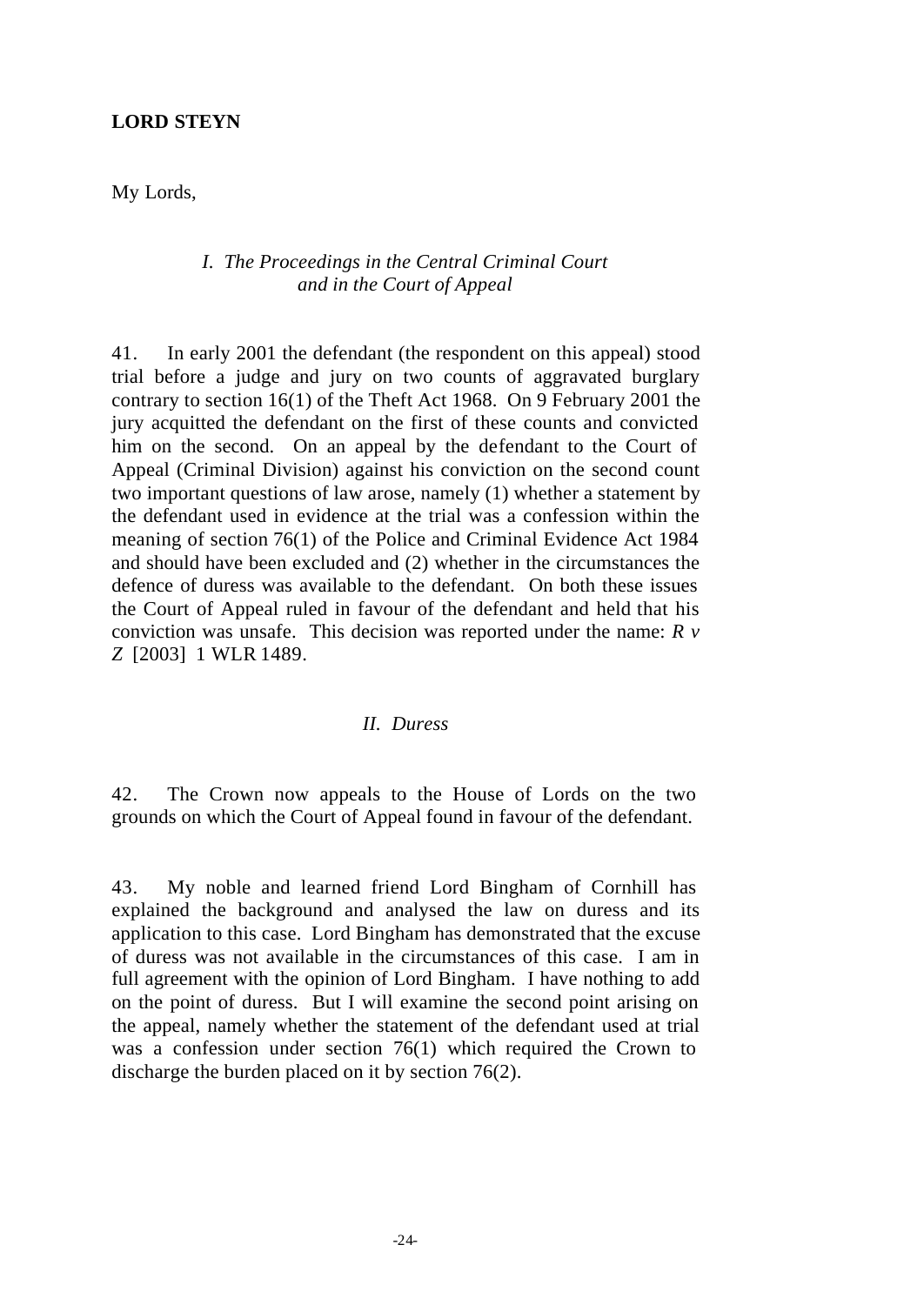#### *III. The Facts Relevant to the Confession Issue*

44. The two burglaries took place at the same premises: the first on Sunday 29 August 1999 and the second on Sunday 23 January 2000. The first count on which the defendant was acquitted can now be put to one side. The defendant was undoubtedly involved in the second burglary. He denied guilt. On 5 June 2000 the police arrested the defendant in respect of *inter alia* the second burglary. On 7 June 2000 the victims of the second burglary identified the defendant as the perpetrator of that burglary. On the same day the defendant for the first time raised in terms of extreme generality the issue of duress as an excuse for his participation in the second burglary.

45. On 26 June 2000 the defendant had an "off the record" interview with police officers who were involved in a separate murder enquiry. The reason for the confidential interview was that the defendant said that he was in fear of a notorious criminal called Sullivan. The police agreed not to question the defendant about the burglaries. He was not cautioned. There was no tape recording. The police prepared a report of the interview. In the context of the murder enquiry, the defendant said that Sullivan only told him about the murder in late February or early March 2000. When made the report of the confidential interview contained nothing adverse to the defendant's interest in respect of the second burglary. It was either entirely exculpatory or entirely neutral in effect.

46. Eventually there were important differences between what the defendant had said during this confidential interview and what he was to say at his trial. In the confidential interview the defendant did not say that he had taken part in the second burglary because of threats made by Sullivan against himself and his family. In accordance with the police report of the confidential interview the threats had not been made until late February or early March 2000, that is after the second burglary.

#### *IV. The Ruling on the Confidential Statement at Trial*

47. At the criminal trial the prosecution relied on the confidential statement for two purposes. First to assert that the defendant was a dishonest witness and secondly as evidence of the statement's truth, namely an admission that the defendant had not become aware of Sullivan's claims that he had killed somebody until after the second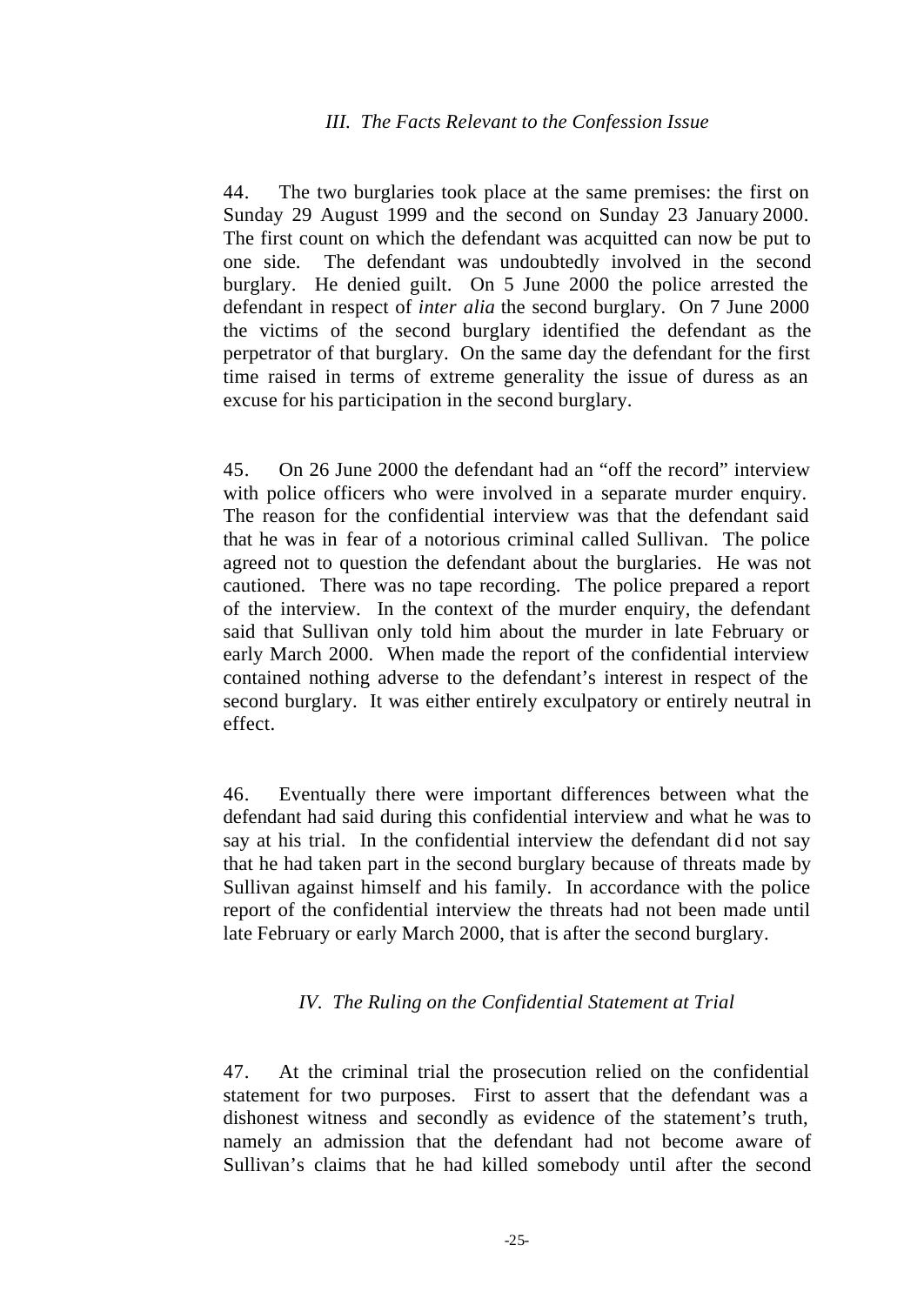burglary. The questions arose whether the confidential statement was a confession under section 76 of PACE or ought to be excluded under section 78. Faced with section 76, read with section 82(1), and the decision of the Court of Appeal in *R v Sat-Bhambra* (1989) 88 Cr App R 55, counsel for the defendant conceded at trial that an exculpatory or neutral statement was not a confession within the meaning of section 76 and that accordingly it could not be excluded under that particular statutory provision. The judge acted on this basis. Counsel for the defendant did, however, invite the judge to exclude the statement under section 78 on the basis that the admission of it would have such an adverse effect on the fairness of the proceedings that the court ought not to admit it. Taking into account that at the time of the trial Sullivan was in prison and could no longer be a danger to the defendant, the judge ruled that section 78 did not prevent the Crown from cross-examining the defendant on differences between the confidential statement and his account at trial. The prosecutor apparently did so with some effect.

48. The jury had before it the evidence of the victims of the second burglary as well as the account of the defendant, viewed against the impact of the confidential statement on which the prosecutor crossexamined. The jury convicted the defendant of the second burglary.

#### *V. The Decision of the Court of Appeal on the Confidential Statement*

49. On appeal the Court of Appeal upheld the judge's decision under section 78. There is no appeal on that aspect of the case. The Court of Appeal concluded however that the confidential statement was a confession: *R v Z* [2003] 1 WLR 1489. The Court of Appeal based this conclusion on the impact of section 3 of the Human Rights Act 1998, and the effect of *Saunders v UK* (1997) 23 EHRR 313, para 71.

#### *VI. The Certified Question*

50. The relevant point of law of general public importance certified by the Court of Appeal reads as follows:

"Whether a 'confession' in section 76 of the Police and Criminal Evidence Act 1984 includes a statement intended by the maker to be exculpatory or neutral and which appears to be so on its face, but which becomes damaging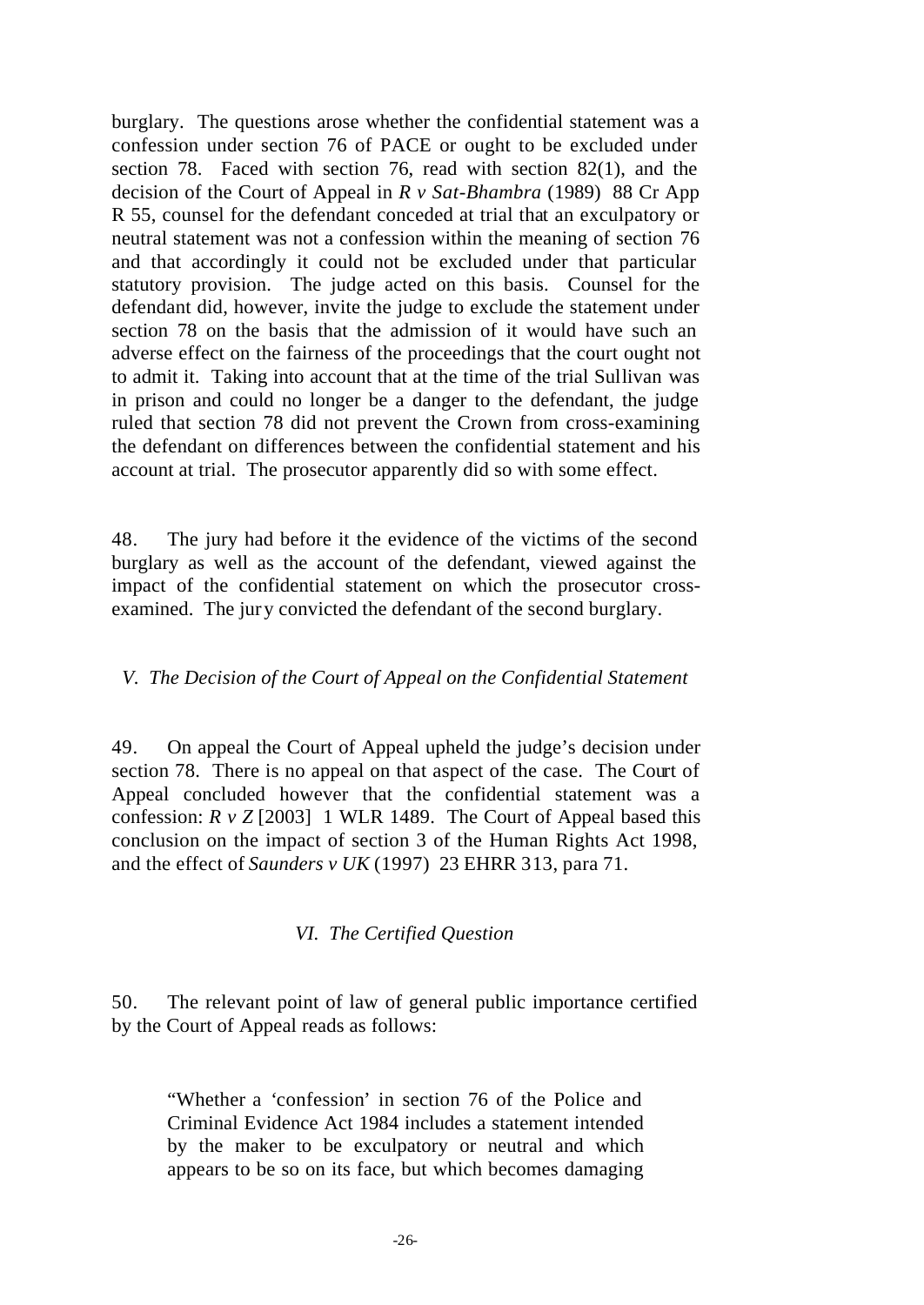to him at the trial because, for example, its contents can then be shown to be evasive or false or inconsistent with the maker's evidence on oath."

#### *VII. The Provisions of PACE*

51. It is necessary to set out the relevant provisions of PACE. So far as it is material section 76 provides as follows:

- "(1) In any proceedings *a confession made by an accused person* may be given in evidence against him in so far as it is relevant to any matter in issue in the proceedings and is not excluded by the court in pursuance of this section.
- (2) If, in any proceedings where the prosecution proposes to give in evidence a confession made by an accused person, it is represented to the court that the confession was or may have been obtained –
	- (a) by oppression of the person who made it; or
	- (b) in consequence of anything said or done which was likely, in the circumstances existing at the time, to render unreliable any confession which might be made by him in consequence thereof,

the court shall not allow the confession to be given in evidence against him except in so far as the prosecution proves to the court beyond reasonable doubt that the confession (notwithstanding that it may be true) was not obtained as aforesaid.

(3) In any proceedings where the prosecution proposes to give in evidence a confession made by an accused person, the court may of its own motion require the prosecution, as a condition of allowing it to do so, to prove that the confession was not obtained as mentioned in subsection (2) above.

(Emphasis supplied)

Section 82(1), an interpretative provision of PACE, provides in respect of section 76 that: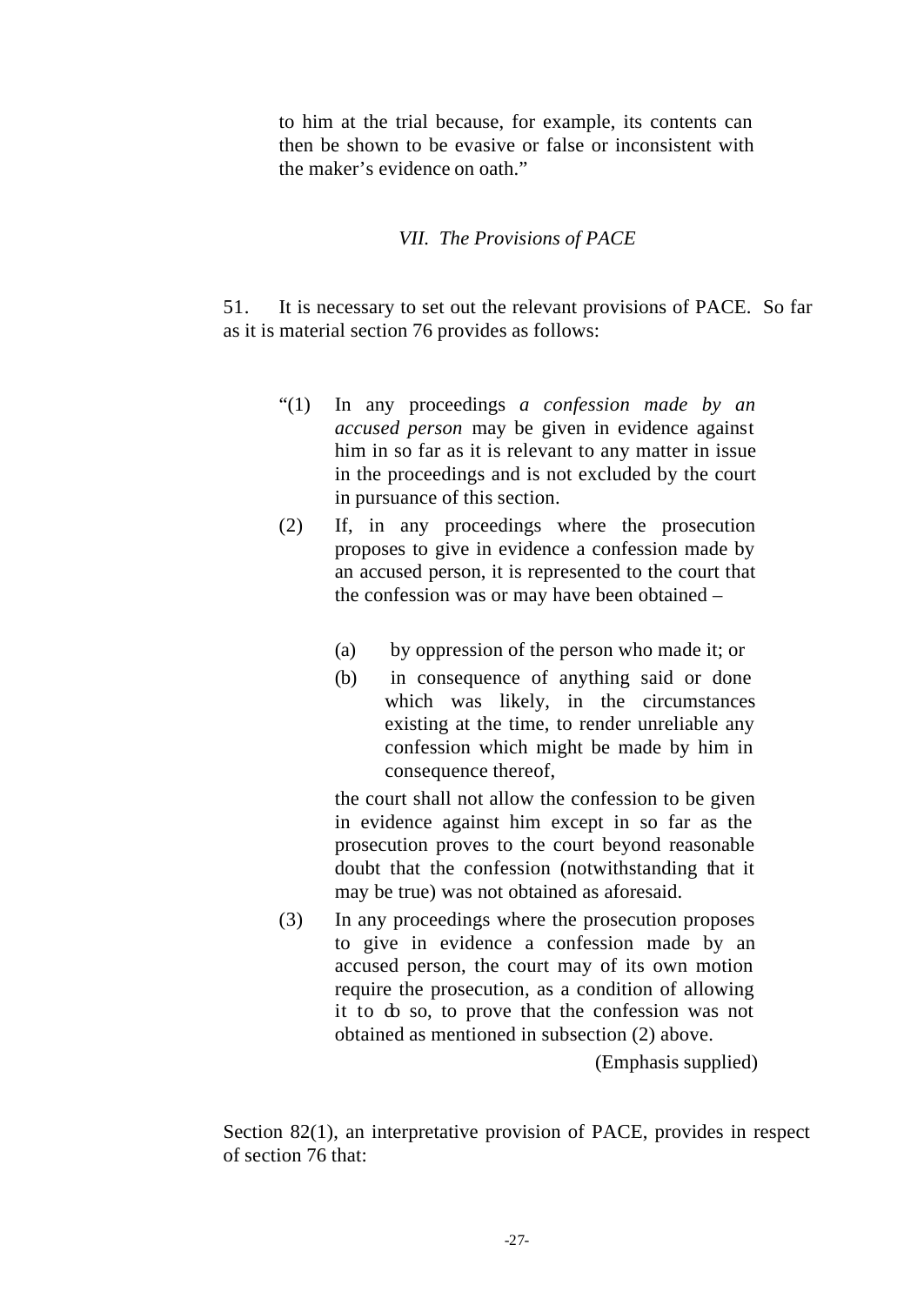". . . 'confession' includes any statement wholly or partly adverse to the person who made it, whether made to a person in authority or not and whether made in words or otherwise;"

A partly adverse statement is commonly described as a "mixed statement". In *R v Sharp* [1988] 1 WLR 7 the House of Lords held that such a statement is evidence of the self-serving as well as the incriminating parts.

52. It is necessary to read section 76(1), as interpreted in accordance with section 82(1), together with section 78 which provides for the exclusion of unfair evidence. Section 78, so far as it is material, provides:

- "(1) In any proceedings the court may refuse to allow evidence on which the prosecution proposes to rely to be given if it appears to the court that, having regard to all the circumstances, including the circumstances in which the evidence was obtained, the admission of evidence would have such an adverse effect on the fairness of the proceedings that the court ought not to admit it.
- (2) Nothing in this section shall prejudice any rule of law requiring a court to exclude evidence."

Subject to the discretion of a trial judge under the common law to exclude evidence where its likely prejudicial effect outweighs its probative value (see section 82(3); *R v Sang* [1980] AC 402) the provisions of section 76, read with section 82(1), and section 78, constitute a part codification of the law governing criminal evidence.

#### *VIII. Four Preliminary Observations*

53. Four preliminary observations about the framework of these provisions of PACE must now be noted. First, section 76 owes its origin to the Eleventh Report of the Criminal Law Revision Committee (Cmnd 4991 (1972)). The Committee had concluded that reliability was the most appropriate basis for determining the admissibility of confessions but considered that the use of oppression should also result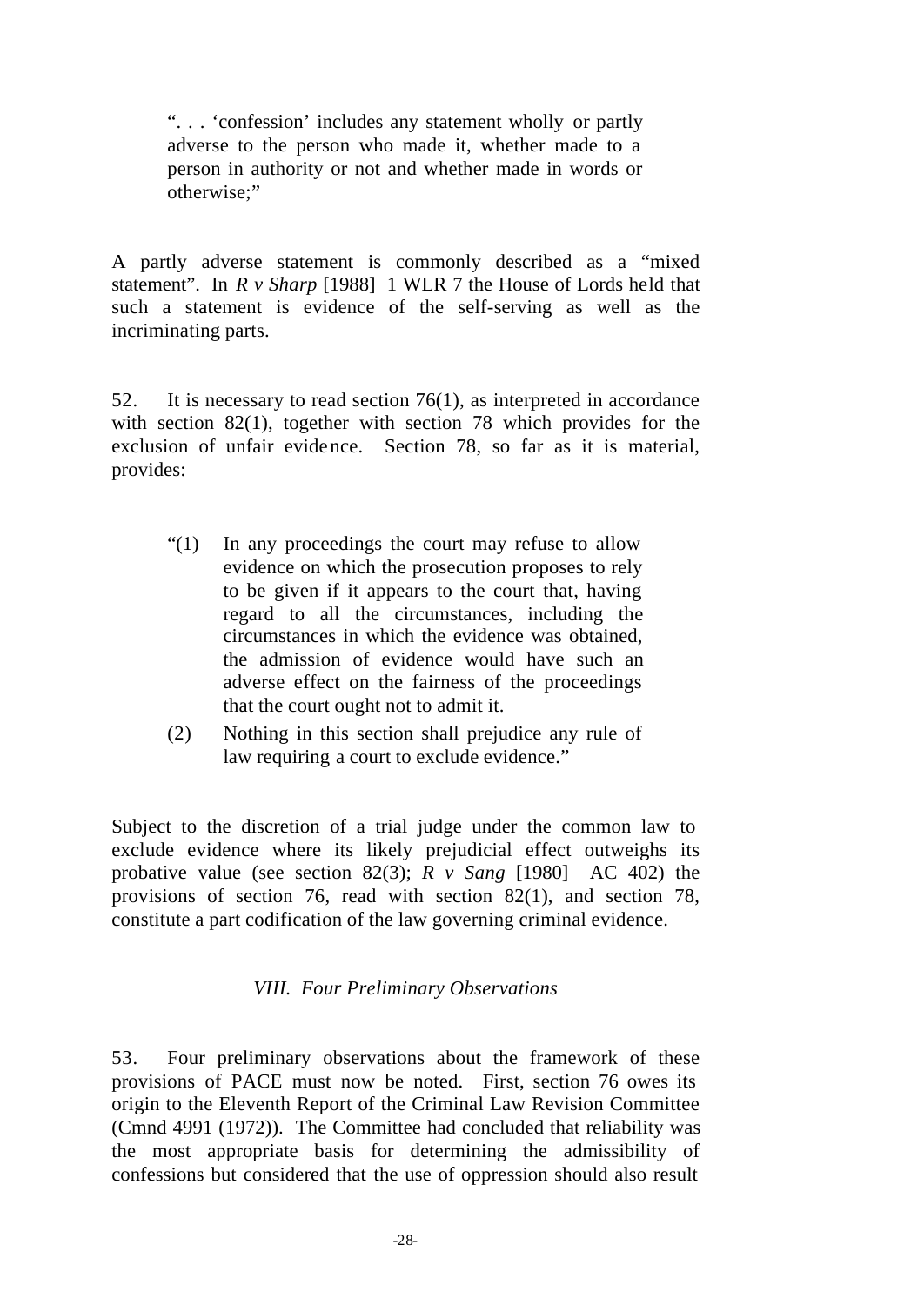in exclusion. That is the rule which is contained in the two parts of section 76(2) of PACE. The rationale of the two-pronged rule in section 76(2) was explained in *Lam Chi-ming v The* Queen [1991] 2 AC 212 by Lord Griffiths as follows [220E-F]:

"Their Lordships are of the view that the more recent English cases established that the rejection of an improperly obtained confession is not dependent only upon possible unreliability but also upon the principle that a man cannot be compelled to incriminate himself and upon the importance that attaches in a civilised society to proper behaviour by the police towards those in their custody."

Secondly, it is necessary to consider the meaning of "oppression" in section  $76(2)(a)$ . Section  $76(8)$  provides non-exhaustively that "'oppression' includes torture, inhuman or degrading treatment, and the use or threat of violence (whether or not amounting to torture)". In *R v Fulling* [1987] QB 426 Lord Lane CJ, giving the judgment of the Court of Appeal, concluded that:

"'oppression' in section  $76(2)(a)$  should be given its ordinary dictionary meaning. The *Oxford English Dictionary* as its third definition of the word runs as follows: 'Exercise of authority or power in a burdensome, harsh, or wrongful manner; unjust or cruel treatment of subjects, inferiors, etc.; the imposition of unreasonable or unjust burdens.' One of the quotations given under that paragraph runs as follows: 'There is not a word in our language which expresses more detestable wickedness than oppression.'

We find it hard to envisage any circumstances in which such oppression would not entail some impropriety on the part of the interrogator."

Thirdly, the width of section 78(1) is of critical importance. Although it is formally cast in the form of a discretion ("the court may") the objective criterion whether "the evidence would have such an adverse effect on the fairness of the proceedings" in truth imports a judgment whether in the light of the statutory criterion of fairness the court ought to admit the evidence. Fourthly, any evidence obtained by the police by oppression is liable to be excluded under section 78. It would cover the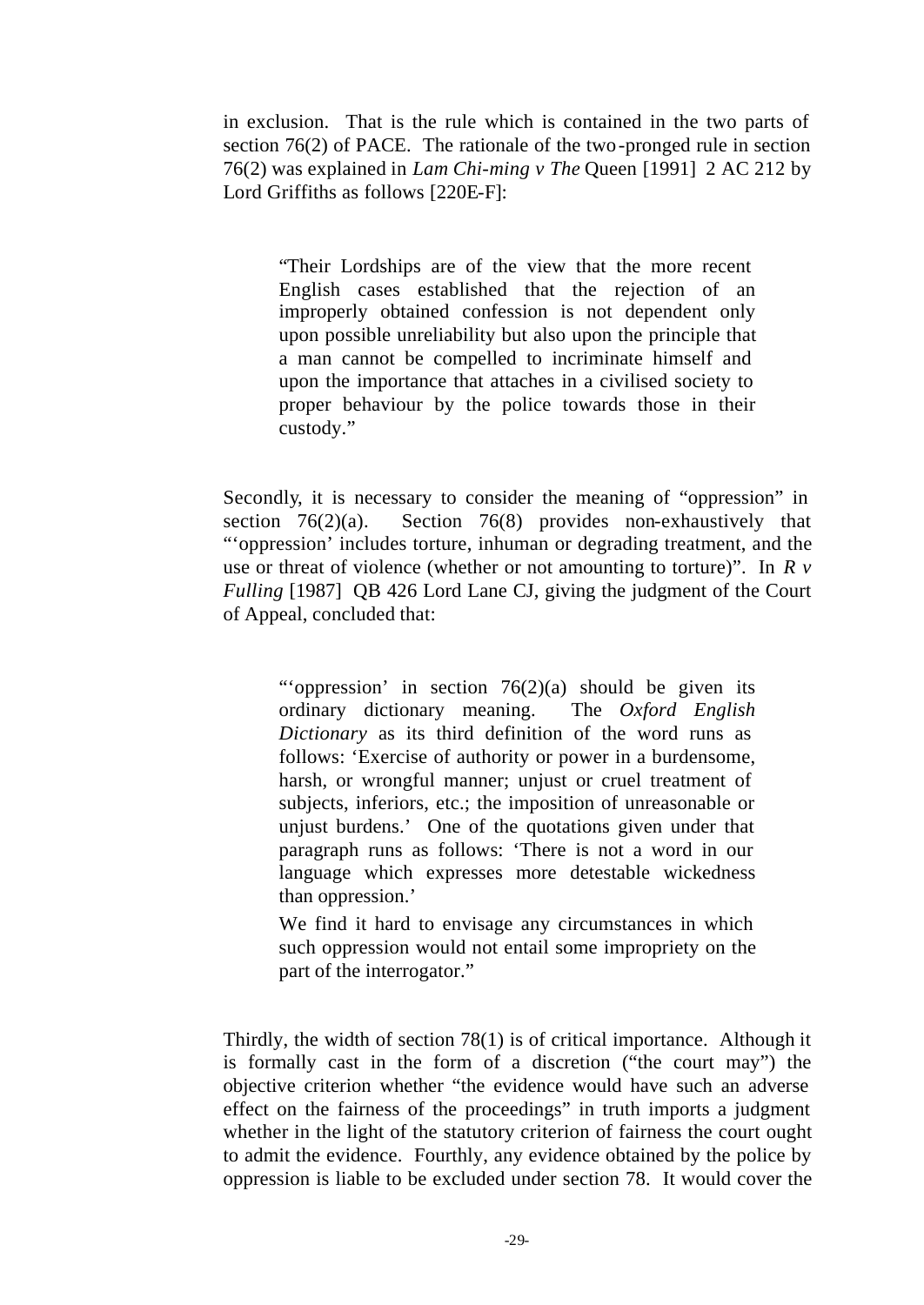case where the police by oppression obtained a wholly exculpatory but plainly false statement from an accused such as to damage his credibility at trial. That would be unfair under section 78. It is therefore clear that section 76, as read with section 82(1), and section 78, are designed to provide in a coherent and comprehensive way for the just disposal of all decisions about statements made by accused persons to the police. There is no gap in the procedural safeguards of the relevant provisions of PACE.

#### *IX. The Decisions in Sat-Bhambra* (1988) *and Park (1993)*

54. In two decisions the question whether a wholly exculpatory or neutral statement can be a confession was considered by the Court of Appeal (Criminal Division). In *Sat-Bhambra* (1989) 88 Cr. App R 55 Lord Lane CJ observed (at 61):

"First, were the answers given by the appellant upon the interviews properly to be described as a confession or confessions? Section 82(1) of the Act defines confession as follows: ''confession' includes any statement wholly or partly adverse to the person who made it, whether made to a person in authority or not and whether made in words or otherwise.'

His answers upon the interviews, the tapes of which the jury heard, were, as his counsel described, exculpatory. Their principal damaging effect was to demonstrate that the appellant was evasive and prevaricating and that many of the statements which he made proved eventually to be false.

The question therefore arises: can a statement be described as wholly or partly adverse to the person making it, when it is intended by the maker to be wholly exculpatory and appears to be so on its face, but becomes damaging at the trial because, for example, its contents can by then be shown to be evasive or false or inconsistent with the maker's evidence on oath?

. . . The words of the section do seem prima facie to be speaking of statements adverse on the face of them. The section is aimed at excluding confessions obtained by words or deeds likely to render them unreliable, i.e. admissions or partial admissions contrary to the interests of the defendant and welcome to the interrogator. They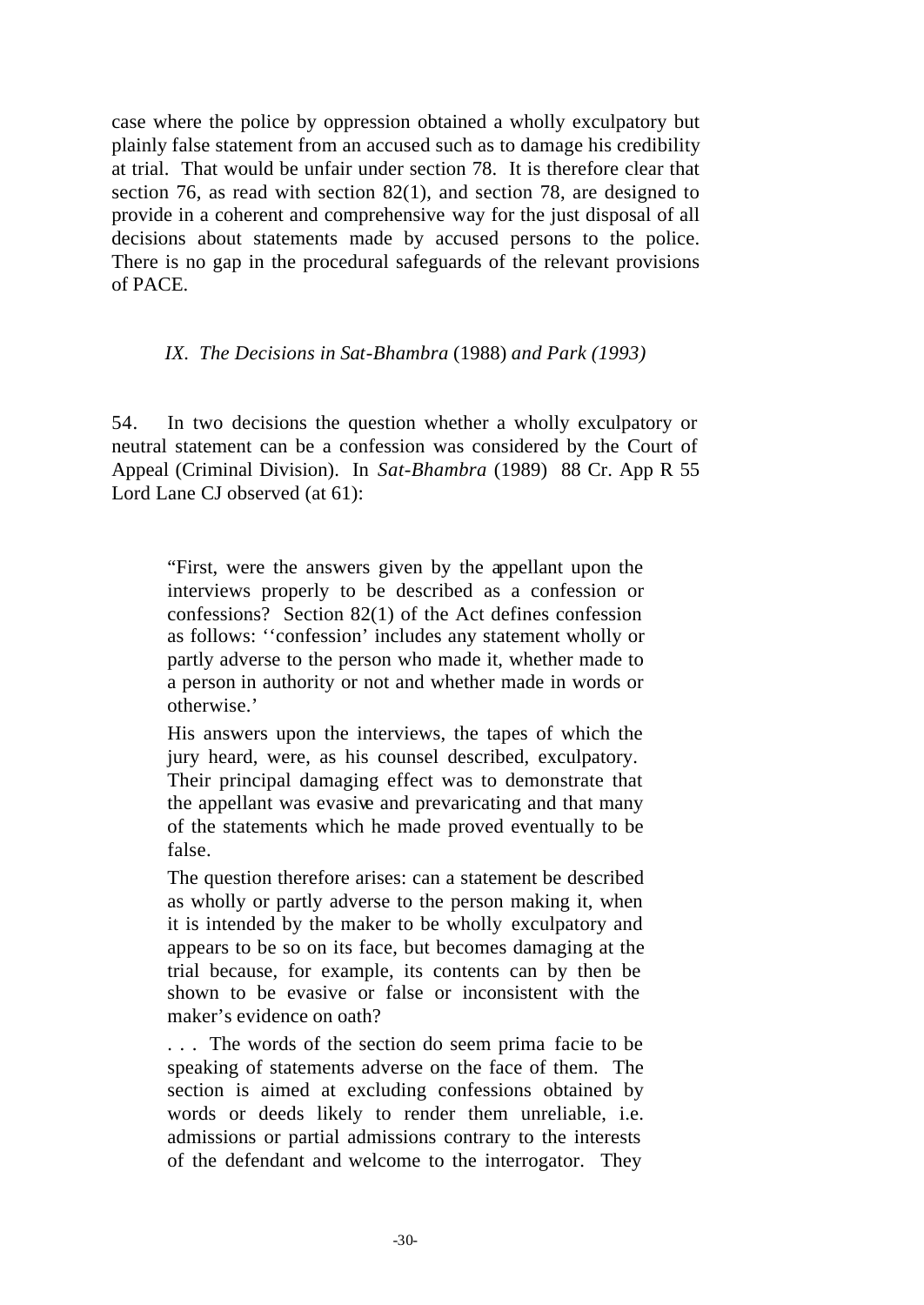can hardly have been aimed at statements containing nothing which the interrogator wished the defendant to say and nothing apparently adverse to the defendant's interests. If the contentions of the appellant in the present case are correct, it would mean that the statement 'I had nothing to do with it' might in due course become a 'confession', which would be surprising, with or without section 82(1).

We are inclined to the view that purely exculpatory statements are not within the meaning of section 82(1). We are supported in this view by the learned author of *Cross on Evidence,* 6th ed., p 544. The same view is taken by *Andrews and Hirst on Criminal Evidence,* paragraph 19.04. They cite the words of Lord Widgery CJ in *Pearce*  (1979) 69 Cr App R 365, where he says 'A denial does not become an admission because it is inconsistent with another denial.'

In so far as they express a contrary view we respectfully dissent from the views of the Supreme Court of Canada in *Piche v R* (1970) 11 DLR 700, and of Chief Justice Warren in *Miranda v Arizona* 384 U.S. 436, 477 (1975), where he said that such statements 'are incriminating in any meaningful sense of the word.'

However in the light of what we have to say hereafter, we do not need to come to any firm conclusion on this aspect of the case . . ."

(The observation in *Pearce* which is attributed to Lord Widgery CJ is contained in a judgment prepared by Lloyd J.) The observations by Lord Lane CJ in *Sat-Bhambra,* although technically *obiter dicta,* were characteristically analytical.

55. In *Park* (1994) 99 Cr App R 270 a defendant had been stopped by police officers whilst driving a car which contained property stolen in burglaries. The question arose whether a statement was a confession. The court applied the interpretation of section 82(1) which had been suggested in *Sat-Bhambra*: at 274. Kennedy LJ added the following observation (at 274):

"In the current edition of *Archbold* (1993) at paragraph 15- 293, dealing with this particular section and that authority, it is said that section 82(1) was not aimed at statements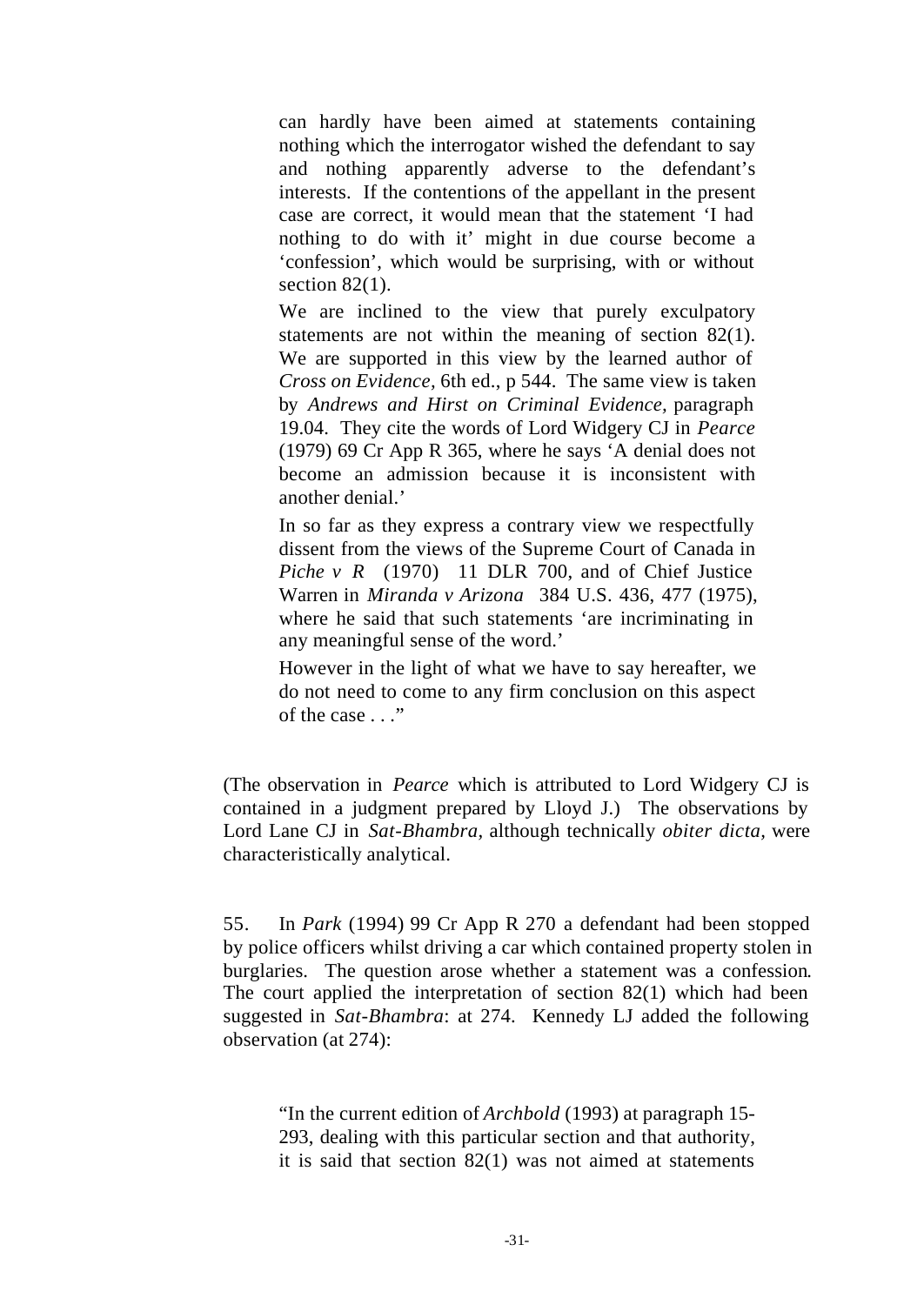which the maker intended to be exculpatory and which were exculpatory on their face, but which could later be shown to be false or inconsistent with the maker's evidence on oath. It seems to us that that is precisely the situation here in relation not only to the answers in which the appellant denied ownership of certain items but also in relation to those answers where he accepted ownership of certain items, and accordingly, in our judgment, neither the conversation at the roadside nor, when we come to it, the conversation in the police station yard amounted to a confession."

It may well be that the statement made by the defendant in *Park* was in fact a mixed statement, i.e. partly adverse to the defendant. But the Court of Appeal concluded that a wholly exculpatory statement falls outside the scope of section 82(1). It is, however, on the reasoning in *Sat-Bhambra* that one is principally dependent.

#### *X. Section 82(1)*

56. In the present case the Court of Appeal did not disagree with the interpretation adopted in *Sat-Bhambra* but concluded that under section 3(1) of the Human Rights Act 1998, which came into force on 2 October 2000, that decision must be reconsidered. Before this view can be examined it is necessary to consider the interpretation of section 76, read with section 82(1), and viewed in the context of section 78, as a matter of ordinary statutory interpretation. That is necessary because counsel for the accused submitted that the words in section 82(1) "'confession' *includes* any statement wholly or partly adverse to the person who made it" provide a gateway to bringing wholly exculpatory or neutral statements within the scope of section 76. Counsel emphasised that the legislature could in section 82(1) have used the straightforward definition that "confession" *means* a wholly or partly adverse statement. That, he conceded, would have left no room for doubt. But, he said, "includes" is an expansive concept. In my view this argument attaches too much importance to this choice of language. The explanation for the drafting technique is probably that the word "includes" was selected because the core meaning of "confession", i.e. a wholly adverse statement, is at the forefront. Section 82(1) then extends that core meaning to partly adverse statements. This restates the effect of *R v Harz and Power* [1967] 1 AC 760. In other words, in terms of admissibility no distinction is to be made between a full confession of guilt and admissions falling short of guilt. But, in any event, it is wholly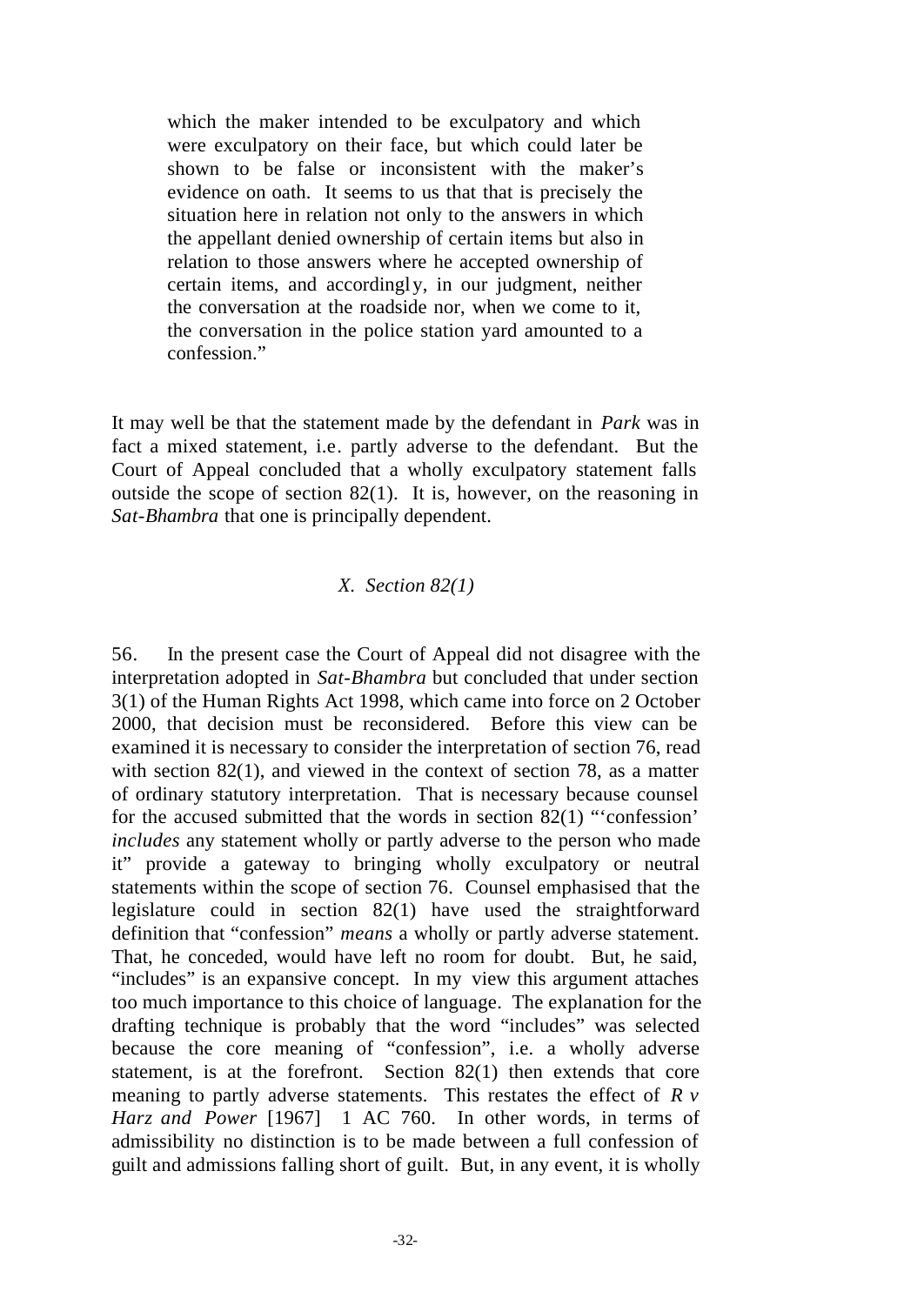implausible that the draftsman would have made express reference only to wholly or partly adverse statements if he also had in mind covering under the definition of "confession" wholly exculpatory statements. There is no support in the preceding case law for such a view: *R v Harz and Power, supra*. Neither the Eleventh Report of the Criminal Law Revision Committee nor any other external aid to PACE give any assistance to such an argument. The plain meaning of the statute is against such a strange interpretation. And it is inconceivable, on policy grounds, that the legislature would have introduced such a fundamental change in the law by leaving the question whether an exculpatory statement is a confession to depend on developments at trial.

57. There is nothing in the statutory context which compels a strained interpretation of section 82(1). After all, as has been pointed out, section 78 is wide enough to permit the court to exclude wholly exculpatory statements which were obtained by oppression, e.g. in order to fabricate a false exculpatory account to the detriment of the defendant. In these circumstances the House ought now to affirm the interpretation suggested in *Sat-Bhambra.*

58. Properly construed section 76(1), read with section 82(1), requires the court to interpret a statement in the light of the circumstances when it was made. A purely exculpatory statement (e.g. "I was not there") is not within the scope of section  $76(1)$ . It is not a confession within the meaning of section 76. The safeguards of section 76 are not applicable. But the safeguards of section 78 are available.

#### *XI. Section 3 of the Human Rights Act 1998*

59. In the Court of Appeal counsel for the defendant relied on the decision of the European Court of Human Rights in *Saunders v UK* (1997) 23 EHRR 313. He emphasised what the European Court of Human Rights said (at para 71):

"In any event, bearing in mind the concept of fairness in article 6, the right not to incriminate oneself cannot reasonably be confined to statements of admission of wrongdoing or to remarks which are directly incriminating. Testimony obtained under compulsion which appears on its face to be of a non-incriminating nature – such as exculpatory remarks or mere information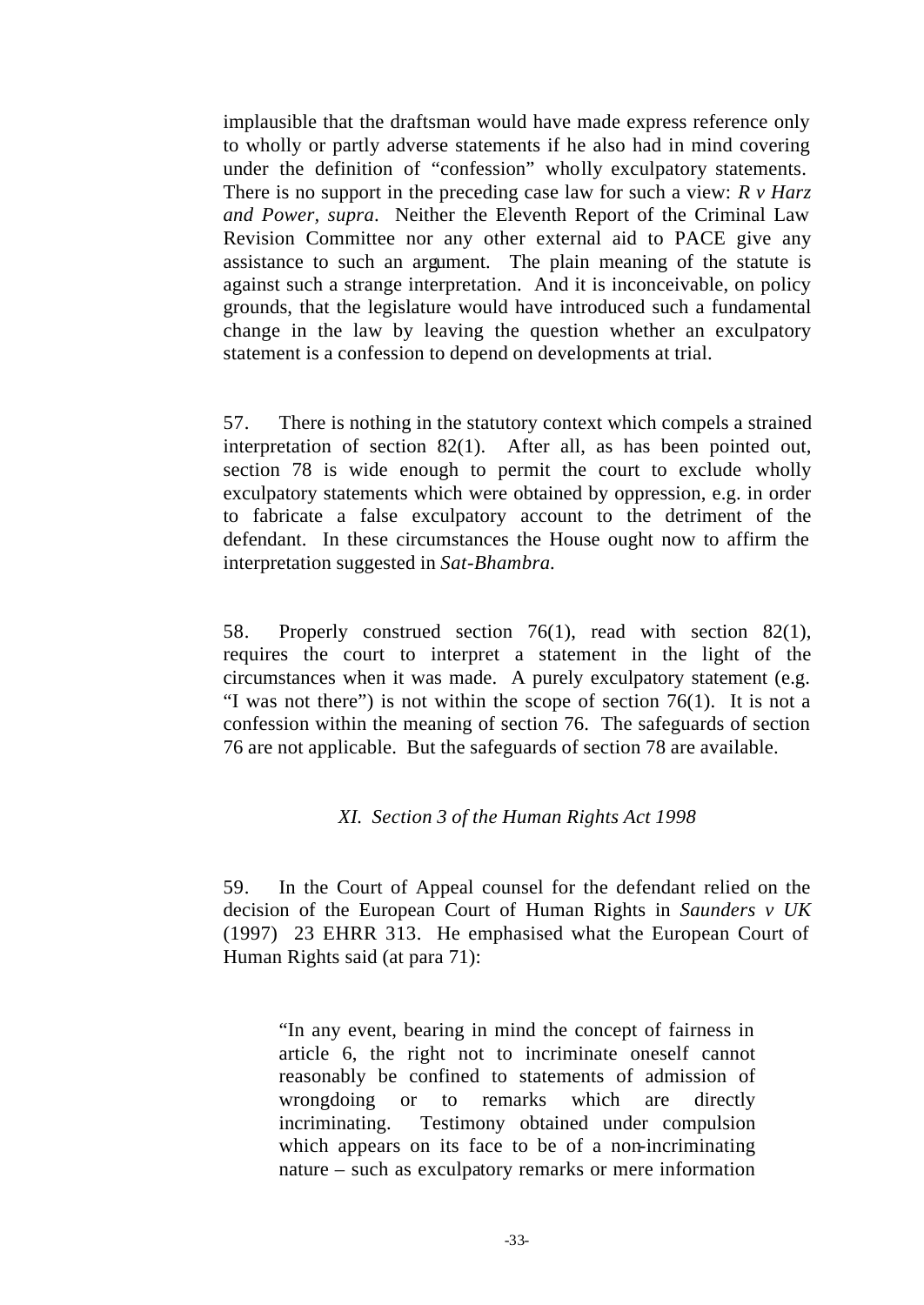on questions of fact – may later be deployed in criminal proceedings in support of the prosecution case, for example to contradict or cast doubt upon other statements of the accused or evidence given by him during the trial or to otherwise undermine his credibility. Where the credibility of the accused must be assessed by a jury the use of such testimony may be especially harmful. follows that what is of the essence in this context is the use to which evidence obtained under compulsion is put in the course of the criminal trial."

Relying on *Saunders,* and section 3(1) of the Human Rights Act 1998, counsel for the defendant invited the court to reconsider *Sat-Bhambra.*  On the other hand, counsel for the prosecution submitted that *Sat-Bhambra* was compatible with section 3(1) and was good law.

60. Rix LJ observed (at para 37):

"In our judgment, the Human Rights Act 1998 and in particular its section 3(1), which provides that 'So far as it is possible to do so, primary legislation and subordinate legislation must be read and given effect to in a way which is compatible with the Convention rights', require us to reconsider this issue. The discussion in *Sat-Bhambra* already indicates that two views are possible as to what amounts to an 'adverse' (or, more generally, an incriminating) statement and *Saunders's* case shows that the ECtHR has adopted for itself the view expressed by the Supreme Courts of Canada and the USA rather than that of our courts. The definition of 'confession' is an inclusive one and clearly intended to be a broad one. The question in any event arises: *at what time* is the judgment, whether a statement is or is not a confession, whether it is or is not adverse, to be made? *Sat-Bhambra* indicates that the decision is to be made at the time of the statement; but prima facie one would have thought that the test is to be made at the time when it is sought to give the statement in evidence. That is, to our mind, confirmed by the underlying rationale of section 76. We do not agree that it is primarily to prevent verballing. That is now the function of Code C, and in any event verballing is a danger whether an accused speaks voluntarily or not. Section 76 goes back to an earlier time when the concern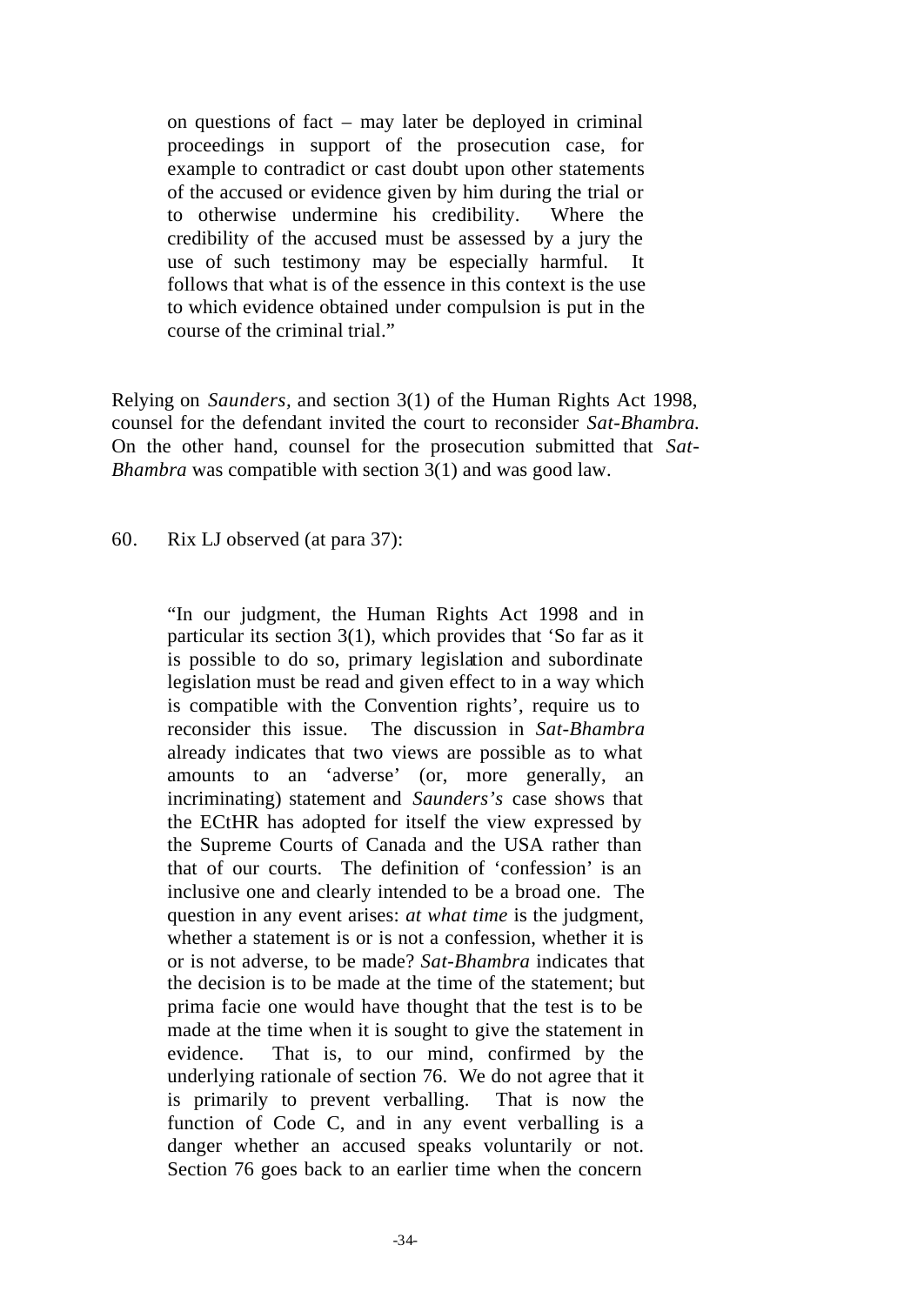was that an accused, who has a right of silence, may be prevailed upon both to surrender his right and to make unreliable statements by reason of either 'oppression' or 'anything said or done . . . likely . . . to render unreliable' what he says (section  $76(2)$ ). In such circumstances the prosecution bear the criminal burden of proving that the confession was *not* obtained in such circumstances. If therefore an accused is driven to make adverse statements by reason of oppression, why should he lose the protection of section 76(2) just because, although he may have sought to exculpate himself, in fact he damned himself?

We therefore think that the confidential statement was, at the time it had to be considered, a confession.  $\ldots$ "

On appeal to the House counsel for the defendant supported this interpretation.

61. It is now necessary to examine this reasoning. The reliance by the Court of Appeal on the decision in *Saunders* was misplaced. As the cited passage from the judgment in *Saunders* shows, the ECtHR was solely concerned with evidence obtained under compulsion or under threat of a legal penalty. The ECtHR did not make any pronouncement on all statements made to investigators during a criminal investigation, in whatever context. The ECtHR did not attempt to define what might amount to a confession for the purposes of section 76 of PACE. The *Saunders* decision is of no assistance in the present context. (*Saunders* was discussed in *Brown v Stott (Procurator Fiscal, Dunfermline)* [2003] 1 AC 681: it is not necessary to cover the same ground in this case.)

62. That brings me to the reliance by the Court of Appeal on section 3(1) of the 1998 Act. Undoubtedly there is a strong obligation under section 3(1) to interpret legislation compatibly with Convention rights. There is a strong rebuttable presumption in favour of an interpretation consistent with Convention rights: *Ghaidan v Godin-Mendoza* [2004] 2 AC 557. Rix LJ held that the interpretation of section 76(1), read with section 82(1), which was suggested in *Sat-Bhambra,* would be incompatible with a Convention right. The House must, however, consider whether in truth any Convention right is engaged. While it is not spelt out in the judgment of the Court of Appeal, Rix LJ presumably had in mind that article 6 is the particular Convention right in question. There is, however, nothing in the text of article 6 or in the corpus of European jurisprudence which supports the view that sections 76(1) and 82(1) create any incompatibility with article 6. Given the unrestricted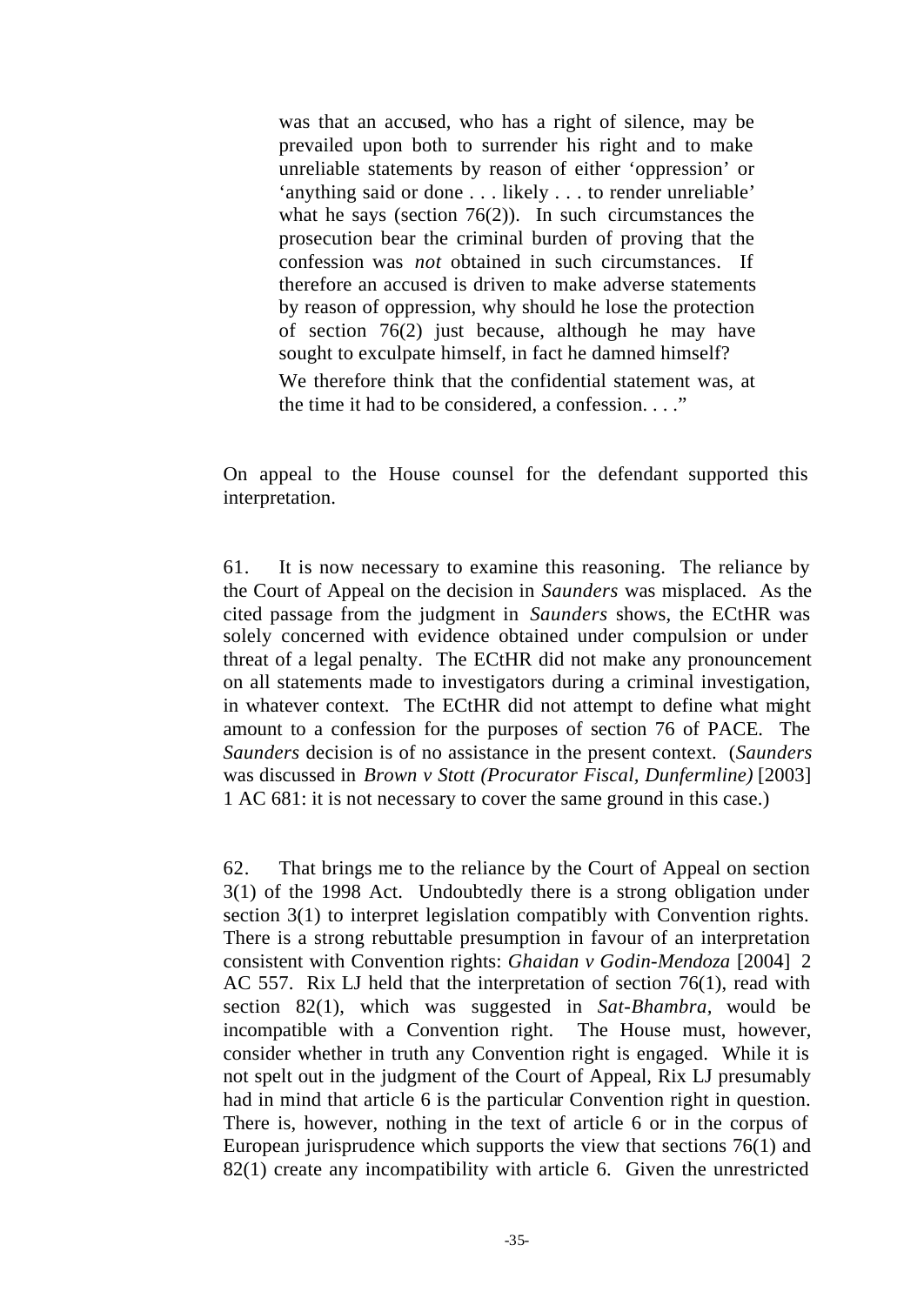capability of section 78 to avoid injustice by excluding any evidence obtained by unfairness (including wholly exculpatory or neutral statements obtained by oppression), sections  $76(1)$  and  $82(1)$  are in my view compatible with article 6. The decision of the Court of Appeal to the contrary was wrong.

#### *XII. Postscript*

63. In the present proceedings the defendant was cross-examined on his earlier statement under section 4 of the Criminal Procedure Act 1865 (commonly referred to as Lord Denman's Act). The provision of section 119 of the Criminal Justice Act 2003, governing previous inconsistent statements, contain changes but are not yet in force. The effects of the changes are a matter for future debate. The House was told that this provision will come into force on 5 April 2005.

#### *XIII. Disposal*

64. I would answer the certified question, which is set out in para 50 above, in the negative.

65. For the reasons given by Lord Bingham and the reasons I have given, I would also allow the appeal and make the order which Lord Bingham proposes.

#### **LORD RODGER OF EARLSFERRY**

My Lords,

66. I have had the privilege of considering in draft the speeches of my noble and learned friends, Lord Bingham of Cornhill and Lord Steyn. For the reasons they give I too would allow the appeal, restore the respondent's conviction and remit the matter to the Court of Appeal.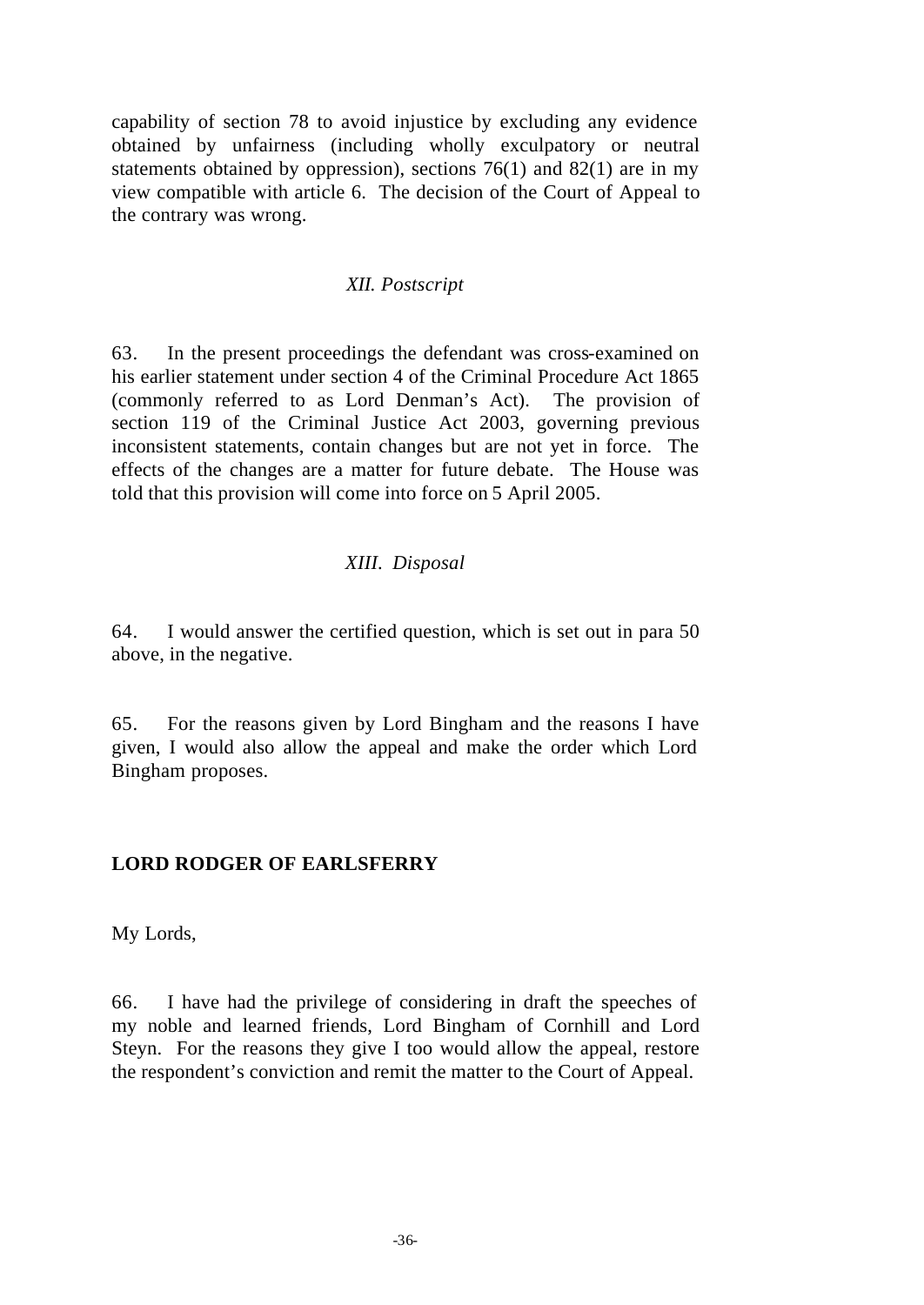#### **BARONESS HALE OF RICHMOND**

#### My Lords,

67. In 1993 I set my name to the Law Commission's Report, *Legislating the Criminal Code: Offences against the Person and General Principles* (Law Com No 218, 1993). This followed wide and expert consultations on two earlier drafts of a Criminal Code, the first drafted by an eminent academic team, *Report to the Law Commission on the Codification of the Criminal Law* (Law Com No 143, 1985), and the second by the Commission with extensive help from the code team, *A Criminal Code for England and Wales* (Law Com No 177, 1989), and a further consultation paper, *Legislating the Criminal Code: Offences against the Person and General Principles* (LCCP 122, 1992). In relation to duress, the draft codes expressed in code style the recommendations of the Law Commission's earlier work on defences of general application, *Defences of General Application,* Working Paper No 55, 1974, and *Report on Defences of General Application*, Law Com No 83, 1977. These took a largely subjective view of the requirements of the defence, but the 1993 Report carried this even further.

68. The overall result was a proposed defence which had "as its guiding principle the reasonable reaction of the defendant in the circumstances as he or she believed them to be" (Law Com No 218, para 29.7). Thus (i) there had been almost no support on consultation for the approach in *Graham* that the defendant's belief that a threat had been made had to be reasonable; consistently with the defence of selfdefence, therefore, the defendant should be judged on the facts as she honestly believed them to be (paras 29.8 to 29.10); (ii) the substantial balance of opinion on consultation had been that the defence should be available to a defendant who honestly believed that official protection would be ineffective (paras 29.3 to 29.7); and (iii) there remained strong support for the view that the defence should apply where the particular defendant in question could not reasonably have been expected to resist the threat (paras 29.11 to 29.14). The draft Bill reflected this consistently subjective approach to the defence.

69. Alongside this, the Commission adhered to the view that duress should be a complete defence to all crimes, not simply a matter of mitigation: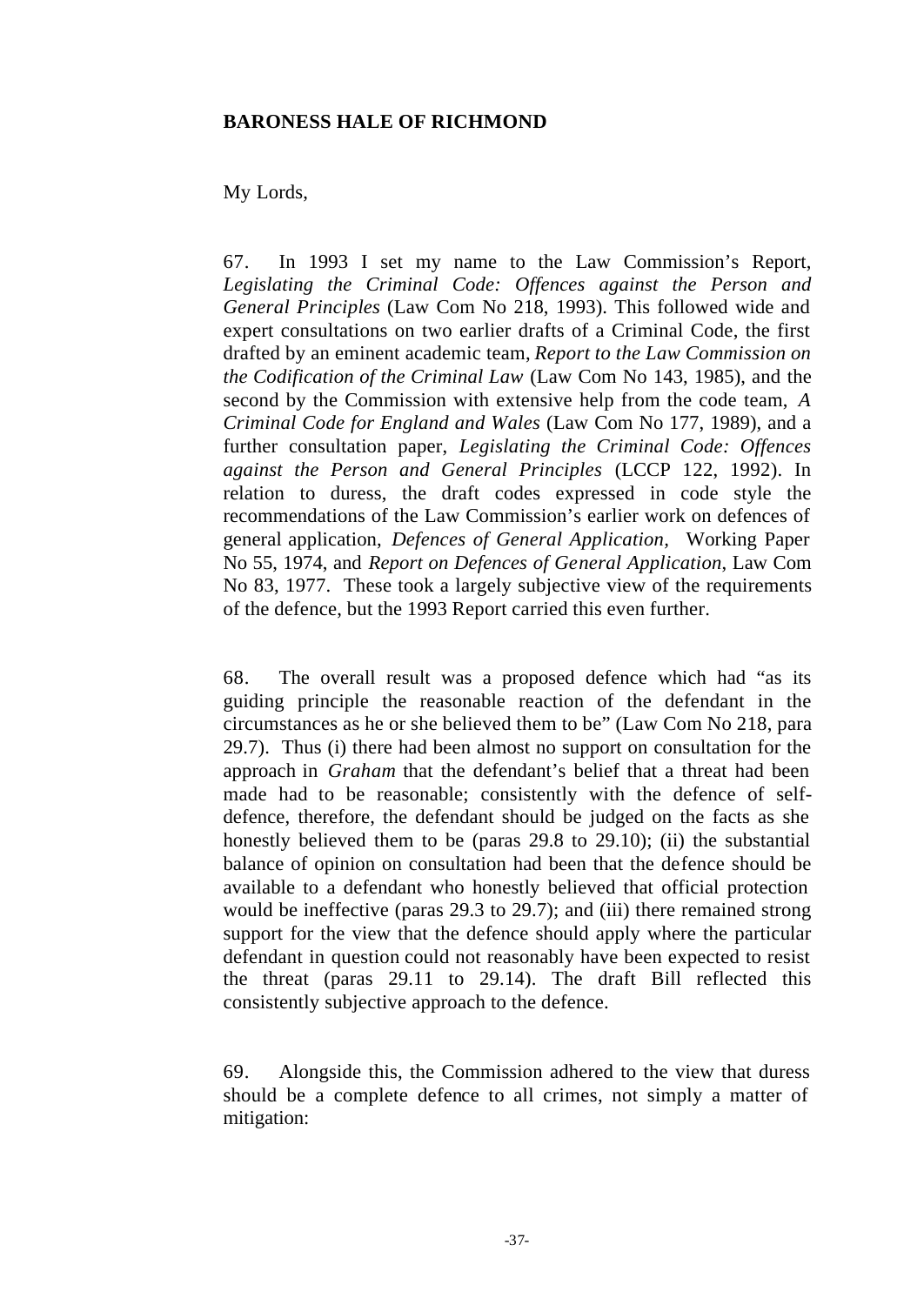"31.4 We believe that if it is wrong even in respect of murder to condemn the defendant for not acting heroically rather than reasonably, it would be even more unjust to condemn defendants for lesser acts done under the same conditions. To censure and punish defendants who found themselves in such circumstances would bring the law into disrepute. To take a recent example, it was confirmed in *Lewis* [*The Times*, 19 November 1992] that a threat of a reprisal that it is unreasonable to expect the witness to resist is a defence to a charge of contempt in respect of a refusal to give evidence. It would, in our view, be intolerable if, for instance, a wife whose husband threatened her with serious injury or death, and who as a result reasonably refused to give evidence against him, had nonetheless to be convicted of the offence of contempt."

The Commission also saw practical difficulties in the way of treating duress as mitigation:

" $31.7$  ... If duress is rejected as a defence, that must be either because the defendant who acts under duress is at some way at fault, albeit it only by not behaving heroically; or because there is some public policy reason for convicting him even though he is not at fault. If he is at fault, the law should mark his fault by a penalty, or at least should not assume that in no case will an effective penalty be imposed. If the reasons for rejecting duress as a defence are ones of public policy, it is hard to see that that policy is forwarded by a regime that assumes that convictions are to be purely nominal in nature; or, even more, that assumes that in some cases the law will not be enforced at all."

70. As Professor Andrew Ashworth (in *Principles of Criminal Law,*  $4<sup>th</sup>$  edition 2003, p 228) points out, there are other policy problems with relying on duress as a mitigating factor: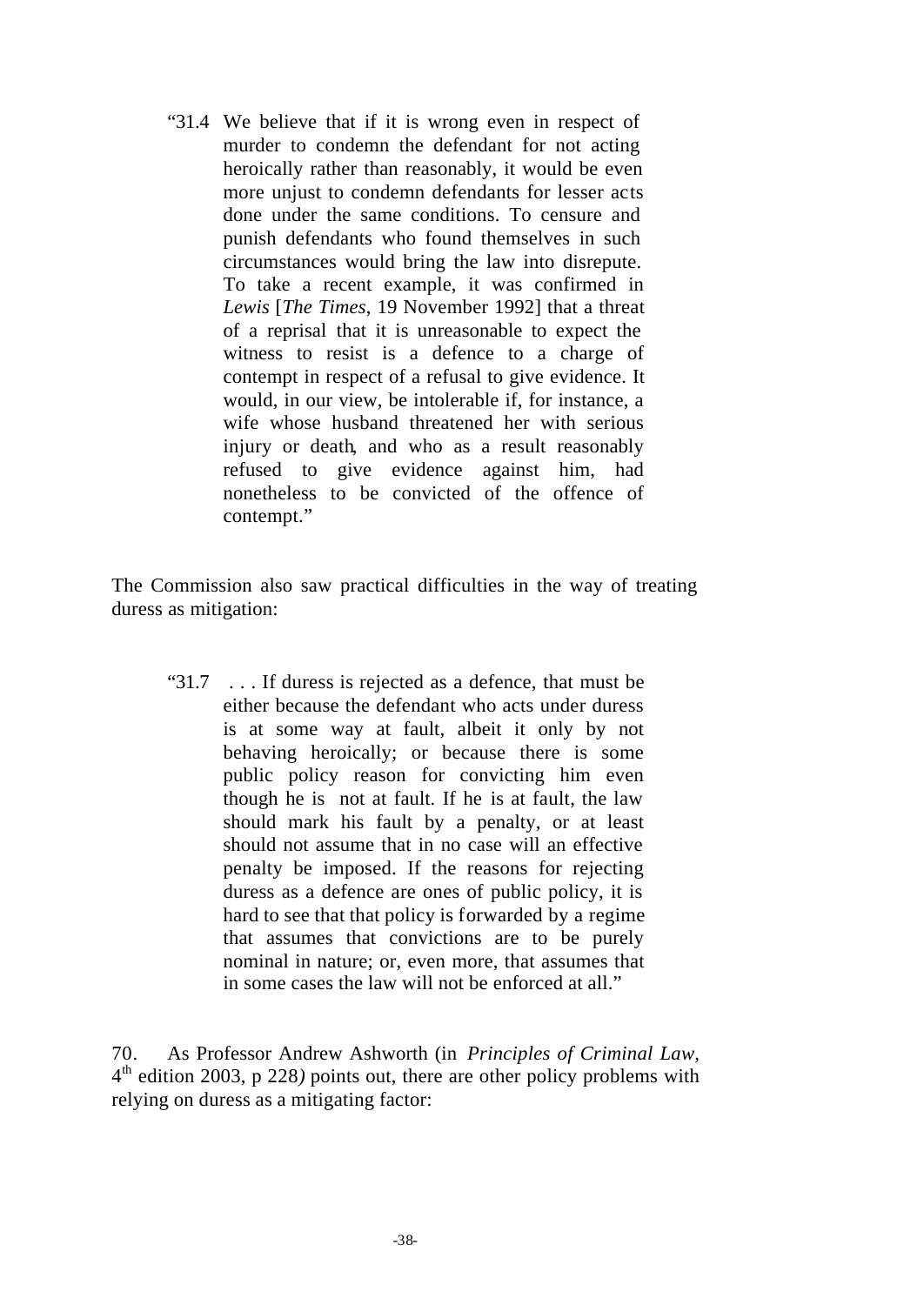"Mitigation may be right if 'desert' is the basis for sentence, but supporters of deterrent sentencing have a particular problem. Their general approach is to maintain that the stronger the temptation or pressure to commit a crime, the stronger the law's threat should be in order to counter-balance it. The law and its penalties should be used to strengthen the resolve of those under pressure."

That is, indeed, a common approach to sentencing: in drug smuggling cases, for example, the 'mule' may well have been subjected to intense pressure to carry the goods into the United Kingdom, but heavy sentences are imposed, not only to deter others from succumbing to such pressures, but also to deter the barons from using them. Mr Perry, for the Crown, argued that it was doing the vulnerable no favours to expand the scope of duress for their benefit, as this would merely encourage their duressors to exploit them. As Professor Ashworth continues:

"The difficulty with this analysis is that it suggests heavy deterrent sentences for all cases except the most egregious, where it prescribes no penalty at all  $-$  a distinction with momentous effects but no clear reference point."

71. The Commission was, of course, thoroughly aware of the practical difficulties caused by the fact that duress is most likely to arise in terrorist, gang or other organised crime offences and that, particularly in such circumstances, "the defence of duress is so easy to raise and may be so difficult for the prosecution to disprove beyond reasonable doubt, the facts of necessity being as a rule known only to the defendant himself" (Law Com No 218, para 30.15, quoting Lord Lane CJ in *R v Howe* [1986] QB 626, 641, to which Lords Bridge and Griffiths attached particular weight in the House of Lords [1987] AC 417, 438 and 444).

72. The Commission's solution, strongly supported by the judiciary and most practitioners, was to place the persuasive burden of proving duress, on the balance of probabilities, on the defence (paras 30.16, 33.1 to 33.16). Duress, in their view, was different from other defences, in that the facts on which it is founded are not part and parcel of the incident during which the offence was committed. They will characteristically have happened well before, and quite separately from, the actual commission of the offence that the prosecution must know about and must prove. The difficulty of the prosecution disproving the unilateral claims of the defendant made it "hardly surprising that . . .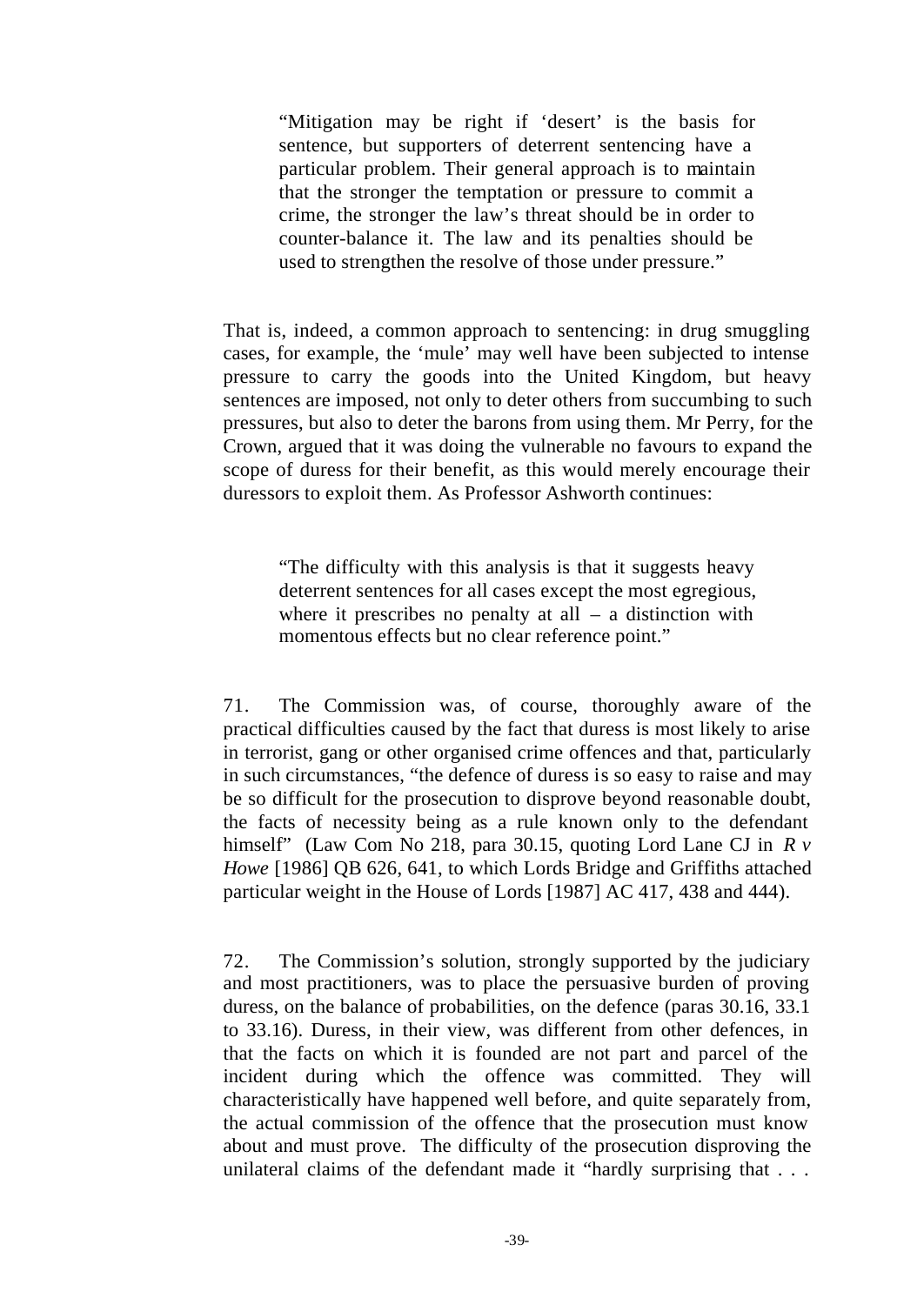judges and others should express lack of enthusiasm about the defence of duress as a whole."

73. This solution, coupled with the Commission's "sell-out to subjectivism", has been strongly criticised: see Jeremy Horder, "Occupying the moral high ground? The Law Commission on duress" [1994] Crim LR 334. The moral basis of the defence remains a hot topic of debate: see, for example, Professor William Wilson, "The Structure of Criminal Defences" [2005] Crim LR 108. I accept that even the person with a knife at her back has a choice whether or not to do as the knifeman says. The question is whether she should have resisted the threat. But, perhaps because I am a reasonable but comparatively weak and fearful grandmother, I do not understand why the defendant's beliefs and personal characteristics are not morally relevant to whether she could reasonably have been expected to resist. No doubt unduly influenced by Professors Sir John Smith, Edward Griew and Ian Dennis, therefore, I remain attracted by the Law Commission's proposals. The real reasons for the unpopularity of the defence are those given by Lord Lane CJ in *Howe*: that it is readily raised by the least deserving of people but difficult for the prosecution to disprove. We are told by Mr Perry that, perhaps because of advances in forensic science which have made crimes easier to detect and more difficult to defend, duress is now very frequently raised, often late in the day, by defendants up and down the country.

74. If we are not to have legislation to alter the burden of proof, and I agree that it is not open to us to do it ourselves, then I understand your lordships' desire to maintain the objective standards set by Lord Lane in *Graham*. But it seems to me that the best counter to Lord Lane's concerns is the *Fitzpatrick* doctrine which is the issue in this case. Logically, if it applies, it comes before all the other questions raised by the defence: irrespective of whether there was a threat which he could not reasonably be expected to resist, had the defendant so exposed himself to the risk of such threats that he cannot now rely on them as an excuse? If even on his own story he had done so, then the defence can be withdrawn from the jury without more ado; if that issue has to be left to the jury, but they resolve it against him, there is no need for them to consider the other questions.

75. But how far does this principle go? The 1985 draft code (Law Com No 143, clause 45(4)) and the 1989 draft (Law Com 177, volume 1, clause 42(5) as both provided that the defence of duress "does not apply to a person who has knowingly and without reasonable excuse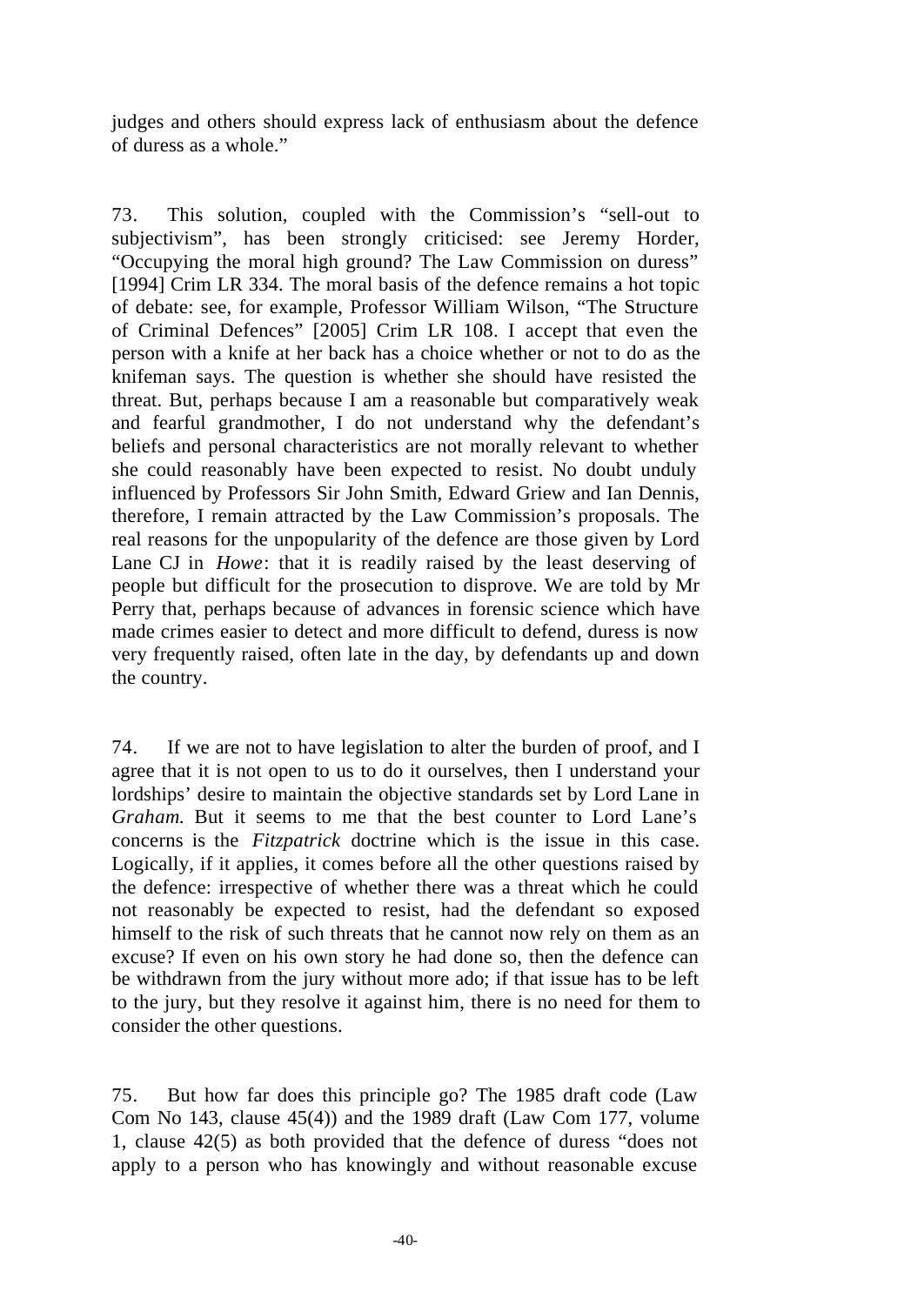exposed himself to the risk of such a threat." The code team believed that this was to the same effect as the 1977 draft (Law Com No 83, draft Criminal Liability (Duress) Bill, clause 1(5)) which had referred to someone who "knew he would or might be called upon to commit the offence with which he is charged or any offence of the same or a similar character". They must therefore have thought that the words "such a threat" encompassed not only the harm threatened but also the reasons why the threat was made. Similarly, the draft Criminal Law Bill (annexed to Law Com No 218) provided in clause 25(4):

"This section does not apply to a person who knowingly and without reasonable excuse exposed himself to the risk of the threat made or believed to have been made."

76. I agree, of course, that there was nothing in the case law before *R v Baker and Ward* to limit the kinds of crime which the defendant should have foreseen that he might be compelled to commit. I also agree that the limitation is unworkable in practice and difficult to justify in principle. The principle is that someone who voluntarily accepts the risk of being placed in the "do it or else" dilemma should not be allowed to use that dilemma as an excuse (even if in some circumstances it might amount to mitigation). There are, however, two other questions.

77. The first is that the cases tend to talk about exposing oneself to the risk of "unlawful violence". That, it seems to me, is not enough. The foreseeable risk should be one of duress: that is, of threats of such severity, plausibility and immediacy that one might be compelled to do that which one would otherwise have chosen not to do. The battered wife knows that she is exposing herself to a risk of unlawful violence if she stays, but she may have no reason to believe that her husband will eventually use her broken will to force her to commit crimes. For the same reason, I would say that it must be foreseeable that duress will be used to compel the person to commit crimes of some sort. I have no difficulty envisaging circumstances in which a person may be coerced to act lawfully. The battered wife knows very well that she may be compelled to cook the dinner, wash the dishes, iron the shirts and submit to sexual intercourse. That should not deprive her of the defence of duress if she is obliged by the same threats to herself or her children to commit perjury or shoplift for food.

78. But this brings me to a concern which I have had throughout this case. It is one thing to deny the defence to people who choose to become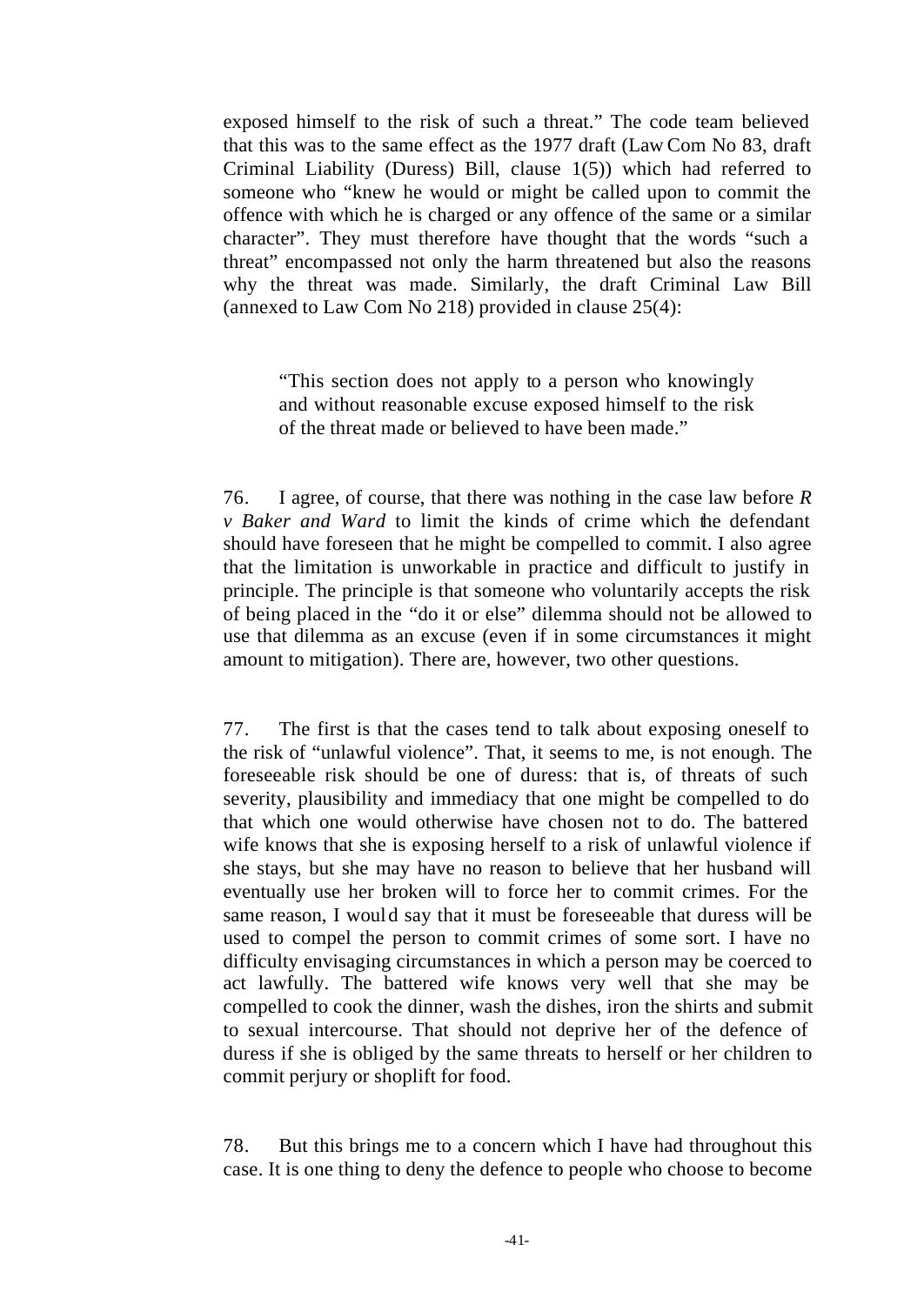members of illegal organisations, join criminal gangs, or engage with others in drug-related criminality. It is another thing to deny it to someone who has a quite different reason for becoming associated with the duressor and then finds it difficult to escape. I do not believe that this limitation on the defence is aimed at battered wives at all, or at others in close personal or family relationships with their duressors and their associates, such as their mothers, brothers or children. The Law Commission's Bills all refer to a person who exposes himself to the risk "without reasonable excuse". The words were there to cater for the police infiltrator (see Law Com No 83, para 2.37) but they are also applicable to the sort of association I have in mind. The other elements of the defence, narrowly construed in accordance with existing authority, are more than adequate to keep it within bounds in such cases.

79. The certified question on this part of the appeal was:

"Whether the defence of duress is excluded when as a result of the accused's voluntary association with others: (i) he foresaw (or possibly should have foreseen) the risk of being subjected to any compulsion by threats of violence; or (ii) only when he foresaw (or should have foreseen) the risk of being subjected to compulsion to commit criminal offences, and, if the latter, (iii) only if the offences foreseen (or which should have been foreseen) were of the same type (or possibly of the same type and gravity) as that ultimately committed."

As will be apparent, I would have chosen option (ii), together with the further explanation of the concept of "voluntary association with others" given in paragraph 78 above. It follows that I too would allow the Crown's appeal on this part of the case.

80. On the other part of the case, I would also allow the Crown's appeal, for the reasons given in the opinion of my noble and learned friend, Lord Steyn, with which I agree.